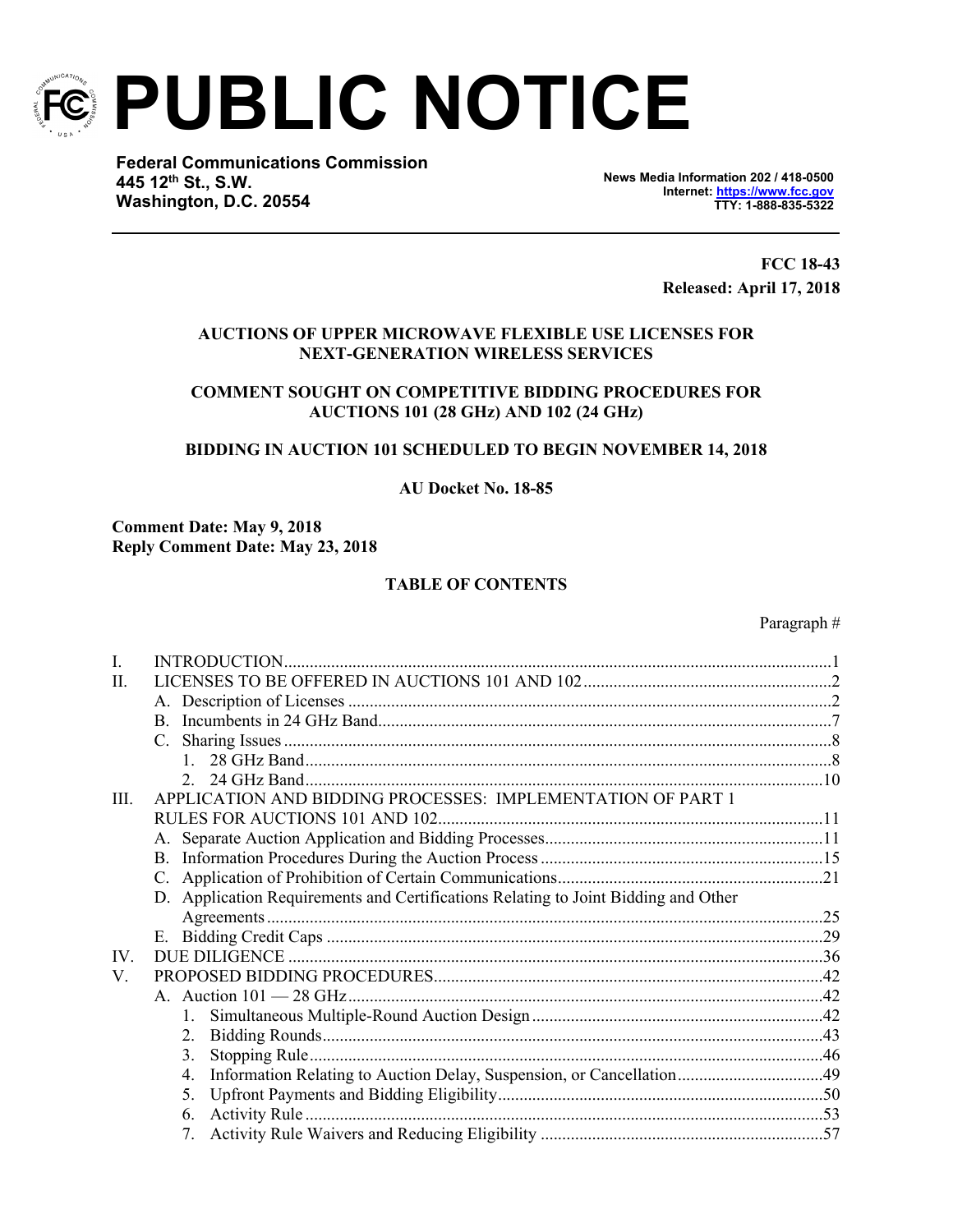| 9                                                                                                                                                                                                                                                                                   |  |
|-------------------------------------------------------------------------------------------------------------------------------------------------------------------------------------------------------------------------------------------------------------------------------------|--|
|                                                                                                                                                                                                                                                                                     |  |
|                                                                                                                                                                                                                                                                                     |  |
|                                                                                                                                                                                                                                                                                     |  |
|                                                                                                                                                                                                                                                                                     |  |
|                                                                                                                                                                                                                                                                                     |  |
| $\mathcal{E}$                                                                                                                                                                                                                                                                       |  |
| 4.                                                                                                                                                                                                                                                                                  |  |
| 5.                                                                                                                                                                                                                                                                                  |  |
| 6.                                                                                                                                                                                                                                                                                  |  |
| $7_{\scriptscriptstyle{\ddots}}$                                                                                                                                                                                                                                                    |  |
|                                                                                                                                                                                                                                                                                     |  |
|                                                                                                                                                                                                                                                                                     |  |
|                                                                                                                                                                                                                                                                                     |  |
|                                                                                                                                                                                                                                                                                     |  |
|                                                                                                                                                                                                                                                                                     |  |
| VI.                                                                                                                                                                                                                                                                                 |  |
|                                                                                                                                                                                                                                                                                     |  |
|                                                                                                                                                                                                                                                                                     |  |
| VII.                                                                                                                                                                                                                                                                                |  |
|                                                                                                                                                                                                                                                                                     |  |
|                                                                                                                                                                                                                                                                                     |  |
|                                                                                                                                                                                                                                                                                     |  |
|                                                                                                                                                                                                                                                                                     |  |
| ATTACHMENT A – Summary of Licenses to Be Auctioned                                                                                                                                                                                                                                  |  |
| $\frac{1}{2}$ at the theory is the set of $\frac{1}{2}$ and $\frac{1}{2}$ and $\frac{1}{2}$ and $\frac{1}{2}$ and $\frac{1}{2}$ and $\frac{1}{2}$ and $\frac{1}{2}$ and $\frac{1}{2}$ and $\frac{1}{2}$ and $\frac{1}{2}$ and $\frac{1}{2}$ and $\frac{1}{2}$ and $\frac{1}{2}$ and |  |

ATTACHMENT B – Bid Formula for Auction 101

#### **I. INTRODUCTION**

1. By this Public Notice, the Commission announces that it will auction a total of 5,986 Upper Microwave Flexible Use Service (UMFUS) licenses in the 27.5–28.35 GHz (28 GHz) and 24.25– 24.45 and 24.75–25.25 GHz (24 GHz) bands (collectively, the UMFUS bands),<sup>1</sup> and it seeks comment on the procedures to be used for these auctions. The bidding in the auction for licenses in the 28 GHz band, which is designated as Auction 101, is scheduled to commence on November 14, 2018. Bidding in the auction for licenses in the 24 GHz band, which is designated as Auction 102, will be scheduled to commence subsequent to the conclusion of bidding in Auction 101. As discussed below, we propose to use our standard simultaneous multiple-round (SMR) auction format for Auction 101 (28 GHz) and a clock auction format for Auction 102 (24 GHz).<sup>2</sup> By initiating the pre-auction processes for Auctions 101 and 102, we take another important step to promote the deployment of fifth-generation (5G) wireless, the Internet of Things (IoT), and other advanced spectrum-based services at frequencies above 24 GHz.<sup>3</sup> In

<sup>1</sup> *See Use of Spectrum Bands Above 24 GHz For Mobile Radio Services et al*., Report and Order and Further Notice of Proposed Rulemaking, 31 FCC Rcd 8014, 8023-43, paras. 19-72 (2016) (*2016 Spectrum Frontiers Order*); *Use of Spectrum Bands Above 24 GHz For Mobile Radio Services et al*., Second Report and Order, Second Further Notice of Proposed Rulemaking, Order on Reconsideration, and Memorandum Opinion and Order, 32 FCC Rcd 10988, 10994-11002, paras. 15-42 (2017) (*2017 Spectrum Frontiers Order* or *2017 Spectrum Frontiers FNPRM*) (collectively, the *Spectrum Frontiers Orders*).

<sup>2</sup> *See* Sections V.A (Auction 101 — 28 GHz), V.B (Auction 102 — 24 GHz), below.

<sup>3</sup> *See generally Spectrum Frontiers Orders*.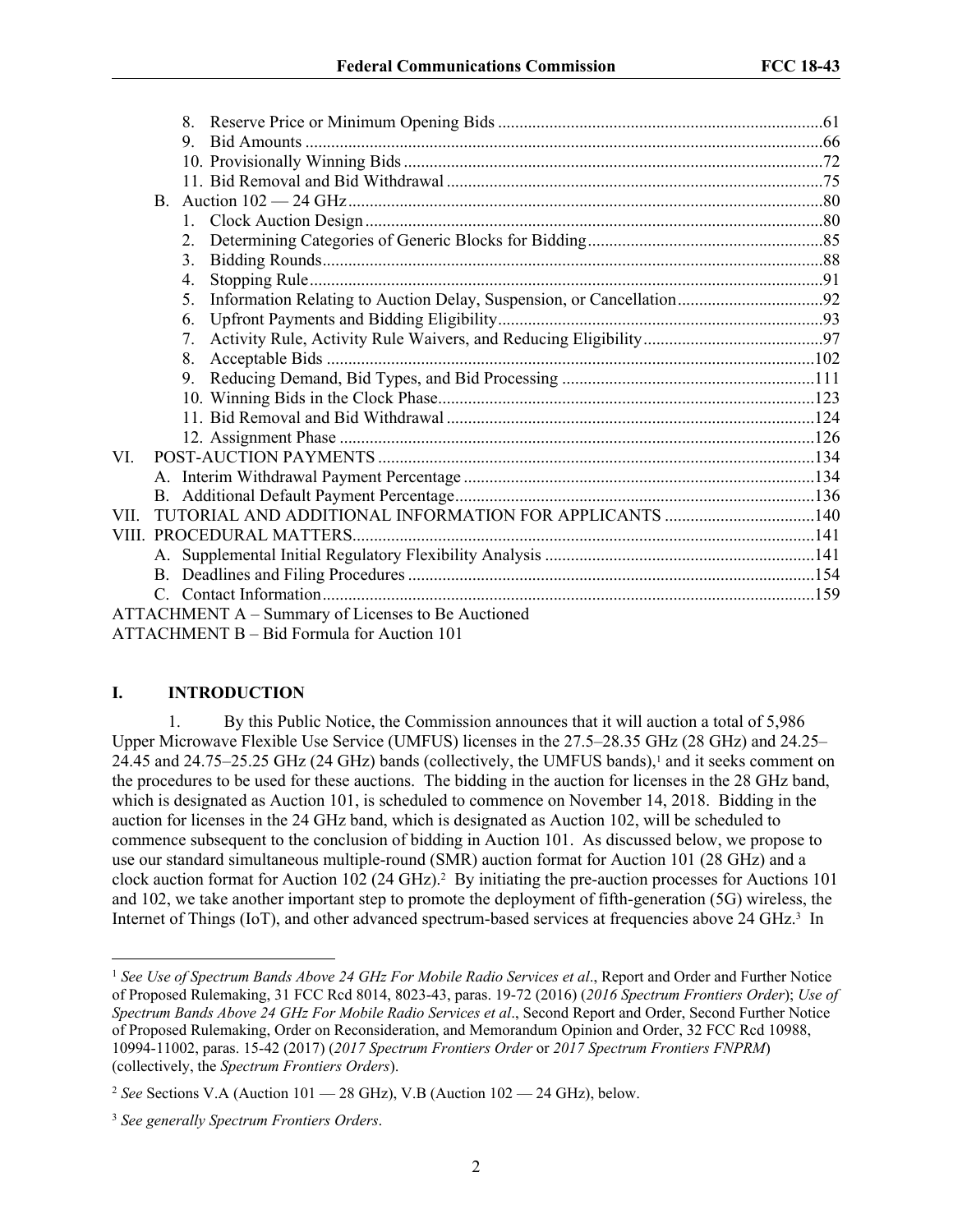doing so, we help ensure continued American leadership in wireless broadband, which represents a critical component of economic growth, job creation, public safety, and global competitiveness.

# **II. LICENSES TO BE OFFERED IN AUCTIONS 101 AND 102**

## **A. Description of Licenses**

2. The 1.55 gigahertz of UMFUS spectrum<sup>4</sup> available in Auctions 101 and 102 will be licensed on a geographic area basis.<sup>5</sup> The 3,074 licenses in the 28 GHz band offered in Auction 101 will be county-based licenses.<sup>6</sup> The 28 GHz band will be licensed as two 425 megahertz blocks (27.500-27.925 GHz and 27.925-28.350 GHz).<sup>7</sup> For each county in which 28 GHz licenses will be available for auction, both blocks of the 28 GHz band will be available.

3. Auction 102 will offer 2,912 licenses in the 24 GHz band, and the licenses will be based on PEAs.<sup>8</sup> The lower segment of the 24 GHz band (24.25–24.45 GHz) will be licensed as two 100 megahertz blocks, while the upper segment (24.75–25.25 GHz) will be licensed as five 100 megahertz blocks.<sup>9</sup>

4. Each of the bands available in Auctions 101 and 102 will be licensed on an unpaired basis. A licensee in these bands may provide any services permitted under a fixed or mobile allocation, as set forth in the non-Federal Government column of the Table of Frequency Allocations in Section 2.106 of the Commission's rules.<sup>10</sup>

5. Table 1 contains summary information regarding the UMFUS licenses available in Auction 101. Table 2 contains summary information regarding the UMFUS licenses available in Auction 102.

| <b>Block</b><br><b>Frequencies (GHz)</b> |              | Total<br>Geographic<br><b>Bandwidth</b><br><b>Area Type</b> |        | Number of<br><b>Licenses</b> |
|------------------------------------------|--------------|-------------------------------------------------------------|--------|------------------------------|
|                                          | 27.5–27.925  | 425 megahertz                                               | County | 1,537                        |
|                                          | 27.925–28.35 | 425 megahertz                                               | County | .537                         |

#### **Table 1: UMFUS License Summary — Auction 101 (28 GHz)**

## **Table 2: UMFUS License Summary — Auction 102 (24 GHz)**

<sup>5</sup> *See 2016 Spectrum Frontiers Order*, 31 FCC Rcd at 8028, para. 30; *2017 Spectrum Frontiers Order*, 32 FCC Rcd at 10998, para. 27. We note that the second FNPRM in the Spectrum Frontiers proceeding raised issues with respect to Fixed-Satellite Services (FSS) use in a portion of the 24 GHz band, operability in the 24 GHz band, whether to add an alternative performance requirement metric for UMFUS services in the millimeter wave (mmW or mmWave) bands, and certain issues related to mobile spectrum holdings policies for UMFUS services in the mmW bands. *See 2017 Spectrum Frontiers Order*, 32 FCC Rcd at 11017-23, paras. 90-108. The Commission plans to make a decision on these issues before the start of Auction 101.

<sup>6</sup> *See 2016 Spectrum Frontiers Order*, 31 FCC Rcd at 8029, para. 35. There are a total of 3,232 counties.

7 *Id.* at 8043, para. 72.

9 *Id.* at 11000, para. 34.

10 47 CFR § 30.6.

<sup>4</sup> *Compare* Letter from Steve B. Sharkey, Vice President, T-Mobile USA, Inc., to Marlene H. Dortch, Secretary, FCC, AU Docket No. 18-85 (filed Apr. 3, 2018) (urging the Commission to conduct an auction covering all of the millimeter wave bands); Letter from Scott K. Bergmann, Senior Vice President, Regulatory Affairs, CTIA, to Marlene H. Dortch, Secretary, FCC, AU Docket No. 18-85 et al., at 2 (filed Apr. 11, 2018) (urging the Commission to include as many millimeter wave bands as practicable in its planned November 2018 auction) (CTIA *Ex Parte*).

<sup>8</sup> *See 2017 Spectrum Frontiers Order*, 32 FCC Rcd at 10998, para. 28. There are a total of 416 PEAs.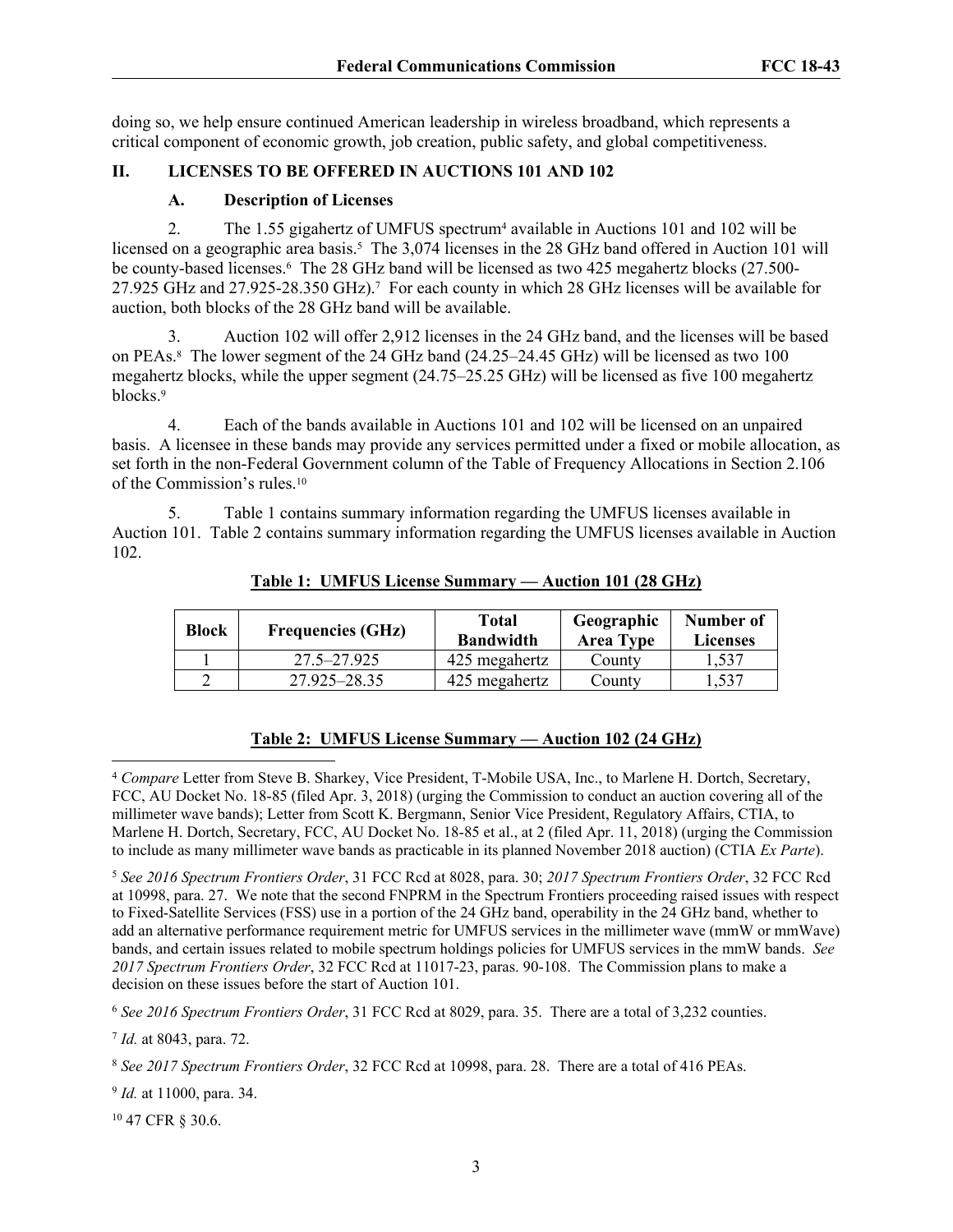| <b>Block</b> | <b>Frequencies (GHz)</b> | <b>Total</b><br><b>Bandwidth</b> | Geographic<br><b>Area Type</b> | <b>Number of</b><br><b>Licenses</b> |
|--------------|--------------------------|----------------------------------|--------------------------------|-------------------------------------|
|              | 24.25-24.35              | 100 megahertz                    | <b>PEA</b>                     | 416                                 |
| 2            | 24.35-24.45              | 100 megahertz                    | <b>PEA</b>                     | 416                                 |
| 3            | 24.75-24.85              | 100 megahertz                    | <b>PEA</b>                     | 416                                 |
|              | 24.85-24.95              | 100 megahertz                    | <b>PEA</b>                     | 416                                 |
| 5            | 24.95-25.05              | 100 megahertz                    | <b>PEA</b>                     | 416                                 |
| 6            | $25.05 - 25.15$          | 100 megahertz                    | <b>PEA</b>                     | 416                                 |
|              | 25.15-25.25              | 100 megahertz                    | <b>PEA</b>                     | 416                                 |

6. A summary of the licenses to be offered in Auctions 101 and 102 is available in Attachment A to this Public Notice.11 Due to the large number of licenses offered in Auctions 101 and 102, the complete list of licenses to be offered in these auctions will be provided in electronic format only, available as separate "Attachment A" files at [www.fcc.gov/auction/101-102.](https://www.fcc.gov/auction/101-102)

# **B. Incumbents in 28 GHz and 24 GHz Bands**

7. Active licenses in the 28 GHz band cover 1,695 full counties and two partial counties.<sup>12</sup> Active licenses in the 24 GHz band cover nine PEAs.<sup>13</sup>

# **C. Sharing Issues**

# **1. 28 GHz Band**

8. As background that should guide decisions to participate in the auctions, the Commission set up a sharing scheme for the 28 GHz band. Specifically, licenses for UMFUS in the 28 GHz band are being made available on a shared basis with FSS earth stations on a co-primary basis. Up to three transmitting FSS earth stations may be located in each county that are not required to protect UMFUS operations within a specified interference zone.14 In the *2016 Spectrum Frontiers Order*, the Commission grandfathered all existing 28 GHz FSS earth stations authorized as of the adoption date, July 14, 2016, and granted them the right to operate under the terms of their existing authorizations without taking into account possible interference to UMFUS operations.<sup>15</sup> That decision also grandfathered pending applications for 28 GHz earth stations filed prior to the adoption date of the *2016 Spectrum Frontiers Order* if such applications were subsequently granted pursuant to the existing Part 25 rules.<sup>16</sup> The Commission also gave FSS operators multiple mechanisms for deploying earth stations. First, it granted status to any FSS earth stations for which the FSS operator also holds the UMFUS license, whether through participation in an auction or the secondary markets, that covers the earth station's permitted interference.17 To the extent FSS operators and UMFUS licensees enter into private agreements, the

<sup>16</sup> *Id.*

<sup>&</sup>lt;sup>11</sup> The 28 GHz licenses listed in Attachment A as available in Auction 101 do not include counties within the boundaries of existing active 28 GHz licenses.

<sup>&</sup>lt;sup>12</sup> In Horry County, South Carolina, and Anchorage County, Alaska, part of the county is encumbered and the other part will be offered in Auction 101. Those two counties are noted with a double asterisk in Attachment A.

<sup>13</sup> The nine PEAs are: PEA 15 - Phoenix, AZ; PEA 26 - Las Vegas, NV; PEA 75 - Albuquerque, NM; PEA 76 - Reno, NV; PEA 126 - Casa Grande, AZ; PEA 229 - Saint George, UT; PEA 285 - Gallup, NM; PEA 323 - Socorro, NM; and PEA 375 - Deming, NM. In each PEA, two out of the seven blocks currently are encumbered by an existing licensee. These nine PEAs are noted with an asterisk in Attachment A.

<sup>14</sup> *Id*. § 25.136(a).

<sup>15</sup> *2016 Spectrum Frontiers Order*, 31 FCC Rcd at 8037, para. 59.

<sup>17</sup> *Id.* at 8037, para. 58.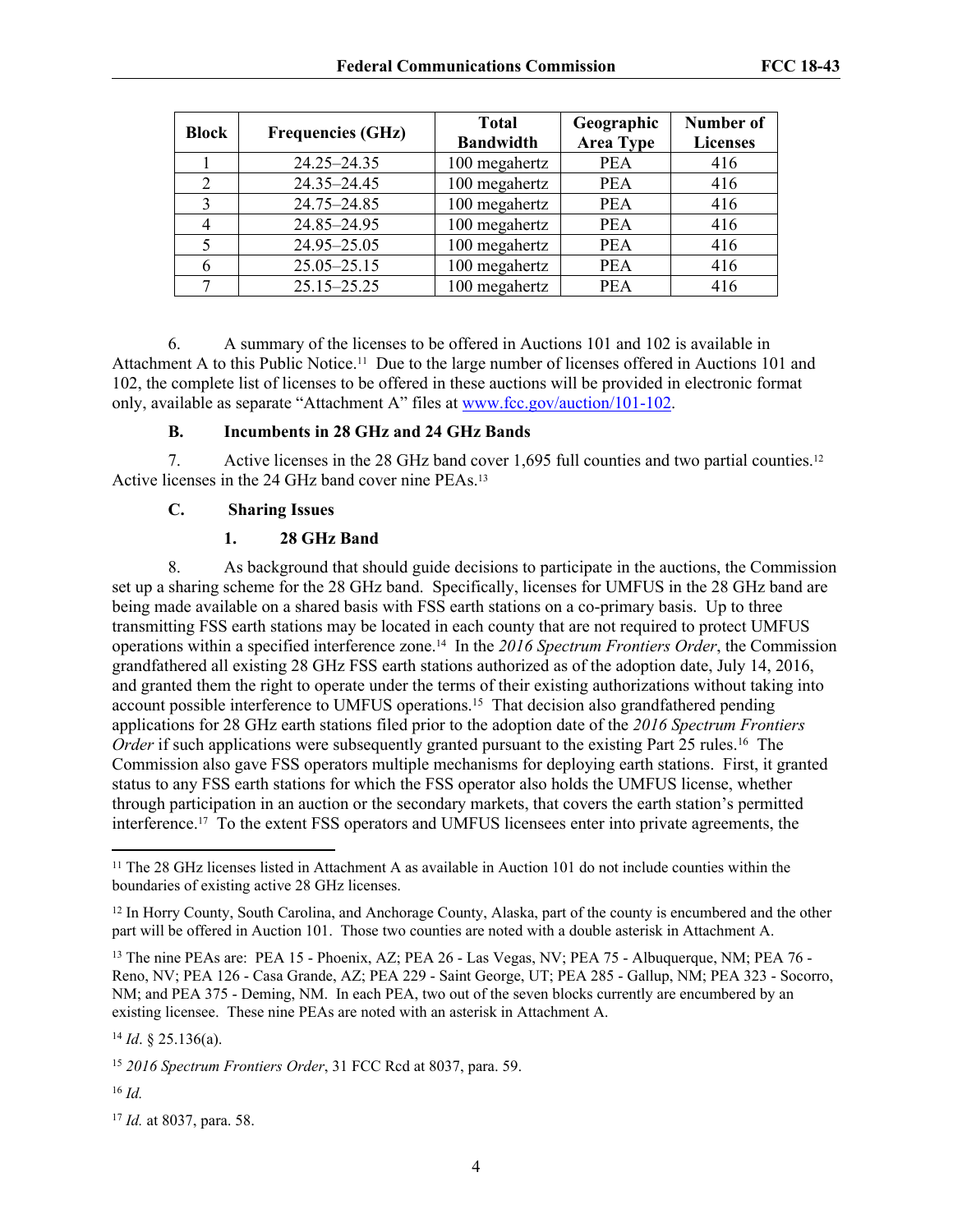Commission held that their relationship will be governed by those agreements.18 The Commission also determined that FSS earth stations may continue to be authorized without the benefit of an interference zone, i.e., on a secondary basis.<sup>19</sup>

9. In the *2017 Spectrum Frontiers Order*, the Commission decided that it would continue to authorize satellite earth stations on a first-come, first-served basis in the 28 GHz band, but modified the guidelines for their deployment.20 The current rule for sharing between UMFUS and FSS earth stations in the 28 GHz band is Section 25.136(a) of the Commission's rules.<sup>21</sup>

## **2. 24 GHz Band**

10. Similarly, the Commission adopted a sharing regime for the 24 GHz band as well. Specifically, licenses for UMFUS in the upper segment of the 24 GHz band (24.75–25.25 GHz) are being made available on a shared basis with incumbent Broadcast Satellite Service (BSS) feeder link stations. The upper segment of the 24 GHz band (24.75–25.25 GHz) is divided into two parts. Satellite use of the upper part (25.05–25.25 GHz) is currently restricted to BSS feeder link earth stations in EAs where there is no Fixed Service licensee.<sup>22</sup> The lower part  $(24.75-25.05 \text{ GHz})$ , which has no terrestrial licensees, is open for all FSS use, though BSS feeder links have priority.23 BSS feeder link earth stations can be licensed to operate in the 24.75–25.05 GHz and 25.05–25.25 GHz bands.<sup>24</sup> In the *2017 Spectrum Frontiers FNPRM*, the Commission sought comment on licensing FSS earth stations in the 24.75–25.25 GHz band on a co-primary basis under the provisions in Section 25.136(d).<sup>25</sup> This means that the 24.75-25.25 GHz band would be available only for individually-licensed FSS earth stations that meet specific requirements applicable to earth stations in other bands shared with UMFUS (e.g., limitations on population covered, number of earth station locations in a PEA, and a prohibition on earth stations in places where they would preclude terrestrial service to people or equipment that are in transit or are present at mass gatherings).<sup>26</sup>

<sup>18</sup> *Id.*

<sup>&</sup>lt;sup>19</sup> *Id.* The Commission encouraged UMFUS licensees to be flexible in providing certainty to the operation of secondary FSS earth stations in areas where they do not intend to deploy terrestrial services, but emphasized that FSS earth stations deployed on a secondary basis will otherwise have no expectation of interfering rights and will have to cease operation if requested by UMFUS licensees at any time on the basis of harmful interference to their services. *Id.*

<sup>20</sup> *See 2017 Spectrum Frontiers Order*, 32 FCC Rcd at 11027-35, paras. 122-41.

<sup>21</sup> 47 CFR § 25.136(a). Under Section 25.136(a), FSS is secondary to UMFUS in the 28 GHz band; however, an FSS license applicant may be authorized to operate in the 28 GHz band without providing interference protection to UMFUS licensees if the applicant meets one of the following criteria: (1) the FSS licensee also holds the relevant UMFUS license(s) for the area in which the earth station generates a power flux density, at 10 meters above ground level, of greater than or equal to  $-77.6$  dBm/m<sup>2</sup>/MHz; (2) the FSS earth station was authorized prior to July 14, 2016; or (3) the application for the FSS earth station was filed prior to July 14, 2016 and has been subsequently granted; or (4) the applicant demonstrates compliance with the application requirements described in subsections 25.136(a)(4)(i)-(iv). *Id.*

<sup>22</sup> *Id.* § 25.203(l); *see also id.* §§ 2.106 n.NG535, 25.202(a)(1).

<sup>23</sup> *See id.* § 2.106 n.NG535.

<sup>24</sup> *Id.* §§ 2.106 n.NG535, 25.202(a)(1).

<sup>25</sup> *2017 Spectrum Frontiers FNPRM*, 32 FCC Rcd at 11019-20, paras. 94-97.

<sup>26</sup> *Id.* at 11019, para. 94.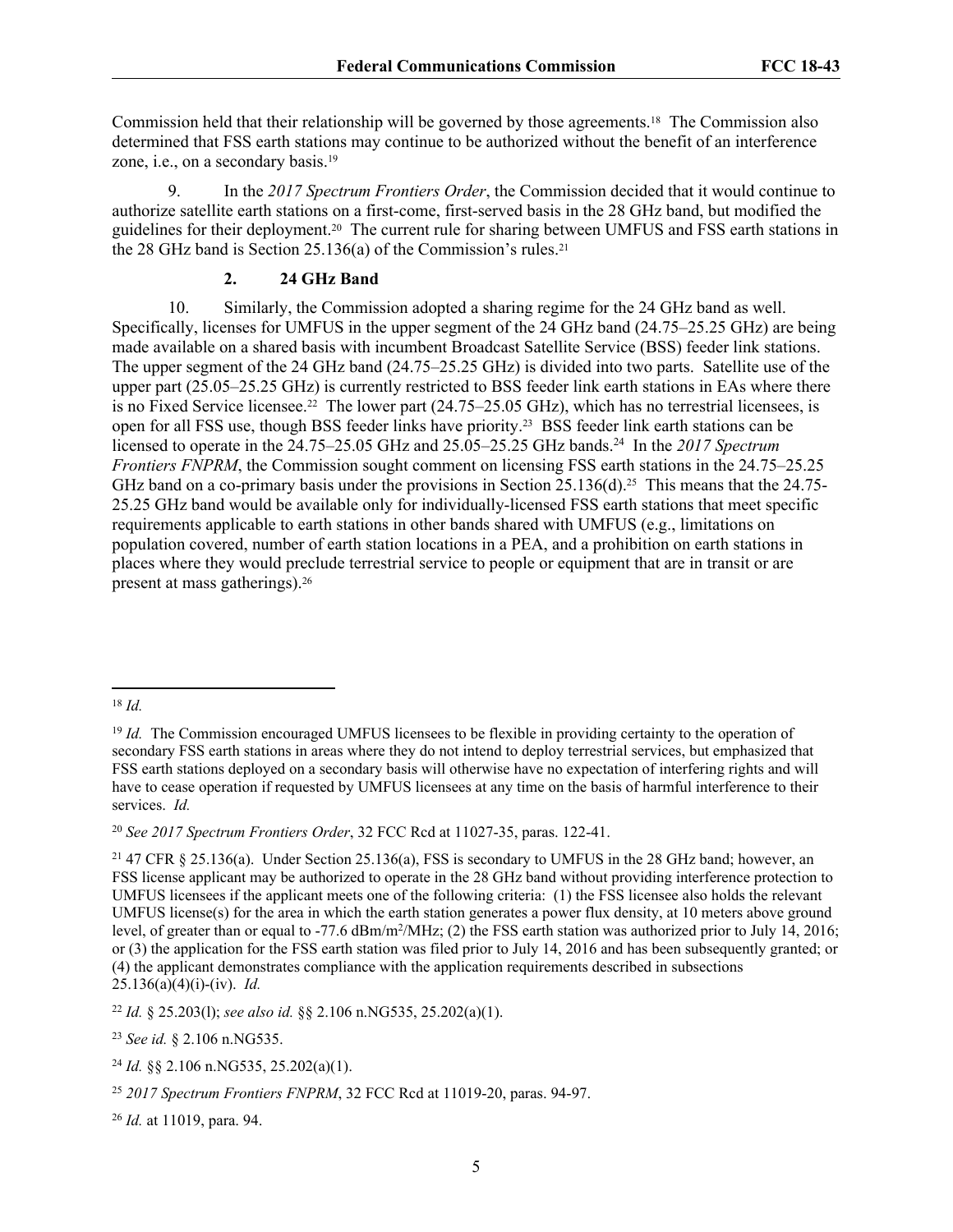## **III. APPLICATION AND BIDDING PROCESSES: IMPLEMENTATION OF PART 1 RULES FOR AUCTIONS 101 AND 102**

#### **A. Separate Auction Application and Bidding Processes**

11. We propose to offer the 5,986 licenses described above through two separate auctions, Auctions 101 and 102, respectively. Bidding in Auction 101 for 28 GHz band licenses is scheduled to commence on November 14, 2018. We propose to commence bidding in Auction 102 for 24 GHz band licenses subsequent to the close of bidding in Auction 101.

12. The Commission proposes to use separate application and bidding processes for Auctions 101 and 102. We propose separate auctions so that we can use different auction formats for Auctions 101 and 102, which will accommodate differences in the characteristics of the specific inventories of licenses available in these two bands and simplify the bidding process for participants.27 For example, the similarities among blocks in the 24 GHz band facilitate using a clock auction with generic blocks, which will speed up the bidding relative to license-by-license bidding, which is needed when blocks in the band are less uniformly available, as in 28 GHz. With respect to bidding, we propose to use our standard SMR auction format for Auction 101 (28 GHz) and a clock auction format, similar to that used for the forward auction portion (Auction 1002) of the Broadcast Incentive Auction, for Auction 102 (24 GHz), as described and explained in greater detail below.28 We propose to accept auction applications during separate application filing windows—one for Auction 101 and one for Auction 102. We also seek comment on whether the filing window for Auction 102 should occur prior to the close of bidding in Auction 101.

13. The Commission seeks comment on issues related to the timing of the proposed, separate application and bidding processes. Commenters should address how the sequence and timing for Auctions 101 and 102 processes, including pre- and post-auction procedures, may affect bidder participation in one or both auctions. Specifically, how can we coordinate the timing of auction application and bidding procedures so as to minimize burdens on auction applicants and maximize participation and competition in both auctions? Should we open both windows before bidding begins in Auction 101? Or should we wait to open the filing window for Auction 102 until after bidding in Auction 101 has begun? Alternatively, should we wait to open the application window for Auction 102 until after the close of bidding in Auction 101?

14. We note that, if the filing window for Auction 102 occurs prior to the close of bidding in Auction 101, entities wishing to participate in either auction would be applicants during overlapping periods of time.29 Further, because the licenses to be offered in both Auctions 101 and 102 cover UMFUS spectrum and are subject to many of the same service rules, applicants may view the licenses to be offered in these auctions as substitutes, at least to some extent, and therefore may be interested in participating in both auctions. Therefore, we encourage commenters to consider how the timing of the separate application windows and bidding processes for Auctions 101 and 102 might affect the ban on joint bidding agreements and prohibition of certain communications by auction applicants during these overlapping auctions, as well as information disclosure procedures during the auction process, as

<sup>27</sup> *See* Sections V.A (Auction 101 — 28 GHz), V.B (Auction 102 — 24 GHz), below.

<sup>28</sup> *See* Sections V.A (Auction 101 — 28 GHz), V.B (Auction 102 — 24 GHz), below.

 $29$  If, based on our final procedures for these auctions, the Auction 102 application window occurs before the close of bidding in Auction 101, we propose to apply our rules regarding certain application requirements and certifications (e.g., joint bidding, agreements relating to the licenses subject to auction), the rule prohibiting certain communications, and our procedures regarding information available during the auction process across both auctions, as detailed below, to promote both participation and competition thereby furthering the public interest objectives of assigning licenses by competitive bidding. *See* Sections III.B (Information Procedures During the Auction Process), III.C (Application of Prohibition of Certain Communications), III.D (Application Requirements and Certifications Relating to Joint Bidding and Other Agreements), below.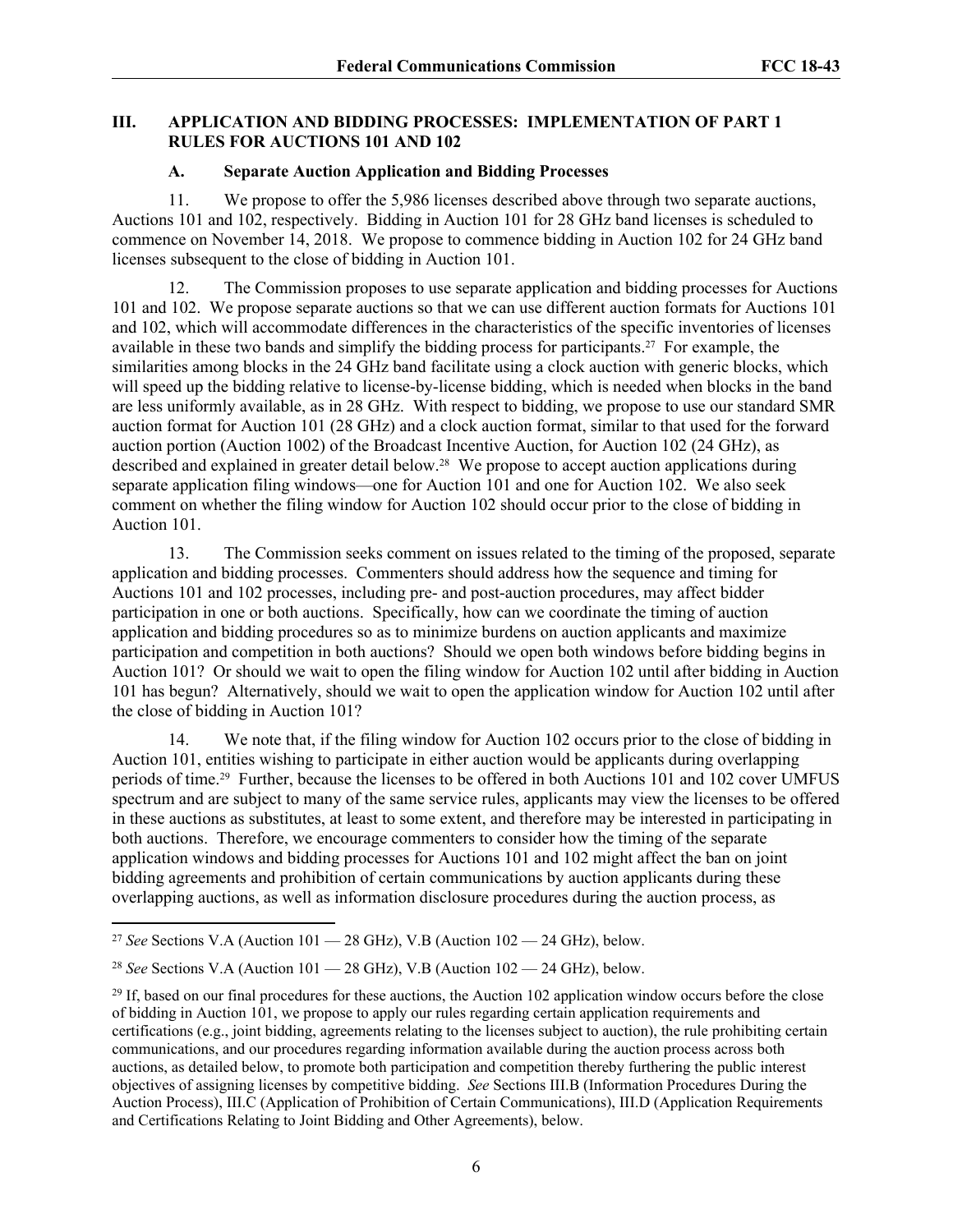discussed in greater detail below.30 Commenters should provide specific reasons for supporting or objecting to any approach.

# **B. Information Procedures During the Auction Process**

15. As with most recent Commission spectrum license auctions, the Commission proposes to limit information available in Auctions 101 and 102 in order to prevent the identification of bidders placing particular bids until after the bidding has closed.31 More specifically, the Commission proposes to not make public until after bidding has closed: (1) the licenses or license areas that an applicant selects for bidding in its auction application (FCC Form 175), (2) the amount of any upfront payment made by or on behalf of an applicant for Auction 101 or 102, (3) any applicant's bidding eligibility, and (4) any other bidding-related information that might reveal the identity of the bidder placing a bid.

16. Under these proposed limited information procedures (sometimes also referred to as anonymous bidding), information to be made public after each round of bidding in Auction 101 would include the amount of every bid placed and whether a bid was withdrawn (if withdrawals are permitted). In Auction 102, information to be made public would include, for each category of license in each geographic area, the supply, the aggregate demand, the price at the end of the last completed round, and the price for the next round.32 In both auctions, however, the identities of bidders placing specific bids or withdrawals (if permitted) and the net bid amounts (reflecting bidding credits) would not be disclosed until after the close of bidding.

17. Bidders would have access to additional information related to their own bidding and bid eligibility. For example, bidders would be able to view their own level of eligibility, before and during the respective auction, through the FCC auction bidding system.

18. After the close of bidding, bidders' license and/or PEA selections, as applicable,<sup>33</sup> upfront payment amounts, bidding eligibility, bids, and other bidding-related actions would be made publicly available.

19. Because applicants may be interested in participating in both auctions, if the Auction 102 application window occurs before the close of Auction 101, we propose that information relating to either auction that is non-public under our limited information procedures would remain non-public until after bidding has closed in both auctions. This approach will protect against disclosure, prior to the close of both auctions, of information relating to either auction that may indicate bidding strategies in the other.

<sup>32</sup> *See* Section V.B (Auction 102 — 24 GHz), below.

<sup>33</sup> Under our proposed SMR auction design for Auction 101, an applicant would identify on its auction application the licenses offered on which it may wish to bid during the auction. Under our proposed clock auction design for Auction 102, an applicant would select on its auction application all of the PEA(s) on which it may want to bid from the list of available PEAs.

<sup>30</sup> *See* Sections III.B (Information Procedures During the Auction Process), III.C (Application of Prohibition of Certain Communications), III.D (Application Requirements and Certifications Relating to Joint Bidding and Other Agreements), below.

<sup>31</sup> *See, e.g., Broadcast Incentive Auction Scheduled to Begin on March 29, 2016; Procedures for Competitive Bidding in Auction 1000, Including Initial Clearing Target Determination, Qualifying to Bid, and Bidding in Auctions 1001 (Reverse) and 1002 (Forward)*, Public Notice, 30 FCC Rcd 8975, 9046, para. 138 (2015) (*Auction 1000 Bidding Procedures Public Notice*); *Auction of Advanced Wireless Services (AWS-3) Licenses Scheduled for November 13, 2014; Notice and Filing Requirements, Reserve Prices, Minimum Opening Bids, Upfront Payments, and Other Procedures for Auction 97*, Public Notice, 29 FCC Rcd 8386, 8429-30, para. 150 (WTB 2014) (*Auction 97 Procedures Public Notice*); *Auction of 700 MHz Band Licenses Scheduled for July 19, 2011; Notice and Filing Requirements, Minimum Opening Bids, Upfront Payments, and Other Procedures for Auction 92*, Public Notice, 26 FCC Rcd 3342, 3372-73, paras. 126-29 (WTB 2011); *Auction of Advanced Wireless Services Licenses Scheduled for June 29, 2006; Notice and Filing Requirements, Minimum Opening Bids, Upfront Payments and Other Procedures for Auction No. 66*, Public Notice, 21 FCC Rcd 4562, 4600-05, paras. 140-57 (2006); *see also* 47 CFR § 1.2104(h).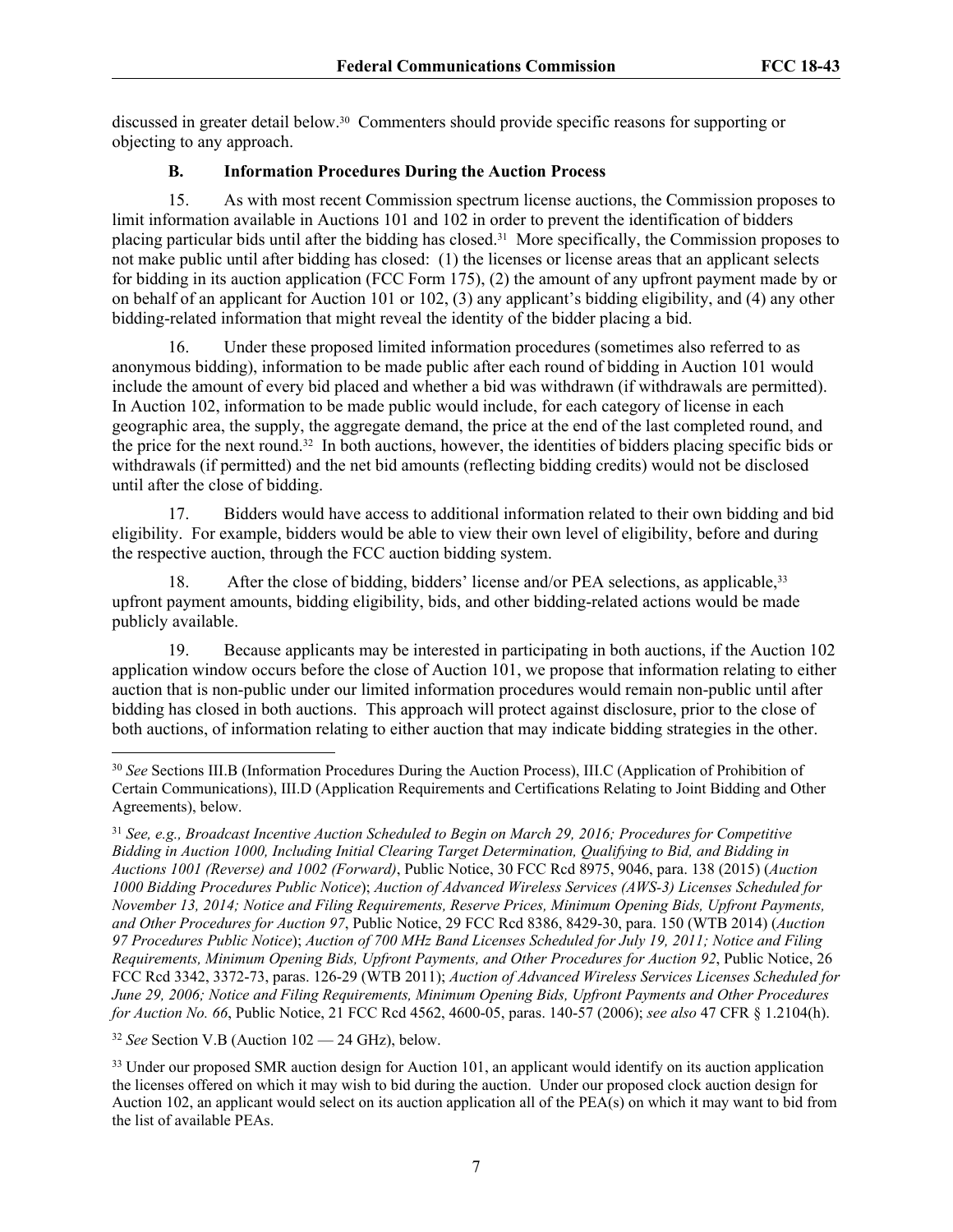Under this scheduling scenario, should we instead release results and make available all bidding information related to Auction 101 after the close of that auction is announced by public notice? Commenters should discuss the potential impact of the approach they favor on participation and competition in both auctions. If we adopt an alternative scheduling approach and open the Auction 102 application window after the close of bidding in Auction 101, however, we propose to apply the limited information procedures discussed above to each auction separately, and would make non-public information relating to Auction 101 available after the close of that auction and before the application filing window for Auction 102.

20. We seek comment on the above details of our proposal for implementing limited information procedures, or anonymous bidding, in Auctions 101 and 102, under a scenario in which we schedule the application window for Auction 102 to occur prior to the close of bidding in Auction 101. We also seek comment on the implementation alternatives under alternative scenarios for the timing of the auction application windows. Concerns about anti-competitive bidding and other factors that the Commission relied on as a basis for using anonymous bidding in prior auctions also would appear to apply to Auctions 101 and 102.34 The Commission encourages parties to provide information about the benefits and costs of complying with limited information procedures in Auctions 101 and 102, as compared with the benefits and costs of alternative procedures that would provide for the disclosure of more information on bidder identities and interests in the auctions. Commenters opposing the use of anonymous bidding in Auctions 101 and 102 should explain their reasoning and propose alternative information rules.

# **C. Application of Prohibition of Certain Communications**

21. Section 1.2105(c)(1) of the Commission's rules provides that, subject to specified exceptions, "[a]fter the short-form application filing deadline, all applicants are prohibited from cooperating or collaborating with respect to, communicating with or disclosing, to each other or any nationwide provider [of communications services] that is not an applicant, or, if the applicant is a nationwide provider, any non-nationwide provider that is not an applicant, in any manner the substance of their own, or each other's, or any other applicants' bids or bidding strategies (including post-auction market structure), or discussing or negotiating settlement agreements, until after the down payment deadline[.]"<sup>35</sup>

22. If, based on our final procedures for these auctions, the short-form window for Auction 102 occurs before the close of Auction 101, entities wishing to participate in either auction will be

<sup>34</sup> *See, e.g., Auction 1000 Bidding Procedures Public Notice*, 30 FCC Rcd at 9046, para. 138 (finding that limiting the availability of auction information until after the auction is over "helps ensure the competitiveness of the bidding"); *Auction 97 Procedures Public Notice*, 29 FCC Rcd at 8429-30, para. 150 & n.240 ("The limited information disclosure procedures used in past auctions have helped safeguard against potential anticompetitive behavior such as retaliatory bidding and collusion . . . ."); *Auction of H Block Licenses in the 1915-1920 MHz and 1995-2000 MHz Bands Scheduled for January 14, 2014; Notice and Filing Requirements, Reserve Price, Minimum Opening Bids, Upfront Payments, and Other Procedures for Auction 96*, Public Notice, 28 FCC Rcd 13019, 13055- 56, paras. 136-37 (2013) (finding that "the competitive benefits associated with anonymous bidding outweigh the potential benefits of full information disclosure" and concluding that "[n]othing in the record persuades us that we should depart from the now-established Commission practice of implementing anonymous bidding procedures in wireless spectrum auctions") (*H Block Procedures Public Notice*).

<sup>&</sup>lt;sup>35</sup> 47 CFR § 1.2105(c)(1). For purposes of Section 1.2105(c)'s prohibition, Section 1.2105(c)(5)(i) defines "applicant" as including all officers and directors of the entity submitting a short-form application to participate in the auction, all controlling interests of that entity, as well as all holders of partnership and other ownership interests and any stock interest amounting to 10 percent or more of the entity, or outstanding stock, or outstanding voting stock of the entity submitting a short-form application. *Id*. § 1.2105(c)(5)(1). Below, we propose a definition of "nationwide provider" for purposes of Auctions 101 and 102, in accordance with the *2015 Part I Report and Order*. *See* para. 26, below.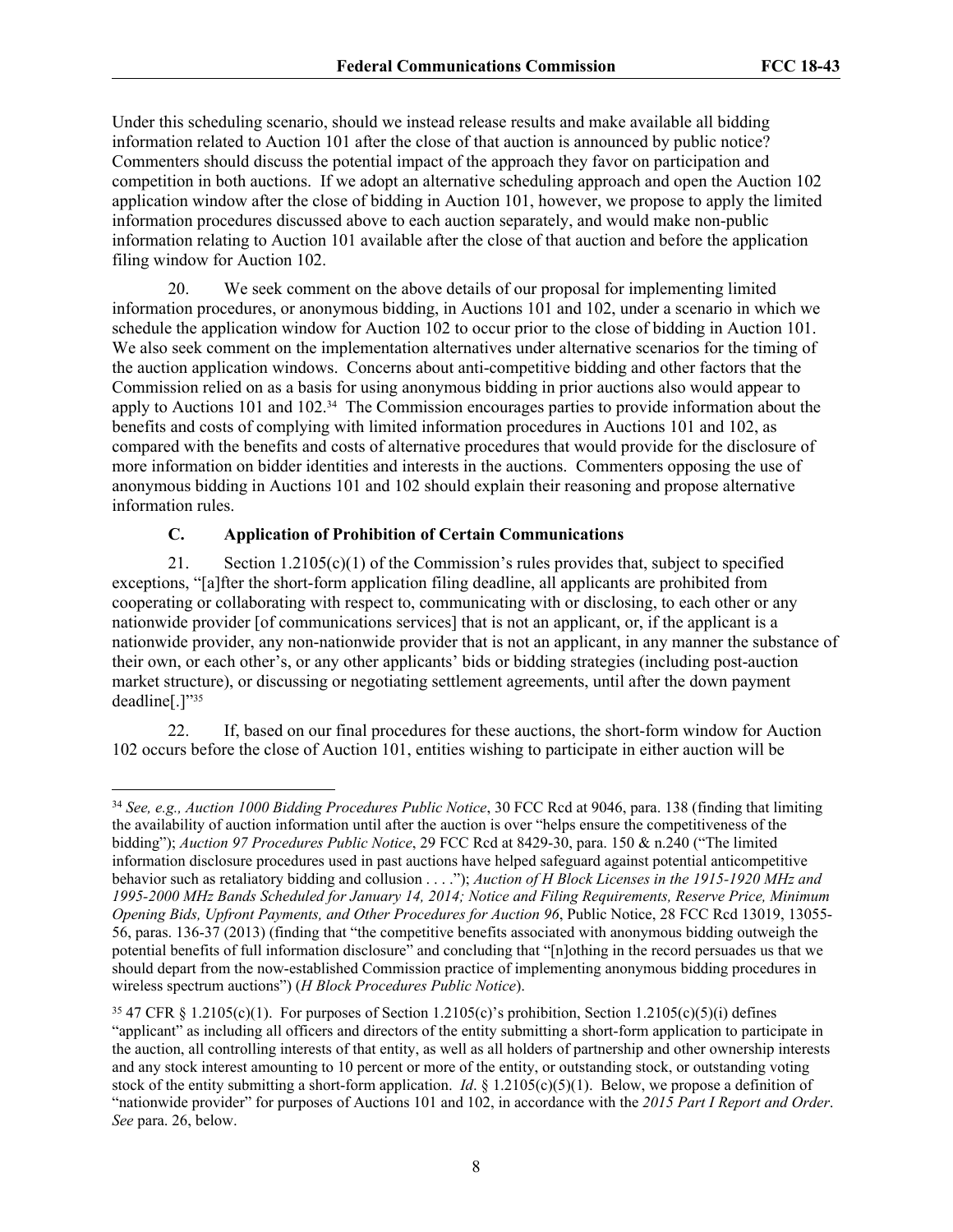applicants during overlapping periods of time. In this scenario, based on the relationship between the two auctions, we propose to apply the prohibition of Section 1.2105(c)(1) across both auctions. Thus, an applicant in either auction that communicates its bids or bidding strategies to an applicant to participate in the other auction would violate the Commission's prohibited communication rule,36 which will apply to "all applicants" to participate in either auction, and not only to applicants for the same auction. That is, the rule prohibiting certain communications will apply to any applicant in either Auction 101 or 102. Accordingly, no Auction 101 applicant may discuss bids or bidding strategies with any other Auction 101 applicant or with an Auction 102 applicant. Conversely, no Auction 102 applicant may discuss bids or bidding strategies with any other Auction 102 applicant or with an Auction 101 applicant. In addition, the down payment deadline for Auction 102 would be the relevant down payment deadline for determining when the prohibition ends for each applicant in either auction.<sup>37</sup> This approach should provide clarity with respect to permitted and prohibited communications by establishing a single end point for the prohibition.

23. If we adopt an alternative approach and schedule the Auction 102 application window to occur after the close of bidding in Auction 101, we propose to apply the prohibition of certain communications separately to each auction, using each auction's post-auction down payment deadline to determine when the prohibition ends for applicants in that auction.

24. We seek comment on the details of our proposals for applying the prohibition of certain communications across Auctions 101 and 102 in the scenario in which the Auction 102 application window occurs before the close of bidding in Auction 101. If commenters support alternatives for applying the prohibition in this scenario they should provide implementation details and explain how such suggestions promote the purpose of the prohibition. We also seek comment on our suggestion for applying the prohibition under the alternative scenario in which the Auction 102 application window occurs after the close of bidding in Auction 101. We request that commenters address costs and benefits of each of these alternative ways of implementing the prohibition, and any other alternatives they may suggest, including any potential effects on auction participation and competition as well as any burden on applicants.<sup>38</sup>

## **D. Application Requirements and Certifications Relating to Joint Bidding and Other Agreements**

25. As recently amended in the *2015 Part I Report and Order*, the Commission's rules generally prohibit joint bidding and other arrangements involving auction applicants (including any party that controls or is controlled by such applicants).<sup>39</sup> This prohibition applies to joint bidding arrangements

<sup>38</sup> *See, e.g.*, CTIA *Ex Parte* at 2 (urging "the Commission to consider the implications for the agency and auction participants if the Commission's anti-collusion rules apply across the two auctions and include applicants in both").

(continued….)

<sup>36</sup> *See* Section III.A (Separate Auction Application and Bidding Processes), above.

<sup>37</sup> *See Service Rules for the 698-746, 747-762 and 777-792 MHz Bands et al.*, Second Report and Order, 22 FCC Rcd 15289, 15405, para. 316 (2007) (deciding that with respect to Auctions 73 and 76, "the applicable 'down payment deadline' for purposes of our anti-collusion rule shall be the 'down payment deadline' established for the subsequent auction") (*700 MHz Second Report and Order*). In the *700 MHz Second Report and Order*, the Commission concluded that because licenses for the same spectrum would be offered in Auctions 73 and 76, and the auctions would take place relatively close in time, "the purpose of our anti-collusion rule requires that the provisions of that rule continue to apply until the down payment deadline for the subsequent auction." *Id.*

<sup>39</sup> 47 CFR § 1.2105(a)(2)(ix); *see also Updating Part 1 Competitive Bidding Rules et al.*, Report and Order, Order on Reconsideration of the First Report and Order, Third Order on Reconsideration of the Second Report and Order, Third Report and Order, 30 FCC Rcd 7493, 7569-77, paras. 177-98 (2015) (*2015 Part 1 Report and Order*). For purposes of the prohibition on joint bidding arrangements, "joint bidding arrangements" include arrangements relating to the licenses being auctioned that address or communicate, directly or indirectly, bidding at the auction, bidding strategies, including arrangements regarding price or the specific licenses on which to bid, and any such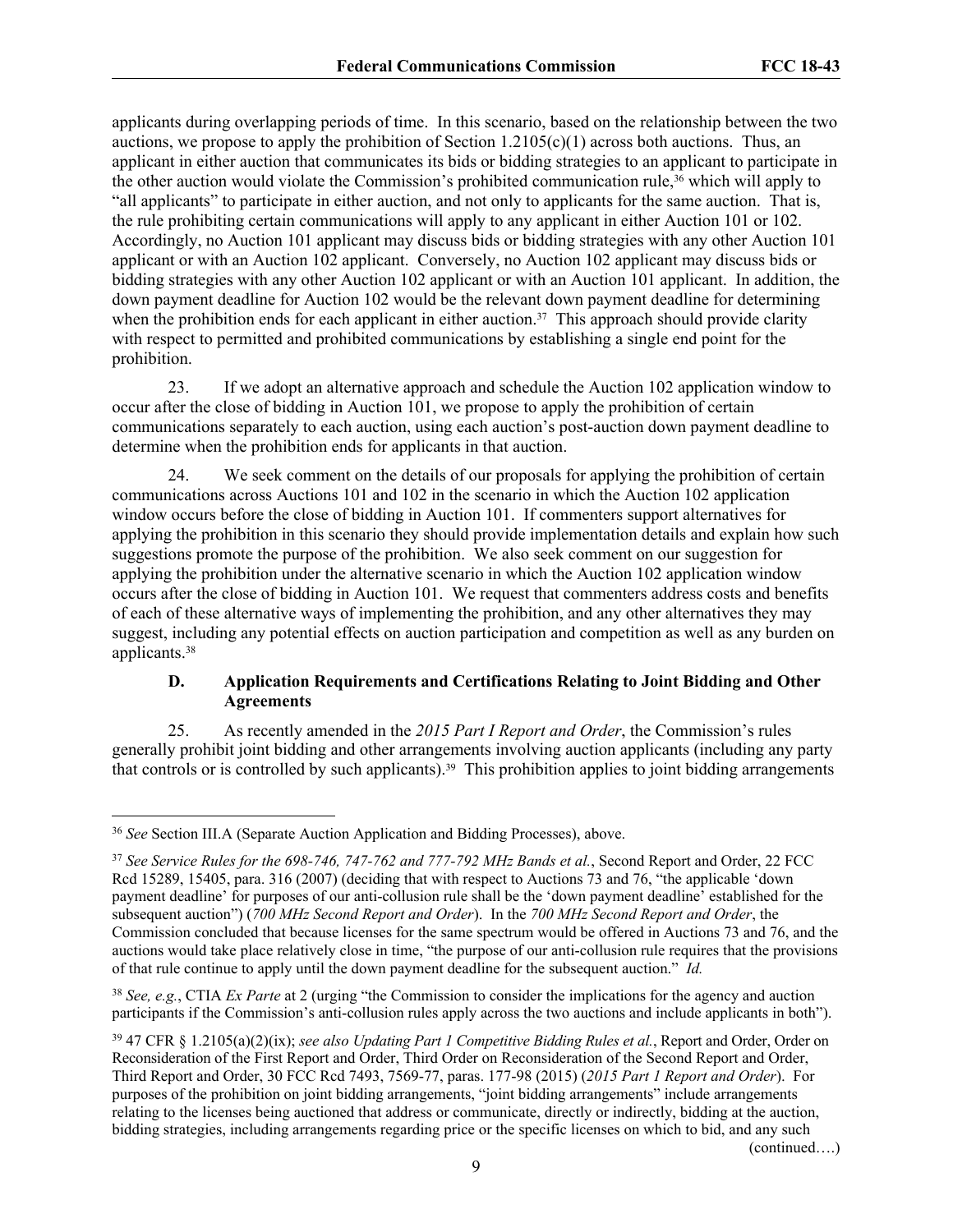involving two or more nationwide providers, as well as joint bidding arrangements involving a nationwide and one or more non-nationwide providers, where any party to the arrangement is an applicant for the auction.40 In the *2015 Part 1 Report and Order*, the Commission explained that, for purposes of its competitive bidding rules, the entities that qualify as nationwide providers will generally be identified in procedures public notices released before each auction.<sup>41</sup>

26. For the purpose of implementing our competitive bidding rules in Auctions 101 and 102,<sup>42</sup> we propose to identify AT&T, Sprint, T-Mobile, and Verizon Wireless as "nationwide providers."<sup>43</sup> Because our rules allow an UMFUS licensee in the 28 GHz and 24 GHz bands to provide flexible terrestrial wireless services, including mobile services, we base our proposal on the Commission's identification of nationwide providers in the *20th Annual Mobile Competition Report*. <sup>44</sup> Commenters who disagree with this proposal should identify alternative "nationwide providers" and explain why we should depart from the list of nationwide providers identified in the *20th Annual Mobile Competition Report.*

27. To implement the prohibition on joint bidding arrangements, the Commission's rules require each auction applicant in its short-form application to certify that it has disclosed any arrangements or understandings of any kind relating to the licenses being auctioned to which it (or any party that controls or is controlled by it) is a part; the applicant must also certify that it (or any party that controls or is controlled by it) has not entered and will not enter into any arrangement or understanding of any kind relating directly or indirectly to bidding at auction with, among others, "any other applicant" or a nationwide provider.<sup>45</sup>

(Continued from previous page)

arrangements relating to the post-auction market structure. *2015 Part 1 Report and Order*, 30 FCC Rcd at 7575, para. 195.

<sup>40</sup> 47 CFR § 1.2105(a)(2)(ix); *see also 2015 Part 1 Report and Order*, 30 FCC Rcd at 7571, 7573-75, paras. 182, 186-87, 191, 193. A "non-nationwide provider" refers to any provider of communications services that is not a "nationwide provider." *2015 Part 1 Report and Order*, 30 FCC Rcd at 7575, para. 195.

<sup>41</sup> *2015 Part 1 Report and Order*, 30 FCC Rcd at 7571, para. 182 n.596.

<sup>42</sup> *See* 47 CFR § 1.2105.

<sup>43</sup> This proposal is also consistent with the Commission's identification of "nationwide providers" for the purpose of implementing its competitive bidding rules in the forward auction portion of the Broadcast Incentive Auction. *See Application Procedures for Broadcast Incentive Auction Scheduled to Begin on March 29, 2016; Technical Formulas for Competitive Bidding*, Public Notice, 30 FCC Rcd 11034, 11070, para. 111 (WTB 2015) ("For Auction 1002, AT&T, Verizon, Sprint, and T-Mobile are considered to be 'nationwide providers.'").

<sup>44</sup> *See Implementation of Section 6002(b) of the Omnibus Budget Reconciliation Act of 1993; Annual Report and Analysis of Competitive Market Conditions With Respect to Mobile Wireless, Including Commercial Mobile Services*, Twentieth Report, 32 FCC Rcd 8968, 8975, para. 13 (2017) (*20th Annual Mobile Competition Report*).

<sup>45</sup> "The short-form application must contain . . .

(viii) Certification that the applicant has provided in its application a brief description of, and identified each party to, any partnerships, joint ventures, consortia or other agreements, arrangements or understandings of any kind relating to the licenses being auctioned, including any agreements that address or communicate directly or indirectly bids (including specific prices), bidding strategies (including the specific licenses on which to bid or not to bid), or the post-auction market structure, to which the applicant, or any party that controls as defined in paragraph (a)(4) of this section or is controlled by the applicant, is a party.

(ix) Certification that the applicant (or any party that controls as defined in paragraph (a)(4) of this section or is controlled by the applicant) has not entered and will not enter into any partnerships, joint ventures, consortia or other agreements, arrangements, or understandings of any kind relating to the licenses being auctioned that address or communicate, directly or indirectly, bidding at auction (including specific prices to be bid) or bidding strategies (including the specific licenses on which to bid or not to bid), or post-auction market structure with: any other applicant (or any party that controls or is controlled

(continued….)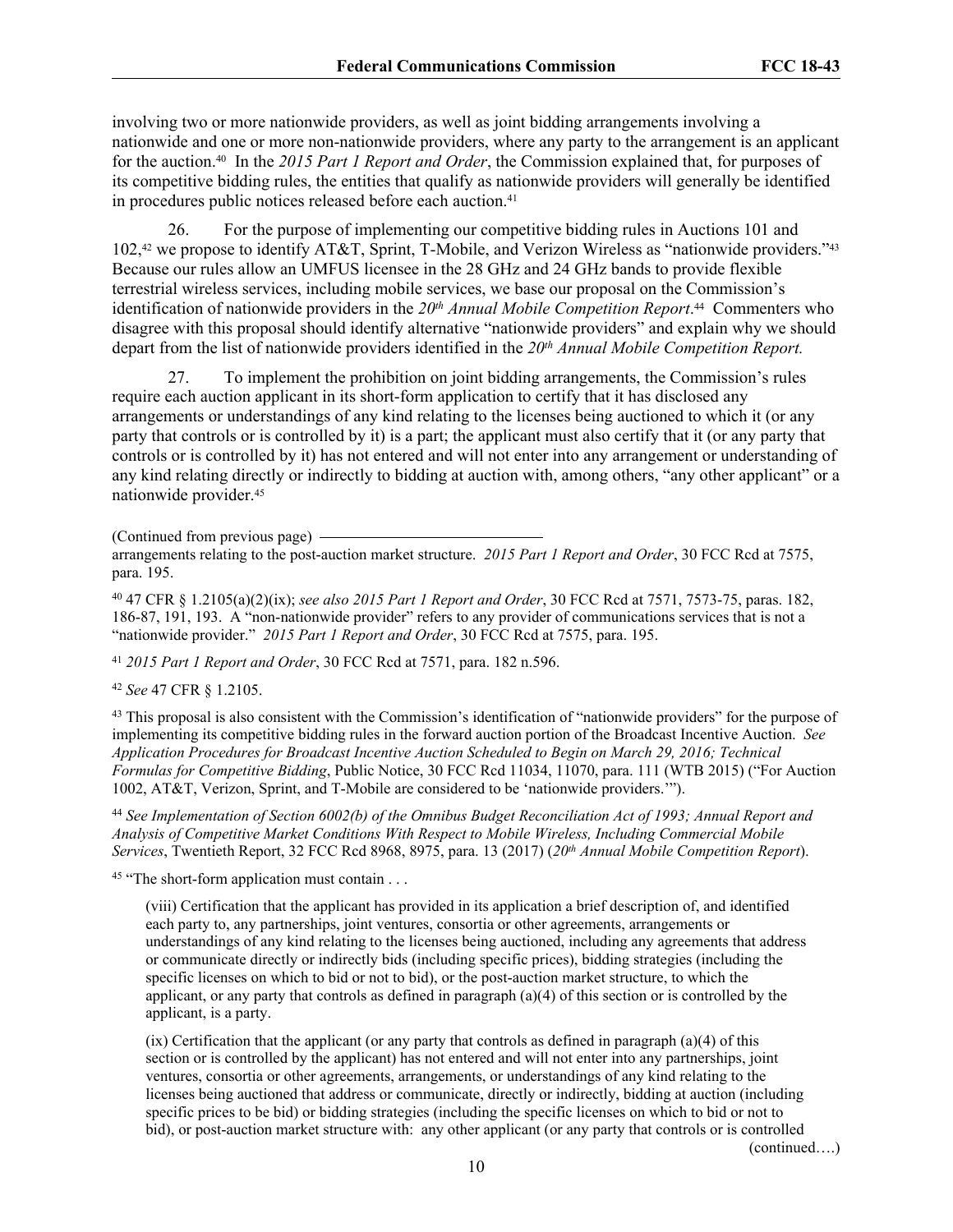28. If, based on our final procedures for these auctions, the Auction 102 short-form window occurs before the close of bidding in Auction 101, because entities wishing to participate in either auction would be applicants during overlapping periods of time, we propose to apply the rule prohibiting joint bidding arrangements to any applicant for Auction 101 or 102. Moreover, an entity wishing to participate in either auction would be required to disclose in its short-form application any bidding arrangements or understandings of any kind relating to the licenses being auctioned in either Auction 101 or 102. That is, under this scenario, for the purpose of implementing our competitive bidding rules in Auctions 101 and 102, we propose to apply the prohibition against joint bidding agreements such that the "licenses being auctioned" and "licenses at auction" include all of the licenses being offered in Auctions 101 and 102.<sup>46</sup> We seek comment on this proposal. If, in the alternative, we were to adopt procedures to schedule the Auction 102 application window to occur after the close of bidding in Auction 101, we propose that we would apply the prohibition separately to the specific licenses in each auction. We seek comment on this alternative. Commenters should give specific reasons for preferring one approach or the other and address the potential effects of each approach on applicants as well as the potential effect of each on auction participation and competition.

## **E. Bidding Credit Caps**

29. We seek comment on establishing reasonable caps on the total amount of bidding credits that an eligible small business or rural service provider may be awarded for either Auction 101 or 102. The Commission administers its bidding credit programs to promote small business and rural service provider participation in auctions and in the provision of spectrum-based services.<sup>47</sup>

30. Eligibility for the small business bidding credit is determined according to a tiered schedule of small business size definitions that are based on an applicant's average annual gross revenues for the preceding three years, and which determine the size of the bidding credit discount.48 In the *2015 Part 1 Report and Order*, the Commission revised the gross revenue thresholds that define the eligibility tiers for the small business bidding credit,<sup>49</sup> and it adopted a rural service provider bidding credit

(b) Agreements, arrangements, or understandings of any kind to form consortia or joint ventures as defined under paragraph (a)(4) of this section;

(c) Agreements, arrangements or understandings of any kind with respect to the transfer or assignment of licenses, provided that such agreements, arrangements or understandings do not both relate to the licenses at auction and address or communicate, directly or indirectly, bidding at auction (including specific prices to be bid), or bidding strategies (including the specific licenses on which to bid or not to bid), or postauction market structure."

47 CFR § 1.2105(a)(2)(viii)-(ix); *see also 2015 Part 1 Report and Order*, 30 FCC Rcd at 7570-78, paras. 180-201.

<sup>46</sup> *See* 47 CFR § 1.2105(a)(viii)-(ix), (c)(3).

<sup>47</sup> *See* 47 U.S.C. § 309(j)(4)(D); *see also id.* § 309(j)(3)(A)-(B).

<sup>48</sup> *See* 47 CFR § 1.2110(f)(2).

<sup>49</sup> *2015 Part 1 Report and Order*, 30 FCC Rcd at 7524-25, paras. 73-74. The Commission retained the existing 15, 25, and 35 percent tiers of the small business bidding credit program, but revised the gross revenue thresholds that define eligibility for each tier. *Id.* at 7523-25, paras. 72-74.

<sup>(</sup>Continued from previous page)

by another applicant); with a nationwide provider that is not an applicant (or any party that controls or is controlled by such a nationwide provider); or, if the applicant is a nationwide provider, with any nonnationwide provider that is not an applicant (or with any party that controls or is controlled by such a nonnationwide provider), other than:

<sup>(</sup>a) Agreements, arrangements, or understandings of any kind that are solely operational as defined under paragraph (a)(4) of this section;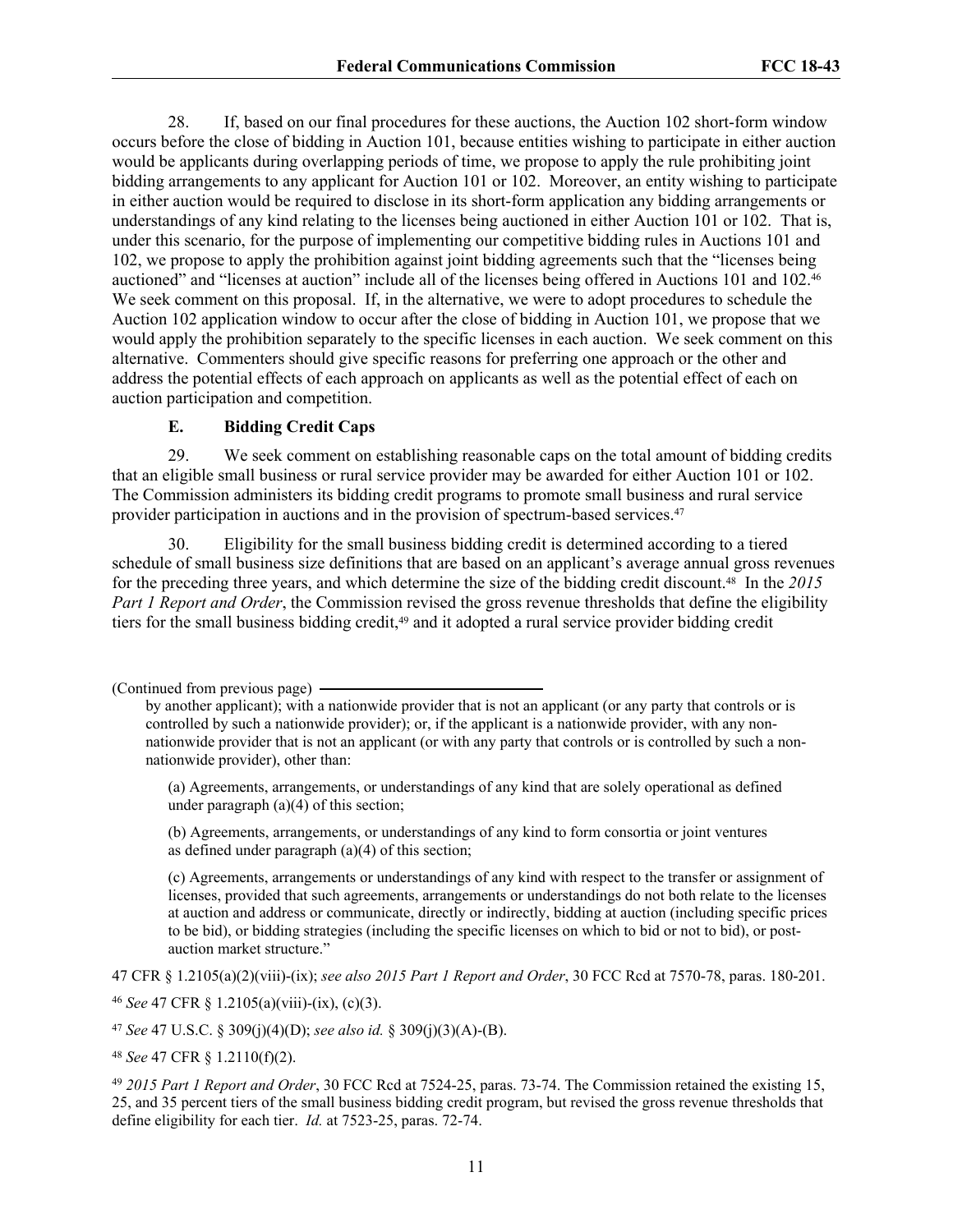program.50 In the *2016 Spectrum Frontiers Order*, the Commission decided to conduct any auction of UMFUS licenses in conformity with the amended Part 1 rules.<sup>51</sup> It also determined that eligibility for the small business bidding credit in UMFUS auctions would be defined using two of the thresholds of the standardized schedule of small business sizes.<sup>52</sup> Specifically, the Commission determined that an entity with average annual gross revenues for the preceding three years not exceeding \$55 million would be designated as a "small business" eligible for a 15 percent bidding credit, and that an entity with average annual gross revenues for the preceding three years not exceeding \$20 million would be designated as a "very small business" eligible for a 25 percent bidding credit.<sup>53</sup> The Commission further determined that entities providing commercial communication services to a customer base of fewer than 250,000 combined wireless, wireline, broadband, and cable subscribers in primarily rural areas would be eligible for the 15 percent rural service provider bidding credit.<sup>54</sup>

31. To protect the integrity of the bidding credit program and to mitigate the incentives for abuse, the Commission, in the *2015 Part 1 Report and Order*, established a process to implement a reasonable cap on the total amount of bidding credits that an eligible small business or rural service provider may be awarded in any auction, based on an evaluation of the expected capital requirements presented by the particular service and inventory of licenses being auctioned.55 Specifically, the Commission determined that bidding credit caps would be implemented on an auction-by-auction basis, but resolved that, for any particular auction, the total amount of the bidding credit cap for small businesses would not be less than \$25 million, and the bidding credit cap for rural service providers would not be less than \$10 million.<sup>56</sup> For the Broadcast Incentive Auction, the Commission adopted a \$150 million cap on small business bidding credits and a \$10 million cap on rural service provider bidding credits.<sup>57</sup>

32. For Auction 101 and Auction 102, we propose a \$25 million cap on the total amount of bidding credits that may be awarded to an eligible small business in each auction (i.e., \$25 million in each auction). As noted in the *2015 Part 1 Report and Order*, the Commission set the \$150 million cap for the Broadcast Incentive Auction at a higher level than anticipated for future auctions, given the significant advantages of the low-band spectrum licenses in the Incentive Auction and the capital requirements associated with low-band spectrum.58 By comparison, Auction 101 and Auction 102 will offer licenses in the mmW spectrum, which has less robust propagation characteristics than the 600 MHz spectrum offered in the Incentive Auction.59 Moreover, we anticipate that the range of potential use cases suitable for the

 $52$  *Id.* at 8099, paras. 249-50; *see also* 47 CFR  $\S$  1.2110(f)(2)(i). The Commission defines the small business size standards on a service-by-service basis, after evaluating the associated characteristics and capital requirements of each service. 47 CFR § 1.2110(c)(1); *see also* 47 CFR § 1.2110(b)(1)(i); *2015 Part 1 Report and Order*, 30 FCC Rcd at 7529, para. 85.

<sup>53</sup> *2016 Spectrum Frontiers Order*, 31 FCC Rcd at 8099, para. 250; *see also* 47 CFR § 30.302(a).

<sup>54</sup> *2016 Spectrum Frontiers Order*, 31 FCC Rcd at 8100, para. 251; *see also* 47 CFR § 30.302(c). The Commission determines eligibility for bidding credits, including the rural service provider bidding credit, on a service-by-service basis. *See* 47 CFR § 1.2110(f)(1); *see also 2015 Part 1 Report and Order*, 30 FCC Rcd at 7529, para. 85. The Commission defined "rural area" as a county with a population density of 100 persons or fewer per square mile. *2015 Part 1 Report and Order*, 30 FCC Rcd at 7536-37, para. 104 & n.340.

<sup>55</sup> *See 2015 Part 1 Report and Order*, 30 FCC Rcd at 7541, 7544, paras. 114, 119.

<sup>56</sup> *Id.* at 7541, para. 114; *see also* 47 CFR § 1.2110(f)(2)(ii), (4)(ii).

<sup>57</sup> *2015 Part 1 Report and Order*, 30 FCC Rcd at 7544-45, para. 122.

<sup>58</sup> *Id.* at 7544, para. 122.

<sup>50</sup> *Id.* at 7530-31, para. 88; *see also* 47 CFR § 1.2110(f)(4).

<sup>51</sup> *2016 Spectrum Frontiers Order*, 31 FCC Rcd at 8097-98, para. 245.

<sup>59</sup> *See generally 2016 Spectrum Frontiers Order*, 31 FCC Rcd at 8020, paras. 6-7.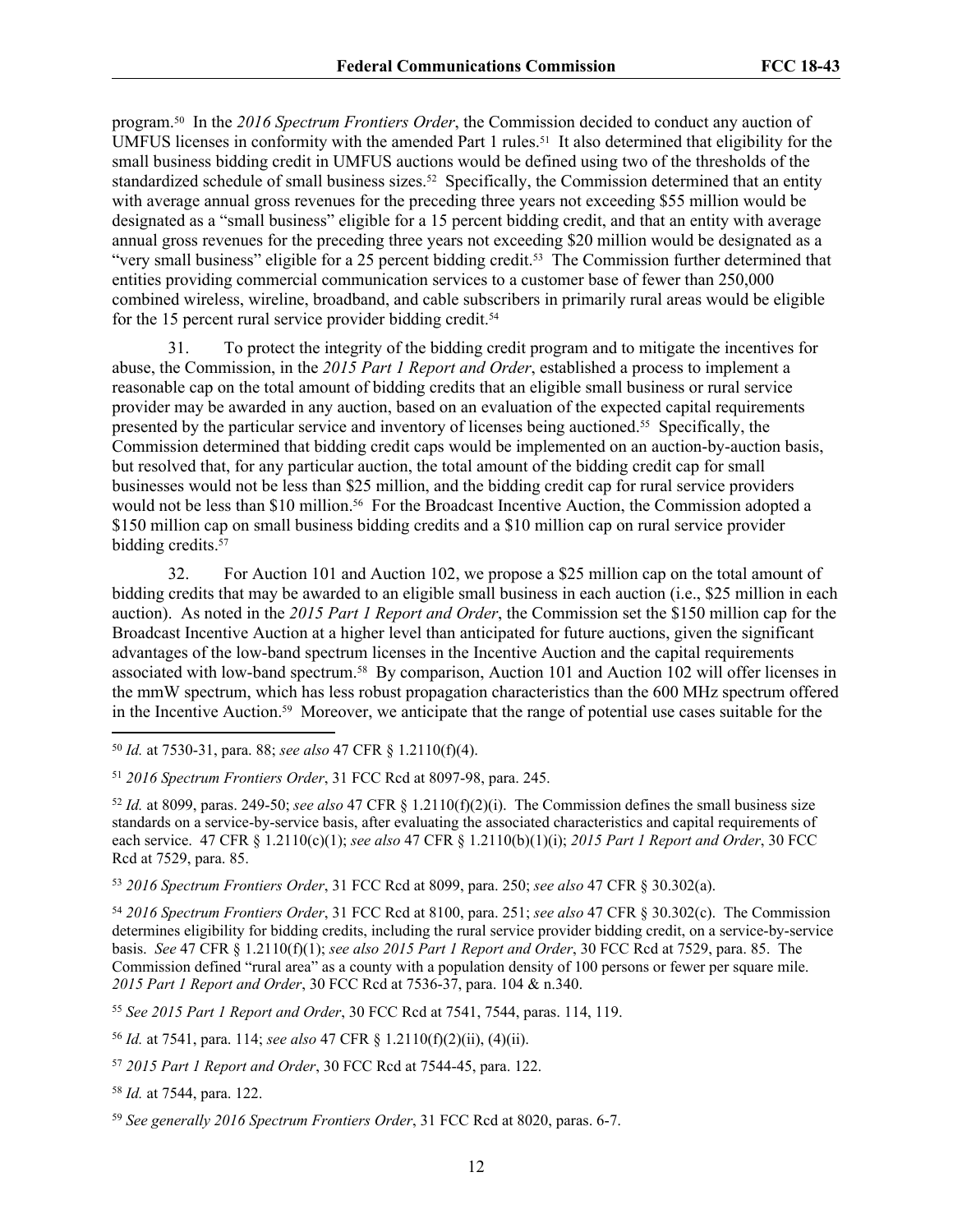UMFUS bands, including localized fiber replacement and IoT, combined with the small license areas in these bands, may permit deployment of smaller scale networks with lower total costs.<sup>60</sup> Further, based on past auction data, we expect that a \$25 million cap on small business bidding credits will allow the substantial majority of small businesses in the auction to take full advantage of the bidding credit program.61 We therefore believe that our proposed cap will promote the statutory goals of providing meaningful opportunities for *bona fide* small businesses to compete in auctions and in the provision of spectrum-based services,<sup>62</sup> without compromising our responsibility to prevent unjust enrichment and ensure efficient and intensive use of spectrum.<sup>63</sup>

33. We propose to adopt a \$10 million cap on the total amount of bidding credits that may be awarded to an eligible rural service provider in Auction 101 and Auction 102 (i.e., \$10 million in each auction).64 Based on our analysis of data from the Broadcast Incentive Auction, in which no rural service provider exceeded the \$10 million cap, we anticipate that a \$10 million cap on rural service provider bidding credits will not constrain the ability of any rural service provider to participate fully and fairly in Auction 101 or Auction 102.65 In addition, to create parity in Auctions 101 and 102 among eligible small businesses and rural service providers competing against each other in smaller markets, we propose a \$10 million cap on the overall amount of bidding credits that any winning small business bidder in either auction may apply to winning licenses in markets with a population of 500,000 or less.<sup>66</sup>

34. We seek comment on these proposals. Specifically, do the expected capital requirements associated with operating in the UMFUS bands, the potential number and value of UMFUS licenses, past auction data, or any other considerations justify the proposed caps or a higher or lower cap for either type of bidding credit in either auction? Commenters are encouraged to identify circumstances and characteristics of these mmW auctions that should guide us in establishing bidding credit caps, and to provide specific, data-driven arguments in support of their proposals.

<sup>61</sup> We observe, for example, that a \$25 million cap would have allowed 95 percent of small businesses in Auction 66, 98 percent of small businesses in Auction 73, 73 percent of small businesses in Auction 97, and 75 percent of small businesses in the Broadcast Incentive Auction to realize the full value of their bidding credits based on gross winning bid amounts. *See 2015 Part 1 Report and Order*, 30 FCC Rcd at 7541, para. 115 n. 367; *see also generally Incentive Auction Closing and Channel Reassignment Public Notice et al.*, Public Notice, 32 FCC Rcd 2786, Appx. B (WTB/MB 2017) (*Incentive Auction Closing Public Notice*). Further, 100 percent of rural service providers that claimed bidding credits in the Incentive Auction fell below the \$10 million cap adopted by the Commission*. See generally Incentive Auction Closing Public Notice*, 32 FCC Rcd at Appx. B.

<sup>62</sup> *See* 47 U.S.C. § 309(j)(4)(D); *see also id.* § 309(j)(3)(A)-(B).

<sup>63</sup> *See id.* § 309(j)(3)(C)-(D).

<sup>64</sup> An entity is not eligible for a rural service provider bidding credit if it has already claimed a small business bidding credit. 47 CFR § 1.2110(f)(4)(i).

<sup>65</sup> The Broadcast Incentive Auction is the only concluded auction to date to implement the rural service provider bidding credit established in the *2015 Part 1 Report and Order*. Of the 27 rural service providers that were awarded bidding credits in the Broadcast Incentive Auction, only 8 rural providers were awarded more than \$1 million, and the largest bidding credit received was approximately \$2.4 million. *See generally Incentive Auction Closing Public Notice*, 32 FCC Rcd at Appx. B.

<sup>66</sup> This proposal is consistent with the approach adopted by the Commission in the Broadcast Incentive Auction. *See 2015 Part 1 Report and Order*, 30 FCC Rcd at 7546-47, paras. 127-28.

<sup>60</sup> *See, e.g., id.* at 8029, para. 35 ("[A] county-based license affords a licensee the flexibility to develop localized services, allows for targeted deployments based on market forces and customer demand, and facilitates access by both smaller and larger carriers."); *id*. at 8046, para. 82 ("[Licensing on a PEA basis] strikes the appropriate balance between facilitating access to spectrum by both large and small providers . . . while incentivizing investment in, and rapid deployment of, new technologies."); *2017 Spectrum Frontiers Order*, 32 FCC Rcd at 10991, para. 5 ("We note that major carriers and smaller operators are beginning to develop the mmW frequencies' potential for low-cost wireless equivalents of fiber to homes and small businesses.").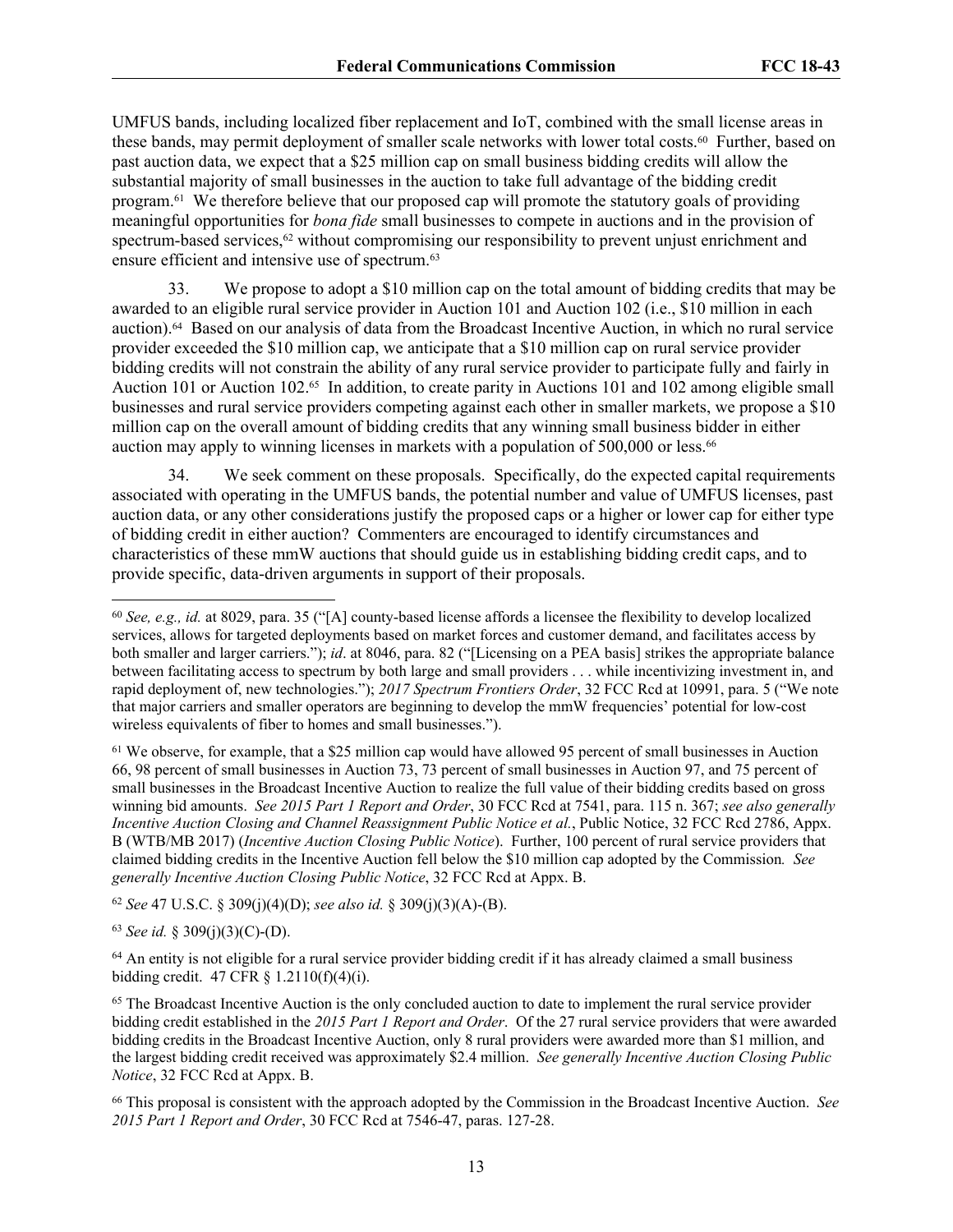35. We remind applicants applying for designated entity bidding credits that they should take due account of the requirements of the Commission's rules and implementing orders regarding *de jure* and *de facto* control of such applicants.<sup>67</sup> These rules include a prohibition, which applies to all applicants (whether or not seeking bidding credits), against changes in ownership of the applicant that would constitute an assignment or transfer of control.<sup>68</sup> Applicants should not expect to receive any **opportunities to revise their ownership structure after the filing of their short- and long-form applications, including making revisions to their agreements or other arrangements with interest holders, lenders, or others in order to address potential concerns relating to compliance with the designated entity bidding credit requirements.** We believe that this policy will help to ensure compliance with the Commission's rules applicable to the award of bidding credits prior to the conduct of these auctions, which will involve competing bids from those who do and do not seek bidding credits, and thus preserves the integrity of the auctions process. We also believe that this will meet the Commission's objectives in awarding licenses through the competitive bidding process.<sup>69</sup>

#### **IV. DUE DILIGENCE**

36. Each potential bidder is solely responsible for investigating and evaluating all technical and marketplace factors that may have a bearing on the value of the licenses that it is seeking in Auctions 101 and 102. Each bidder is responsible for assuring that, if it wins a license, it will be able to build and operate facilities in accordance with the Commission's rules. **The Commission makes no representations or warranties about the use of this spectrum for particular services. Each applicant should be aware that a Commission auction represents an opportunity to become a Commission licensee, subject to certain conditions and regulations. This includes the established authority of the Commission to alter the terms of existing licenses by rulemaking, which is equally applicable to licenses awarded by auction.**70 **A Commission auction does not constitute an endorsement by the Commission of any particular service, technology, or product, nor does a Commission license constitute a guarantee of business success.**

37. An applicant should perform its due diligence research and analysis before proceeding, as it would with any new business venture. Each potential bidder should perform technical analyses and/or refresh any previous analyses to assure itself that, should it become a winning bidder for any Auction 101 or Auction 102 license, it will be able to build and operate facilities that will comply fully with all applicable technical and regulatory requirements. We strongly encourage each applicant to inspect any prospective sites for communications facilities located in, or near, the geographic area for which it plans to bid; confirm the availability of such sites; and familiarize itself with the Commission's rules regarding the National Environmental Policy Act.<sup>71</sup>

38. We strongly encourage each applicant to conduct its own research prior to Auctions 101 and 102, as applicable, in order to determine the existence of pending administrative, rulemaking, or

71 47 CFR Chapter 1, Part 1, Subpart I.

<sup>67</sup> *See*, *e.g.*, 47 CFR §§ 1.2110-11.

<sup>68</sup> *Id*. § 1.2105(b)(2). Pursuant to 47 CFR § 1.929(a)(2), any substantial change in ownership or control is classified as a major amendment. *See also id*. § 1.927(a)-(b), (h).

<sup>&</sup>lt;sup>69</sup> The Commission's objectives when awarding licenses through competitive bidding include "the development and rapid deployment of new technologies, products, and services for the benefit of the public . . . without administrative or judicial delays" and "promoting economic opportunity and competition and ensuring that new and innovative technologies are readily accessible to the American people by avoiding excessive concentration of licenses and by disseminating licenses among a wide variety of applicants, including small businesses." 47 U.S.C. § 309(j); *see also 2016 Spectrum Frontiers Order*, 31 FCC Rcd at 8097-101, paras. 244-54.

<sup>70</sup> *See, e.g., Cellco P'ship v. FCC*, 700 F.3d 534, 542 (D.C. Cir. 2012); *Celtronix Telemetry, Inc. v. FCC*, 272 F.3d 585, 589 (D.C. Cir. 2001) (citing 47 U.S.C. § 309(j)(6)(D)).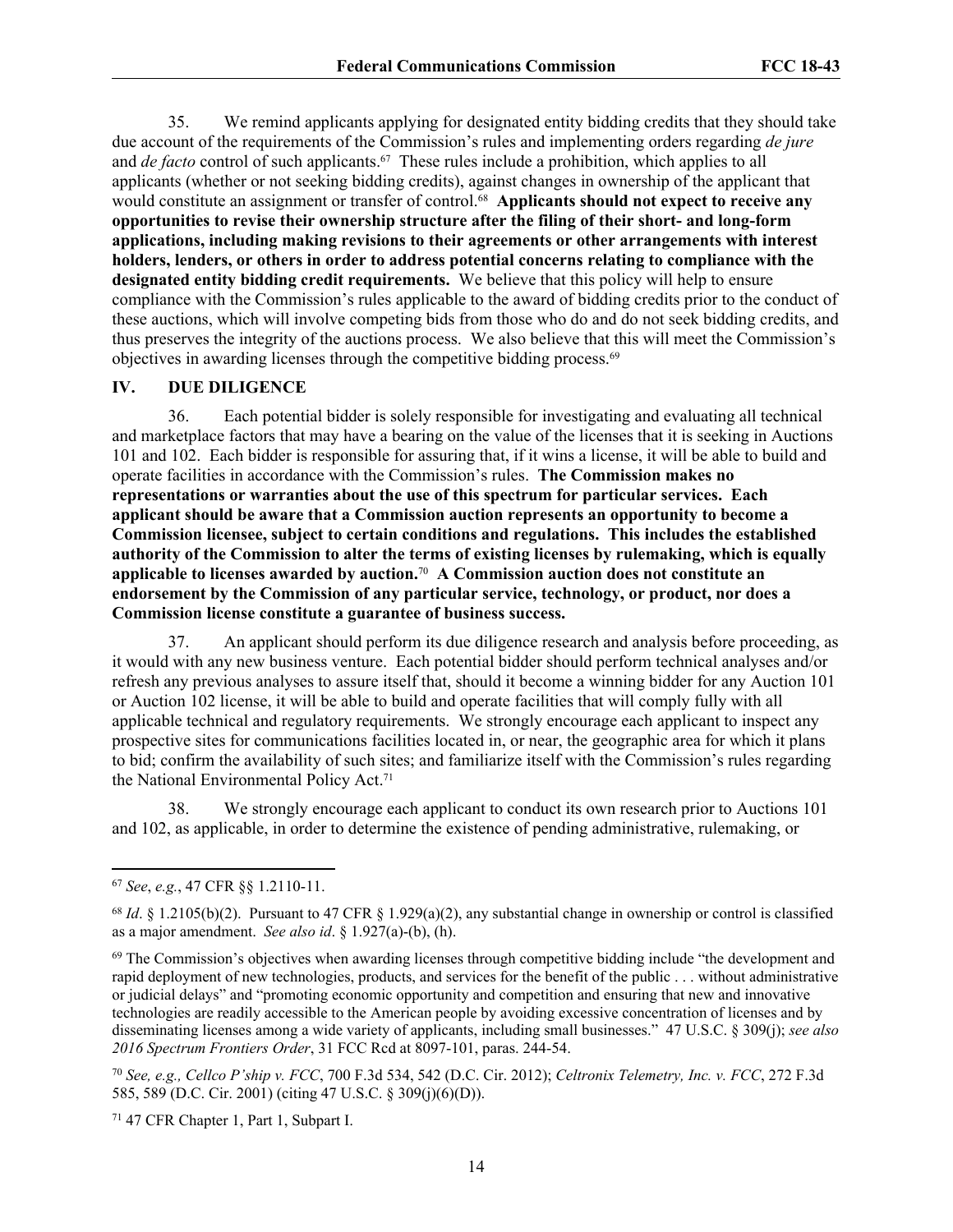judicial proceedings that might affect its decisions regarding participation in the auction.

39. We also strongly encourage participants in Auctions 101 and 102 to continue such research throughout the auctions. The due diligence considerations mentioned in this Public Notice do not constitute an exhaustive list of steps that should be undertaken prior to participating in these auctions. As always, the burden is on the potential bidder to determine how much research to undertake, depending upon the specific facts and circumstances related to its interests.

In addition to the foregoing due diligence considerations, which we encourage of bidders in all auctions, we call particular attention in Auctions 101 and 102 to the spectrum-sharing issues described above.72 Each applicant should follow closely releases from the Commission concerning these issues and to consider carefully the technical and economic implications for commercial use of the UMFUS bands.

41. We also remind bidders of the Commission's mobile spectrum holding policies applicable to the mmW bands. Specifically, for purposes of reviewing proposed secondary market transactions, the Commission adopted a threshold of 1850 megahertz of combined mmW spectrum in the 24 GHz, 28 GHz, 37 GHZ, 39 GHz, and 47 GHz bands.73 In addition, the Commission proposed in the *2017 Spectrum Frontiers FNPRM* to eliminate the pre-auction limit of 1250 megahertz that had been adopted for the 28 GHz, 37 GHz, and 39 GHz bands, consistent with the Commission's conclusion not to adopt a pre-auction limit for the 24 GHz and 47 GHz bands.<sup>74</sup> Further, the Commission sought comment on whether, in the absence of pre-auction limits for mmW spectrum, it should adopt a post-auction, caseby-case review of mmW spectrum holdings for long-form applications for initial mmW licenses.<sup>75</sup>

# **V. PROPOSED BIDDING PROCEDURES**

# **A. Auction 101 — 28 GHz**

# **1. Simultaneous Multiple-Round Auction Design**

42. We propose to use the Commission's standard SMR auction format for Auction 101, which offers license-by-license bidding.<sup>76</sup> As described further below, this type of auction offers every license for bid at the same time and consists of successive bidding rounds in which bidders may place bids on individual licenses. Typically, bidding remains open on all licenses until bidding stops on every license. We seek comment on this proposal.

## **2. Bidding Rounds**

43. Under this proposal, Auction 101 will consist of sequential bidding rounds, each followed by the release of round results. The initial bidding schedule will be announced in a public notice to be released at least one week before the start of bidding. Details on viewing round results, including the location and format of downloadable round results files will be included in the same public notice.

44. The Commission will conduct Auction 101 over the Internet using the FCC auction bidding system. Bidders will also have the option of placing bids by telephone through a dedicated auction bidder line. The toll-free telephone number for the auction bidder line will be provided to qualified bidders prior to the start of bidding in the auction.

<sup>72</sup> *See* Section II.C (Sharing Issues), above.

<sup>73</sup> *2017 Spectrum Frontiers Order*, 32 FCC Rcd at 11011, para. 74.

<sup>74</sup> *2017 Spectrum Frontiers FNPRM*, 32 FCC Rcd at 11022, para. 105.

<sup>75</sup> *Id.* at 11022, para. 106.

<sup>76</sup> See *Implementation of Section 309(j) of the Communications Act*—*Competitive Bidding*, Second Report and Order, 9 FCC Rcd 2348, 2360-75, paras. 68-159 (1994) (*Competitive Bidding Second Report and Order*), for a general discussion of competitive bidding design.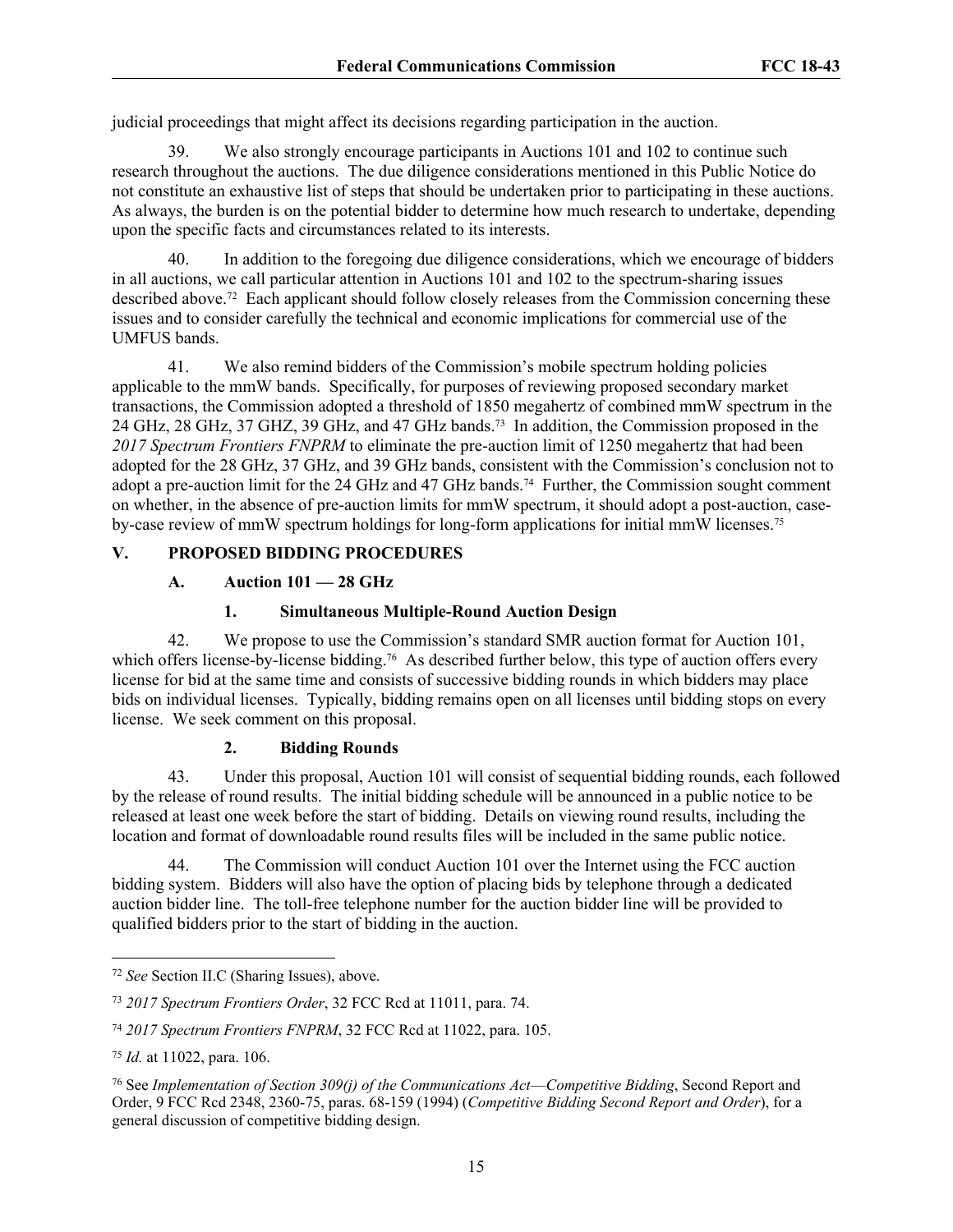45. The Commission proposes that the Wireless Telecommunications Bureau (Bureau) would retain the discretion to change the bidding schedule in order to foster an auction pace that reasonably balances speed with the bidders' need to study round results and adjust their bidding strategies. This will allow the Bureau to change the amount of time for bidding rounds, the amount of time between rounds, or the number of rounds per day, depending upon bidding activity and other factors. We seek comment on this proposal. Commenters on this issue should address the role of the bidding schedule in managing the pace of the auction, specifically discussing the tradeoffs in managing auction pace by bidding schedule changes, by changing the activity requirements or bid amount parameters, or by using other means.

#### **3. Stopping Rule**

46. The Commission has discretion to establish stopping rules before or during multiple round auctions in order to complete the auction within a reasonable time.<sup>77</sup> For Auction 101, we propose to employ a simultaneous stopping rule approach, which means all licenses remain available for bidding until bidding stops on every license. Specifically, bidding will close on all licenses after the first round in which no bidder submits any new bids, applies a proactive waiver, or withdraws any provisionally winning bids (if bid withdrawals are permitted in Auction 101).<sup>78</sup> Under the proposed simultaneous stopping rule, bidding would remain open on all licenses until bidding stops on every license. Consequently, under this approach, it is not possible to determine in advance how long the bidding in Auction 101 would last.

47. Further, we propose that the Bureau would retain the discretion to exercise any of the following stopping options during Auction 101:

> Option 1. The auction would close for all licenses after the first round in which no bidder applies a waiver, no bidder withdraws a provisionally winning bid (if withdrawals are permitted in Auction 101), or no bidder places any new bid on a license for which it is not the provisionally winning bidder. Thus, absent any other bidding activity, a bidder placing a new bid on a license for which it is the provisionally winning bidder would not keep the auction open under this modified stopping rule.

Option 2. The auction would close for all licenses after the first round in which no bidder applies a waiver, no bidder withdraws a provisionally winning bid (if withdrawals are permitted in Auction 101), or no bidder places any new bid on a license that already has a provisionally winning bid. Thus, absent any other bidding activity, a bidder placing a new bid on a FCC-held license (a license that does not have a provisionally winning bid) would not keep the auction open under this modified stopping rule.

Option 3. The auction would close using a modified version of the simultaneous stopping rule that combines Option 1 and Option 2 above.

Option 4. The auction would close after a specified number of additional rounds (special stopping rule) to be announced by the Bureau. If the Bureau invokes this special stopping rule, it will accept bids in the specified final round(s), after which the auction will close.

Option 5. The auction would remain open even if no bidder places any new bid, applies a waiver, or withdraws any provisionally winning bids (if withdrawals are permitted in Auction

<sup>77</sup> 47 CFR § 1.2104(e).

<sup>78</sup> Provisionally winning bids are bids that would become final winning bids if the auction were to close in that given round. They are discussed in Section V.A.10 (Provisionally Winning Bids). Proactive waivers are described in Section V.A.7 (Activity Rule Waivers and Reducing Eligibility), and bid withdrawals are described in Section V.A.11 (Bid Removal and Bid Withdrawal), below.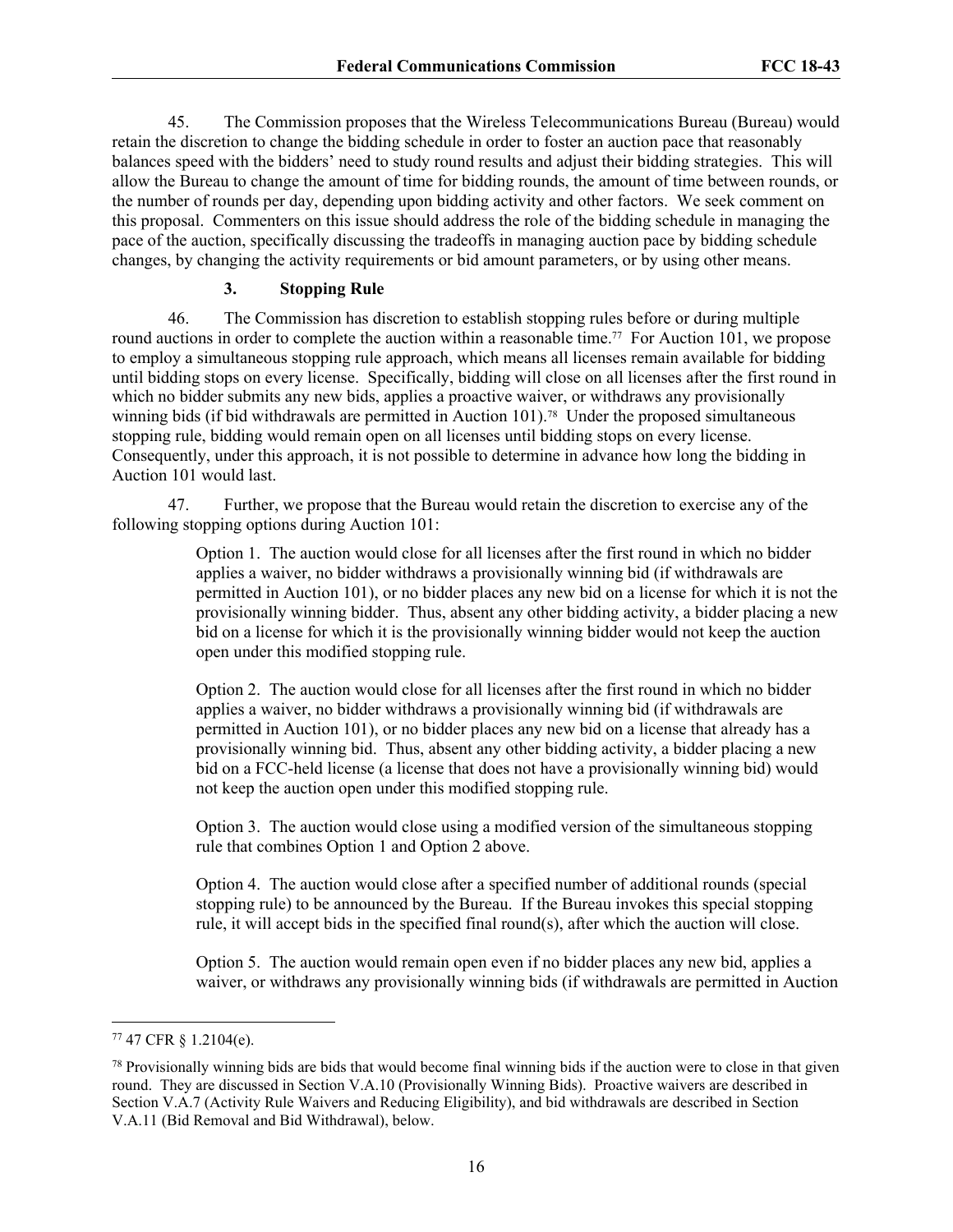101). In this event, the effect will be the same as if a bidder had applied a waiver. The activity rule will apply as usual, and a bidder with insufficient activity will lose bidding eligibility or use a waiver.

48. We propose that the Bureau would exercise these options only in certain circumstances, for example, where the auction is proceeding unusually slowly or quickly, there is minimal overall bidding activity, or it appears likely that the auction will not close within a reasonable period of time or will close prematurely. Before exercising these options, the Bureau is likely to attempt to change the pace of Auction 101. For example, the Bureau may adjust the pace of bidding by changing the number of bidding rounds per day and/or the minimum acceptable bids. We propose that the Bureau retain continuing discretion to exercise any of these options with or without prior announcement by the Bureau during the auction. We seek comment on these proposals.

#### **4. Information Relating to Auction Delay, Suspension, or Cancellation**

49. For Auction 101, we propose that at any time before or during the bidding process, the Bureau may delay, suspend, or cancel bidding in the auction in the event of a natural disaster, technical obstacle, network interruption, administrative or weather necessity, evidence of an auction security breach or unlawful bidding activity, or for any other reason that affects the fair and efficient conduct of competitive bidding.79 The Bureau will notify participants of any such delay, suspension or cancellation by public notice and/or through the FCC auction bidding system's announcement function. If the bidding is delayed or suspended, the Bureau may, in its sole discretion, elect to resume the auction starting from the beginning of the current round or from some previous round, or cancel the auction in its entirety. We emphasize that the Bureau will exercise this authority solely at its discretion, and not as a substitute for situations in which bidders may wish to apply their activity rule waivers. We seek comment on this proposal.

## **5. Upfront Payments and Bidding Eligibility**

50. In keeping with the Commission's usual practice in spectrum license auctions, we propose that applicants be required to submit upfront payments as a prerequisite to becoming qualified to bid.80 As described below, the upfront payment is a refundable deposit made by an applicant to establish its eligibility to bid on licenses. Upfront payments related to the inventory of licenses being auctioned protect against frivolous or insincere bidding and provide the Commission with a source of funds from which to collect payments owed at the close of bidding.<sup>81</sup> With these considerations in mind, the Commission proposes upfront payments based on \$0.001 per megahertz of bandwidth per population (per "MHz-pop").<sup>82</sup> The proposed upfront payments equal approximately half the proposed minimum opening bids, which are established as described in Section V.A.8, below. We seek comment on these upfront payment amounts, which are specified in the Attachment A files.

51. The Commission further proposes that the amount of the upfront payment submitted by a bidder will determine its initial bidding eligibility in bidding units, which are a measure of bidder eligibility and bidding activity. We propose to assign each license a specific number of bidding units, equal to one bidding unit per dollar of the upfront payment. The number of bidding units for a given license is fixed and does not change during the auction as prices change. If an applicant is found to be qualified to bid on more than one license being offered in Auction 101, such bidder may place bids on

<sup>79</sup> 47 CFR § 1.2104(i).

<sup>80</sup> *Id*. § 1.2106.

<sup>81</sup> *See Competitive Bidding Second Report and Order*, 9 FCC Rcd at 2377-79, paras. 169-76.

 $82$  The results of these calculations are subject to a minimum of \$100 and will be rounded using the Commission's standard rounding procedures for auctions: results above \$10,000 are rounded to the nearest \$1,000; results below \$10,000 but above \$1,000 are rounded to the nearest \$100; and results below \$1,000 are rounded to the nearest \$10.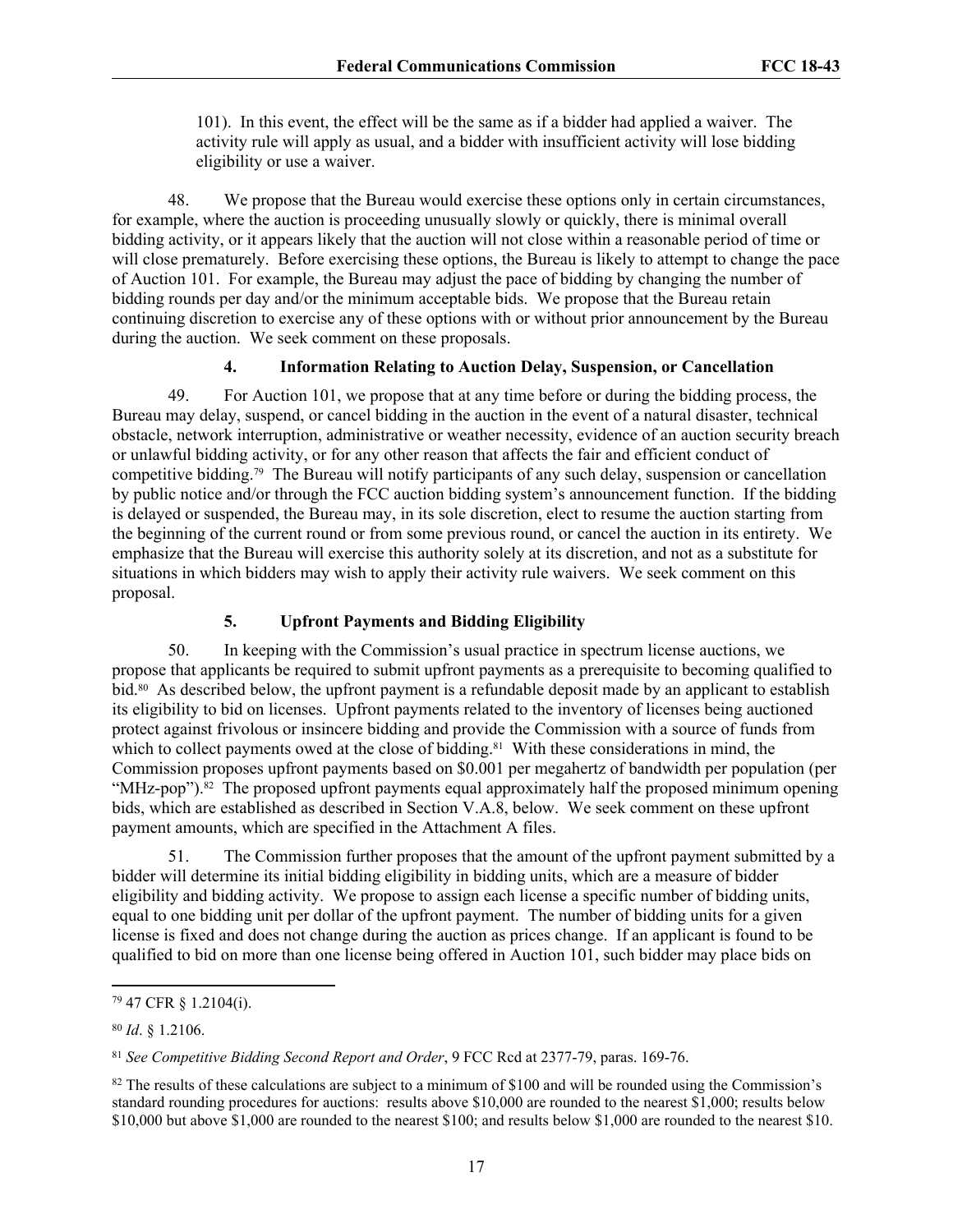multiple licenses, provided that the total number of bidding units associated with those licenses does not exceed its current eligibility. A bidder cannot increase its eligibility during the auction; it can only maintain its eligibility or decrease its eligibility. Thus, in calculating its upfront payment amount and hence its initial bidding eligibility, an applicant must determine the maximum number of bidding units on which it may wish to bid (or hold provisionally winning bids) in any single round, and submit an upfront payment amount covering that total number of bidding units. We seek comment on these proposals.

52. In the *2017 Spectrum Frontiers Order*, we observed that the Communications Act requires any upfront auction payments required by the Commission to be deposited in an interest-bearing account, but that no financial institution, to our knowledge, is currently willing to accommodate the holding of upfront payments for a large spectrum auction.<sup>83</sup> However, Congress recently passed legislation amending the Communications Act to provide that upfront auction payments for future auctions are to be deposited in the U.S. Treasury.84 Accordingly, upfront payments for Auctions 101 and 102 will be deposited in the U.S. Treasury.<sup>85</sup>

| <b>Example: Upfront Payments, Bidding Eligibility, and Bidding Flexibility</b> |                        |        |          |  |  |
|--------------------------------------------------------------------------------|------------------------|--------|----------|--|--|
| County                                                                         | <b>Upfront Payment</b> |        |          |  |  |
| Tippecanoe                                                                     | Indiana                | 73,000 | \$73,000 |  |  |
| Elkhart                                                                        | Indiana                | 84,000 | \$84,000 |  |  |

If a bidder wishes to bid on a license in both of the above counties in a round, it must have selected both on its FCC Form 175 and purchased at least 157,000 bidding units (73,000 + 84,000) of bidding eligibility. If a bidder only wishes to bid on one, but not both, purchasing 84,000 bidding units would meet the eligibility requirement for a license in either county. The bidder would be able to bid on a license in either county, but not both at the same time. If the bidder purchased only 73,000 bidding units, the bidder would have enough eligibility to bid for a license in Tippecanoe County but not for one in Elkhart County.

## **6. Activity Rule**

53. In order to ensure that the auction closes within a reasonable period of time, an activity rule requires bidders to bid actively throughout the auction, rather than wait until late in the auction before participating. The bidding system calculates a bidder's activity in a round as the sum of the bidding units associated with any licenses upon which it places bids during the current round and the bidding units associated with any licenses for which it holds provisionally winning bids. Bidders are required to be active on a specific percentage of their current bidding eligibility during each round of the auction. Failure to maintain the requisite activity level will result in the use of an activity rule waiver, if any remain, or a reduction in the bidder's eligibility, possibly curtailing or eliminating the bidder's ability to place additional bids in the auction.<sup>86</sup>

54. The Commission proposes to divide the auction into at least two stages, each characterized by a different activity requirement.87 The auction will start in Stage One. We propose that the Bureau will have the discretion to advance the auction to the next stage by announcement during the

<sup>83</sup> *2017 Spectrum Frontiers Order*, 32 FCC Rcd at 10991, para. 6.

<sup>84</sup> *See* Consolidated Appropriations Act, 2018, H.R. 1625, Public Law 115-141, Division P, Title 1 at § 101 (2018).

<sup>85</sup> *See* Section V.B.6 (Upfront Payments and Bidding Eligibility), below.

<sup>86</sup> *See* Section V.A.7 (Activity Rule Waivers and Reducing Eligibility), below.

<sup>87</sup> *See* 47 CFR § 1.2104(f).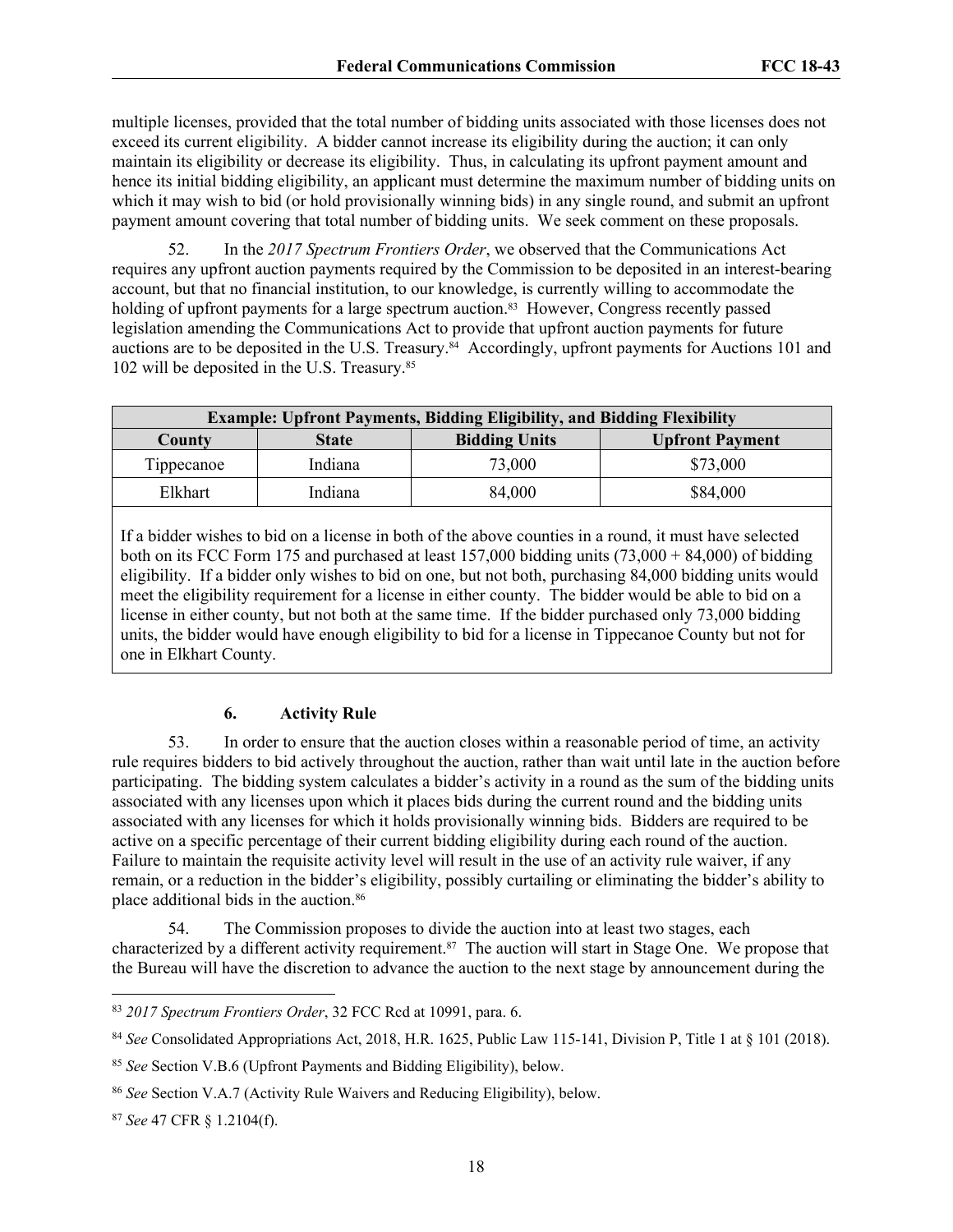auction. In exercising this discretion, we anticipate that the Bureau will consider a variety of measures of auction activity, including but not limited to, the percentage of bidding units associated with licenses on which there are new bids,<sup>88</sup> the number of new bids, and the increase in revenue. We seek comment on these proposals.

55. We propose the following stages and corresponding activity requirements:

**Stage One:** In each round of the first stage of the auction, a bidder desiring to maintain its current bidding eligibility is required to be active on bidding units associated with licenses representing at least 80 percent of its current bidding eligibility. Failure to maintain the required activity level will result in the use of an activity rule waiver or a reduction in the bidder's bidding eligibility for the next round of bidding. During Stage One, a bidder's reduced eligibility for the next round will be calculated by multiplying the bidder's current round activity by five-fourths  $(5/4).$ 

**Stage Two:** In each round of the second stage, a bidder desiring to maintain its current bidding eligibility is required to be active on 95 percent of its current bidding eligibility. Failure to maintain the required activity level will result in the use of an activity rule waiver or a reduction in the bidder's bidding eligibility for the next round of bidding. During Stage Two, a bidder's reduced eligibility for the next round will be calculated by multiplying the bidder's current round activity by twenty-nineteenths (20/19).

56. We seek comment on these activity requirements. Under this proposal, the Bureau will also retain the discretion to change the activity requirements during the auction. For example, the Bureau could decide to add an additional stage with a higher activity requirement, not to transition to Stage Two if it believes the auction is progressing satisfactorily under the Stage One activity requirement, or to transition to Stage Two with an activity requirement that is higher or lower than the 95 percent proposed herein.<sup>89</sup> If the Bureau exercises this discretion, it will alert bidders by announcement in the FCC auction bidding system.

# **7. Activity Rule Waivers and Reducing Eligibility**

57. For our proposed SMR auction format, we propose that when a bidder's activity in the current round is below the required minimum level, it may preserve its current level of eligibility through an activity rule waiver, if available. An activity rule waiver applies to an entire round of bidding, not to a particular license. Activity rule waivers can be either proactive or automatic. Activity rule waivers are principally a mechanism for a bidder to avoid the loss of bidding eligibility in the event that exigent circumstances prevent it from bidding in a particular round.

58. Consistent with recent FCC spectrum auctions, the Commission proposes that each bidder in Auction 101 be provided with three activity rule waivers that may be used as set forth at the bidder's discretion during the course of the auction. The FCC auction bidding system will assume that a bidder that does not meet the activity requirement would prefer to use an activity rule waiver (if available) rather than lose bidding eligibility. Therefore, the system will automatically apply a waiver at the end of any bidding round in which a bidder's activity level is below the minimum required unless (1) the bidder

<sup>&</sup>lt;sup>88</sup> For example, when monitoring activity for determining when to change stages, the Bureau may consider the percentage of bidding units of the licenses receiving new provisionally winning bids, excluding any FCC-held licenses. In past auctions, the Bureau has generally—but not always—changed stages when this measure was approximately 20 percent or below for 3 consecutive rounds of bidding.

<sup>89</sup> If the Bureau implements stages with activity requirements other than the ones listed above, a bidder's reduced eligibility for the next round will be calculated by multiplying the bidder's current round activity by the reciprocal of the activity requirement. For example, with a 98 percent activity requirement, the bidder's current round activity would be multiplied by 50/49; with a 100 percent activity requirement, the bidder's current round activity would become its bidding eligibility (current round activity would be multiplied by 1/1).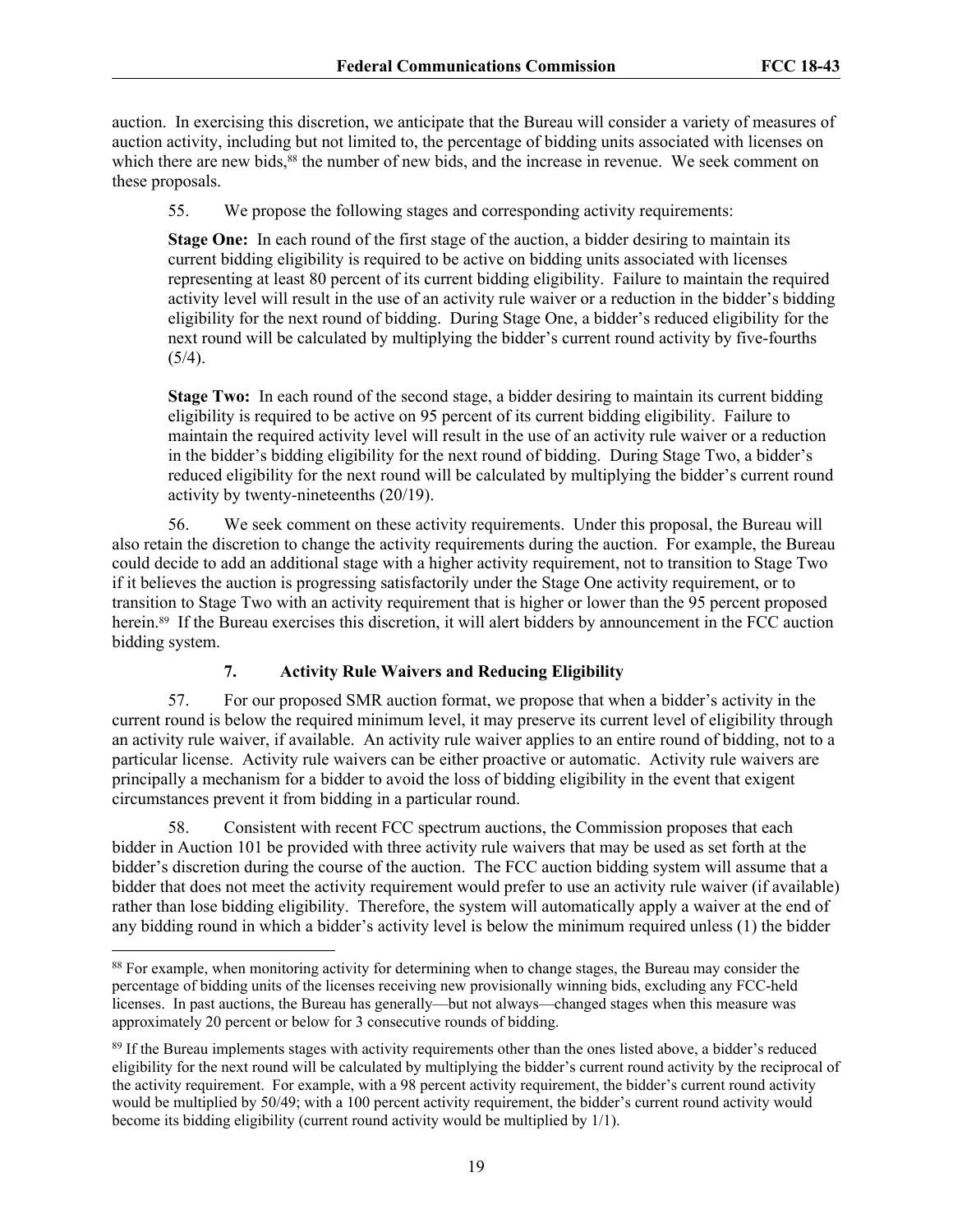has no activity rule waivers remaining; or (2) the bidder overrides the automatic application of a waiver by reducing eligibility, thereby meeting the activity requirement. If a bidder has no waivers remaining and does not satisfy the required activity level, the bidder's current eligibility will be permanently reduced, possibly curtailing or eliminating the ability to place additional bids in the auction.

59. A bidder with insufficient activity may wish to reduce its bidding eligibility rather than use an activity rule waiver. If so, the bidder must affirmatively override the automatic waiver mechanism during the bidding round by using the *reduce eligibility* function in the FCC auction bidding system. In this case, the bidder's eligibility would be permanently reduced to bring it into compliance with the activity rule described above. Reducing eligibility is an irreversible action; once eligibility has been reduced, a bidder cannot regain its lost bidding eligibility.

60. Under the proposed simultaneous stopping rule, a bidder would be permitted to apply an activity rule waiver proactively as a means to keep the auction open without placing a bid. If a bidder proactively were to apply an activity rule waiver (using the *proactive waiver* function in the FCC auction bidding system) during a bidding round in which no bids are placed or withdrawn (if bid withdrawals are permitted in Auction 101), the auction will remain open and the bidder's eligibility will be preserved. An automatic waiver applied by the FCC auction bidding system in a round in which there is no new bid, no bid withdrawal (if bid withdrawals are permitted in Auction 101), or no proactive waiver will not keep the auction open. We seek comment on this proposal.

## **8. Reserve Price or Minimum Opening Bids**

61. Consistent with the statutory mandate of Section 309(j) of the Communications Act of 1934, as amended,90 the Commission seeks comment on the use of a minimum opening bid amount and/or reserve price prior to the start of each auction.<sup>91</sup>

62. We propose to establish minimum opening bid amounts for Auction 101. The bidding system will not accept bids lower than these amounts. Based on our experience in past auctions, setting minimum opening bid amounts judiciously is an effective tool for accelerating the competitive bidding process.<sup>92</sup> We do not propose to establish an aggregate reserve price93 or license reserve prices different from minimum opening bid amounts for the licenses to be offered in Auction 101.

63. For Auction 101, we propose to calculate minimum opening bid amounts on a license-bylicense basis using a formula based on bandwidth and license area population, similar to our approach in many previous spectrum auctions. We propose to use a calculation based on \$0.002 per MHz-pop.<sup>94</sup> We seek comment on these minimum opening bid amounts, which are specified in the Attachment A files. If commenters believe that these minimum opening bid amounts will result in unsold licenses or are not reasonable amounts, they should explain why this is so and comment on the desirability of an alternative approach. Commenters should support their claims with valuation analyses and suggested amounts or formulas for reserve prices or minimum opening bids.

<sup>92</sup> *See*, *e.g., Auction 97 Procedures Public Notice*, 29 FCC Rcd at 8440, para. 193.

<sup>93</sup> A reserve price is an amount below which an item, or group of items, may not be won. A reserve price may be higher than the minimum opening bid, or for a group of items, the sum of minimum opening bids.

<sup>94</sup> The results of these calculations are subject to a minimum of \$200 and will be rounded. *See* note 82 (concerning rounding), above.

<sup>90</sup> 47 U.S.C. § 309(j)(4)(F); *see also* 47 CFR § 1.2104(c), (d).

<sup>91</sup> *See Implementation of Section 309(j) of the Communications Act—Competitive Bidding for Commercial Broadcast and Instructional Television Fixed Service Licenses et al.*, First Report and Order, 13 FCC Rcd 15920, 15971, para. 134 (1998) (*Broadcast First Report and Order*); *Amendment of Part 1 of the Commission's Rules— Competitive Bidding Procedures et al.*, Third Report and Order and Second Further Notice of Proposed Rule Making*,* 13 FCC Rcd 374, 454-56, paras. 139-41 (1997) (*Part 1 Third Report and Order*); *see also* 47 CFR §  $1.2104(c)$ , (d).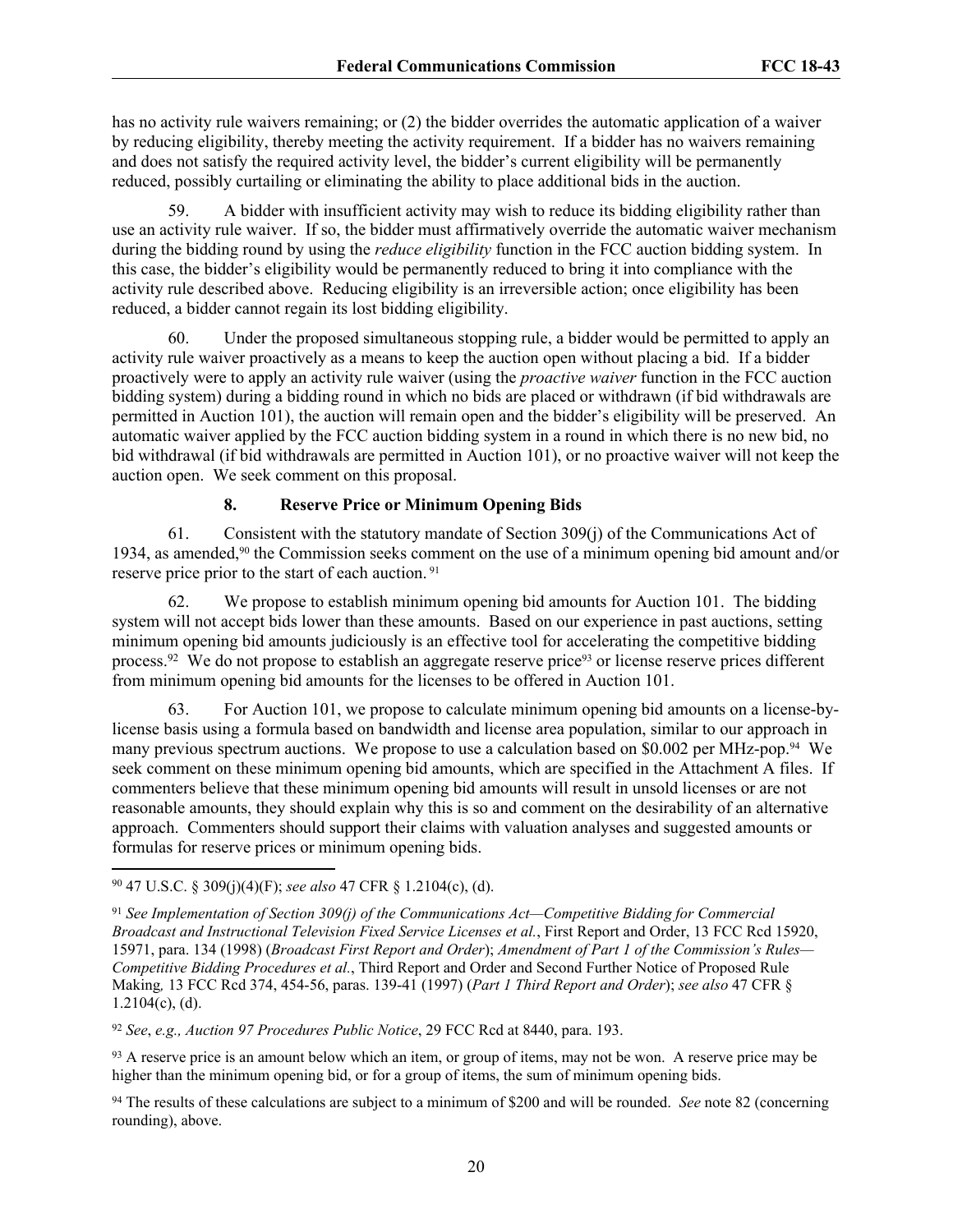64. In establishing minimum opening bid amounts, we particularly seek comment on factors that could reasonably have an impact on bidders' valuation of the spectrum, including the type of service offered, market size, population covered by the proposed facility, and any other relevant factors.

65. Commenters may also wish to address the general role of minimum opening bids in managing the pace of the auction. For example, commenters could compare using minimum opening bids—e.g., by setting higher minimum opening bids to reduce the number of rounds it takes licenses to reach their final prices—to other means of controlling auction pace, such as changes to bidding schedules or activity requirements.

## **9. Bid Amounts**

66. We propose that, in each round, an eligible bidder will be able to place a bid on a given license in any of up to nine different amounts.<sup>95</sup> Under this proposal, the FCC auction bidding system interface will list the acceptable bid amounts for each license.

#### **a. Minimum Acceptable Bid Amounts**

67. The first of the acceptable bid amounts is called the minimum acceptable bid amount. The minimum acceptable bid amount for a license will be equal to its minimum opening bid amount until there is a provisionally winning bid on the license. After there is a provisionally winning bid for a license, the minimum acceptable bid amount for that license will be equal to the amount of the provisionally winning bid plus a percentage of that bid amount calculated using the activity-based formula described below. In general, the percentage will be higher for a license receiving many bids than for a license receiving few bids. In the case of a license for which the provisionally winning bid has been withdrawn (if withdrawals are allowed in Auction 101), the minimum acceptable bid amount will equal the second highest bid received for the license.<sup>96</sup>

68. The percentage of the provisionally winning bid used to establish the minimum acceptable bid amount (the additional percentage) is calculated based on an activity index at the end of each round. The activity index is a weighted average of (a) the number of distinct bidders placing a bid on the license in that round, and (b) the activity index from the prior round.<sup>97</sup> The additional percentage is determined as one plus the activity index times a minimum percentage amount, with the result not to exceed a given maximum. The additional percentage is then multiplied by the provisionally winning bid amount to obtain the minimum acceptable bid for the next round.<sup>98</sup> We propose to set the weighting factor initially at 0.5, the minimum percentage at 0.1 (10 percent), and the maximum percentage at 0.2 (20 percent). Hence, at these initial settings, the minimum acceptable bid for a license would be between 10 percent and 20 percent higher than the provisionally winning bid, depending upon the bidding activity for the license. Equations and examples are shown in Attachment B. We seek comment on whether to use this activity-based formula or a different approach.

## **b. Additional Bid Amounts**

69. The FCC auction bidding system calculates any additional bid amounts using the minimum acceptable bid amount and an *additional bid increment percentage*. The minimum acceptable

<sup>95</sup> Bidders must have sufficient eligibility to place a bid on the particular license. *See* Section V.A.5 (Upfront Payments and Bidding Eligibility), above.

<sup>96</sup> *See* Section V.A.11 (Bid Removal and Bid Withdrawal), below.

 $97$  Specifically, the activity index is equal to a weighting factor times the number of bidders placing a bid covering the license in the most recent bidding round plus one minus the weighting factor times the activity index from the prior round. For Round 1 calculations, because there is no prior round (i.e., no round 0), the activity index from the prior round is set at 0. *See* Attachment B (Bid Formula for Auction 101).

<sup>98</sup> The result will be rounded using the Commission's standard rounding procedures for auctions. *See* note 82 (concerning rounding), above.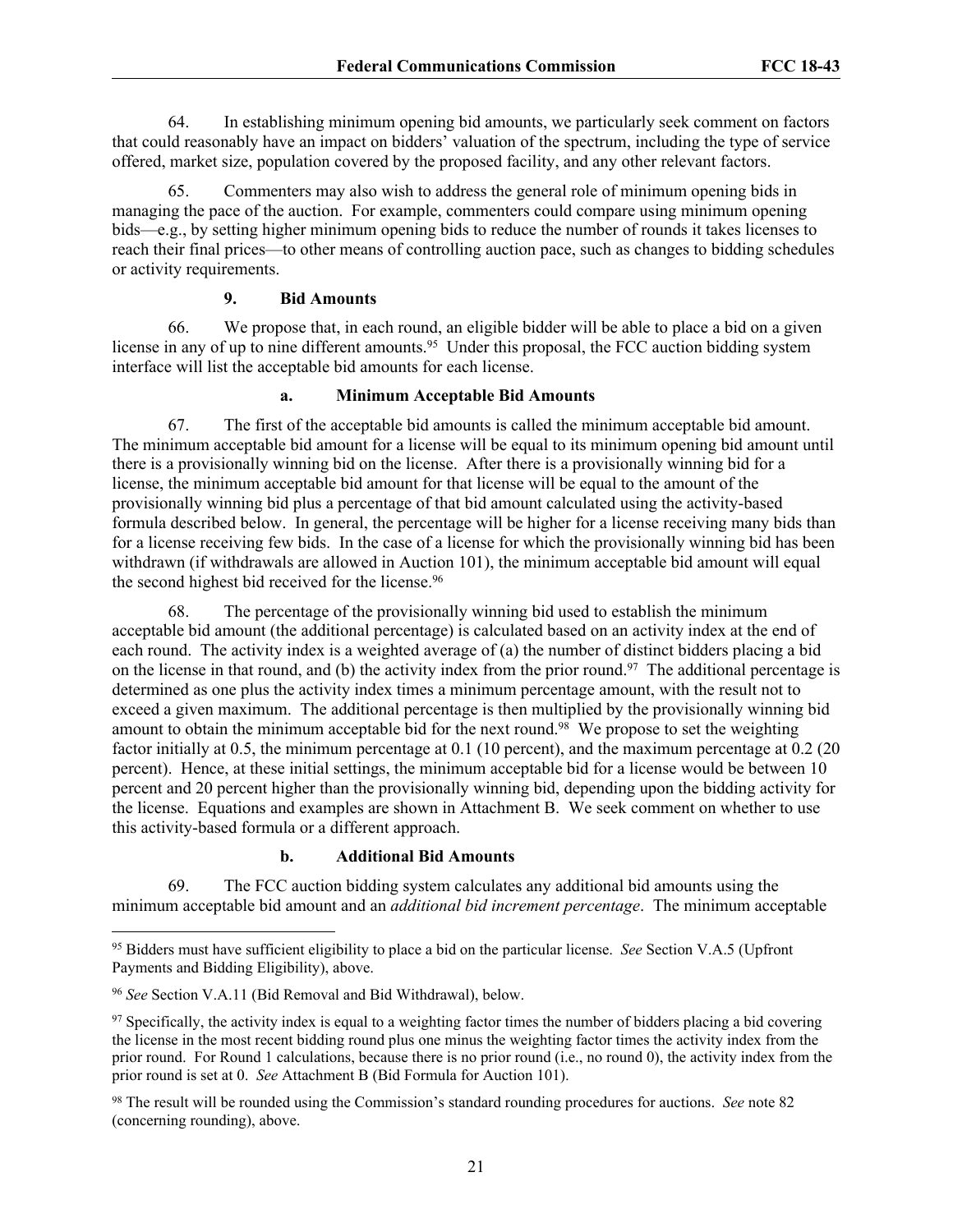bid amount is multiplied by the additional bid increment percentage, and that result (rounded<sup>99</sup>) is the *additional increment amount*. The first additional acceptable bid amount equals the minimum acceptable bid amount plus the additional increment amount. The second additional acceptable bid amount equals the minimum acceptable bid amount plus two times the additional increment amount; the third additional acceptable bid amount is the minimum acceptable bid amount plus three times the additional increment amount; etc. We propose to set the additional bid increment percentage at five percent initially. Hence, the calculation of the additional increment amount would be (minimum acceptable bid amount)  $*(0.05)$ , rounded. We seek comment on this proposal.

#### **c. Bid Amount Changes**

70. We propose that the Bureau would retain the discretion to change the minimum acceptable bid amounts, the additional bid amounts, the number of acceptable bid amounts, and the parameters of the formulas used to calculate minimum acceptable bid amounts and additional bid amounts if the Bureau determines that circumstances so dictate. Further, we propose that the Bureau retain the discretion to do so on a license-by-license basis. We also propose for the Bureau to retain the discretion to limit (a) the amount by which a minimum acceptable bid for a license may increase compared with the corresponding provisionally winning bid, and (b) the amount by which an additional bid amount may increase compared with the immediately preceding acceptable bid amount. For example, the Bureau could set a \$100,000 limit on increases in minimum acceptable bid amounts over provisionally winning bids. Thus, if calculating a minimum acceptable bid using the activity-based formula results in a minimum acceptable bid amount that is \$200,000 higher than the provisionally winning bid on a license, the minimum acceptable bid amount would instead be capped at \$100,000 above the provisionally winning bid. We seek comment on the circumstances under which the Bureau should employ such a limit, factors the Bureau should consider when determining the dollar amount of the limit, and the tradeoffs in setting such a limit or changing other parameters—such as the minimum and maximum percentages of the activity-based formula. If the Bureau exercises this discretion, it will alert bidders by announcement in the FCC auction bidding system. We seek comment on these proposals.

71. We seek comment on the above proposals, including whether to use the activity-based formula to establish the additional percentage or a different approach. If commenters disagree with the proposal to begin the auction with nine acceptable bid amounts per license, they should suggest an alternative number of acceptable bid amounts to use at the beginning of the auction and an alternative number to use later in the auction. Commenters may wish to address the role of the minimum acceptable bids and the number of acceptable bid amounts in managing the pace of the auction and the tradeoffs in managing auction pace by changing the bidding schedule, activity requirements, or bid amounts, or by using other means.

## **10. Provisionally Winning Bids**

72. The FCC auction bidding system will determine provisionally winning bids consistent with practices in past auctions. At the end of each bidding round, the bidding system will determine a provisionally winning bid for each license based on the highest bid amount received for the license. A provisionally winning bid will remain the provisionally winning bid until there is a higher bid on the same license at the close of a subsequent round. Provisionally winning bids at the end of Auction 101 become the winning bids.

73. If identical high bid amounts are submitted on a license in any given round (i.e., tied bids), the FCC auction bidding system will use a pseudo-random number generator to select a single provisionally winning bid from among the tied bids.100 The remaining bidders, as well as the

<sup>99</sup> *See* note 82 (concerning rounding), above.

<sup>&</sup>lt;sup>100</sup> The auction bidding system assigns a pseudo-random number to each bid when the bid is entered. The tied bid with the highest pseudo-random number will become the provisionally winning bid.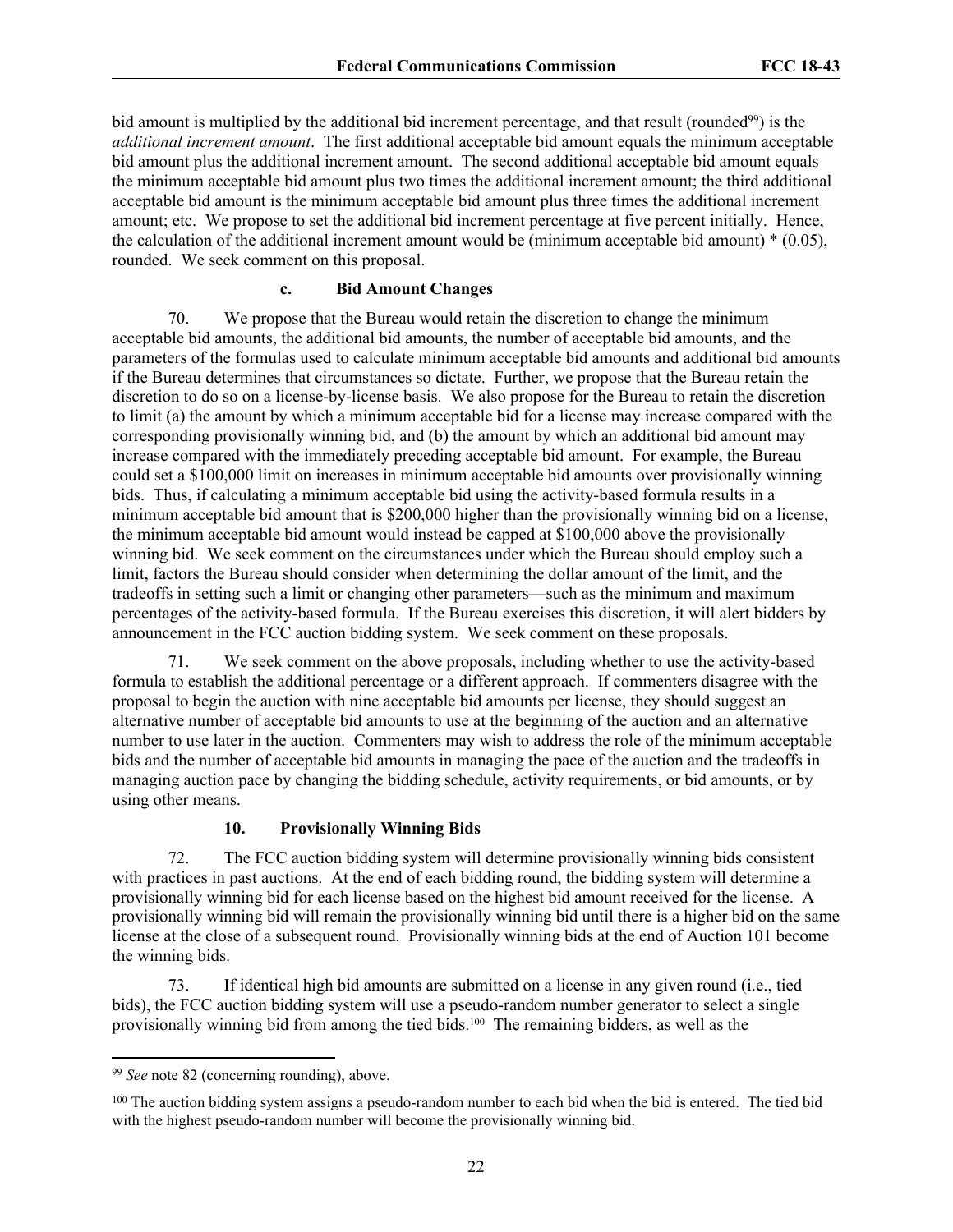provisionally winning bidder, can submit higher bids in subsequent rounds. However, if the auction were to end with no other bids being placed, the winning bidder would be the one that placed the provisionally winning bid. If the license receives any bids in a subsequent round, the provisionally winning bid again will be determined by the highest bid amount received for the license.

74. A provisionally winning bid will be retained until there is a higher bid on the license at the close of a subsequent round, unless the provisionally winning bid is withdrawn (if bid withdrawals are permitted in Auction 101). As a reminder, for Auction 101, provisionally winning bids count toward activity for purposes of the activity rule.<sup>101</sup>

#### **11. Bid Removal and Bid Withdrawal**

75. The FCC auction bidding system allows each bidder to remove any of the bids it placed in a round before the close of that round. By removing a bid placed within a round, a bidder effectively "unsubmits" the bid. In contrast to the bid withdrawal provisions described below, a bidder removing a bid placed in the same round is not subject to a withdrawal payment. Once a round closes, a bidder may no longer remove a bid.

76. We seek comment on whether bid withdrawals should be permitted in Auction 101. When permitted in an auction, bid withdrawals provide a bidder with the option of withdrawing bids placed in prior rounds that have become provisionally winning bids. A bidder would be able to withdraw its provisionally winning bids using the *withdraw* function in the FCC auction bidding system. A bidder that withdraws its provisionally winning bid(s), if permitted, is subject to the bid withdrawal payment provisions of the Commission's rules.<sup>102</sup>

77. The Commission has recognized that bid withdrawals may be a helpful tool for bidders seeking to efficiently aggregate licenses or implement backup strategies in certain auctions.<sup>103</sup> We have also acknowledged that allowing bid withdrawals may encourage insincere bidding or increase opportunities for undesirable strategic bidding in certain circumstances.<sup>104</sup>

Applying this reasoning to Auction 101, we propose to allow each bidder to withdraw provisionally winning bids in no more than two rounds during the course of the auction. To permit a bidder to withdraw bids in more than two rounds may encourage insincere bidding or the use of withdrawals for undesirable strategic bidding purposes. The two rounds in which a bidder may withdraw provisionally winning bids will be at the bidder's discretion, and there is no limit on the number of provisionally winning bids that a bidder may withdraw in either of the rounds in which it withdraws bids. Withdrawals must be in accordance with the Commission's rules, including the bid withdrawal payment provisions specified in Section  $1.2104(g).$ <sup>105</sup>

79. We seek comment on this proposal. If commenters disagree with this proposal, we ask them to support their arguments by taking into account the licenses available, the impact on auction dynamics and the pricing mechanism, and the effects on the bidding strategies of other bidders.

<sup>101</sup> *See* Section V.A.6 (Activity Rule), above.

<sup>102</sup> *See* 47 CFR §§ 1.2104(g), 1.2109.

<sup>103</sup> *Part 1 Third Report and Order*, 13 FCC Rcd at 460, para. 150.

<sup>104</sup> *Id.* at 458, para. 148; *see also, e.g., Implementation of the Commercial Spectrum Enhancement Act and Modernization of the Commission's Competitive Bidding Rules and Procedures*, Report and Order, 21 FCC Rcd 891, 902-03, para. 29 (2006) (*CSEA/Part 1 Report and Order*).

<sup>105</sup> 47 CFR § 1.2104(g); *see also id*. § 1.2109.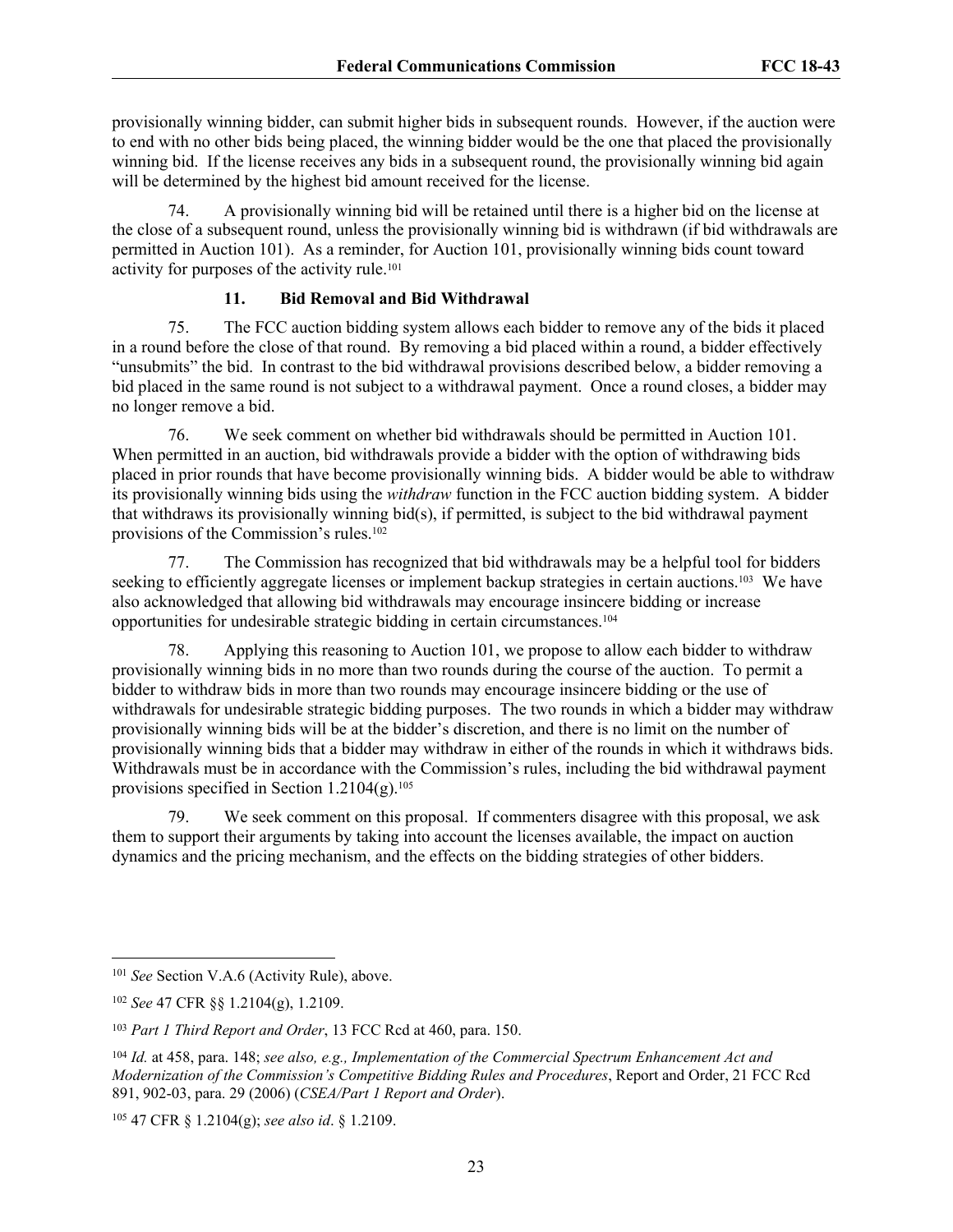# **B. Auction 102 — 24 GHz**

## **1. Clock Auction Design**

80. We propose to conduct Auction 102 using an ascending clock auction design. Under this proposal, the first phase of the auction will consist of successive clock bidding rounds in which bidders indicate their demands for categories of generic license blocks in specific geographic areas, followed by a second phase with bidding for frequency-specific license assignments.<sup>106</sup> We also direct the Bureau to prepare and release, concurrent with this Public Notice, technical guides that provide the mathematical details of the proposed auction design and algorithms for the clock and assignment phases of Auction 102.107 The information in the technical guides supplements the proposals in this Public Notice. For bidding in the clock phase, we propose to establish two categories of generic blocks in most PEAs; the first will consist of the two blocks between 24.25–24.45 GHz and the second category will consist of the five blocks between 24.75–25.25 GHz. In a limited number of PEAs, we propose to include one or more additional bidding categories to include any blocks with less than the full 100 megahertz of spectrum due to relocation of the incumbent licensees.

81. Consistent with the clock auction design used in the forward auction portion of the Broadcast Incentive Auction, Auction 1002, our proposed clock auction format would proceed in a series of rounds, with bidding being conducted simultaneously for all spectrum blocks available in the auction. During the clock phase, the Bureau would announce prices for blocks in each category in each geographic area, and qualified bidders would submit quantity bids for the number of blocks they seek. Bidding rounds would be open for predetermined periods of time, during which bidders would indicate their demands for blocks at the clock prices associated with the current round. As in SMR auctions, bidders would be subject to activity and eligibility rules that govern the pace at which they participate in the auction.

82. Under our proposal, in each geographic area, the clock price for a license category would increase from round to round if bidders indicate total demand that exceeds the number of blocks available in the category. The clock rounds would continue until, for all categories of blocks in all geographic areas, the number of blocks demanded does not exceed the supply of available blocks. At that point, those bidders indicating demand for a block in a category at the final clock price would be deemed winning bidders.

83. We expect that using a clock auction format with bidding for generic blocks followed by an assignment phase will considerably speed up Auction 102 relative to a typical FCC SMR auction. The relatively unencumbered nature of the 24 GHz band means that the blocks can be treated as largely interchangeable, or generic, within a bidding category and a PEA. Bidding for generic blocks in the clock phase rather than for multiple frequency-specific licenses greatly reduces auction duration since bidders no longer need to iteratively bid on the least expensive of several specific but substitutable licenses, as in an SMR auction. An assignment phase allows winners of generic blocks the opportunity to bid for specific frequency assignments. Given the number of licenses being offered in Auction 102 and the generic nature of the licenses, we believe that the time savings of a clock auction relative to an SMR auction will offer significant benefits to bidders and the Commission, and enable the 24 GHz band spectrum to be put to effective use more quickly. In particular, speeding up the auction will reduce the cost of bidder participation, which typically involves internal and external staff resources dedicated to auction monitoring and strategy, as well as the opportunity costs of foregoing communications and arrangements that otherwise would be permitted outside of the "quiet period" under our Part 1 rules.

<sup>106</sup> *See* Section V.B.12 (Assignment Phase), below.

<sup>107</sup> The *Clock Phase Technical Guide* details proposals for the clock phase of Auction 102. The *Assignment Phase Technical Guide* details proposals for the assignment phase*.*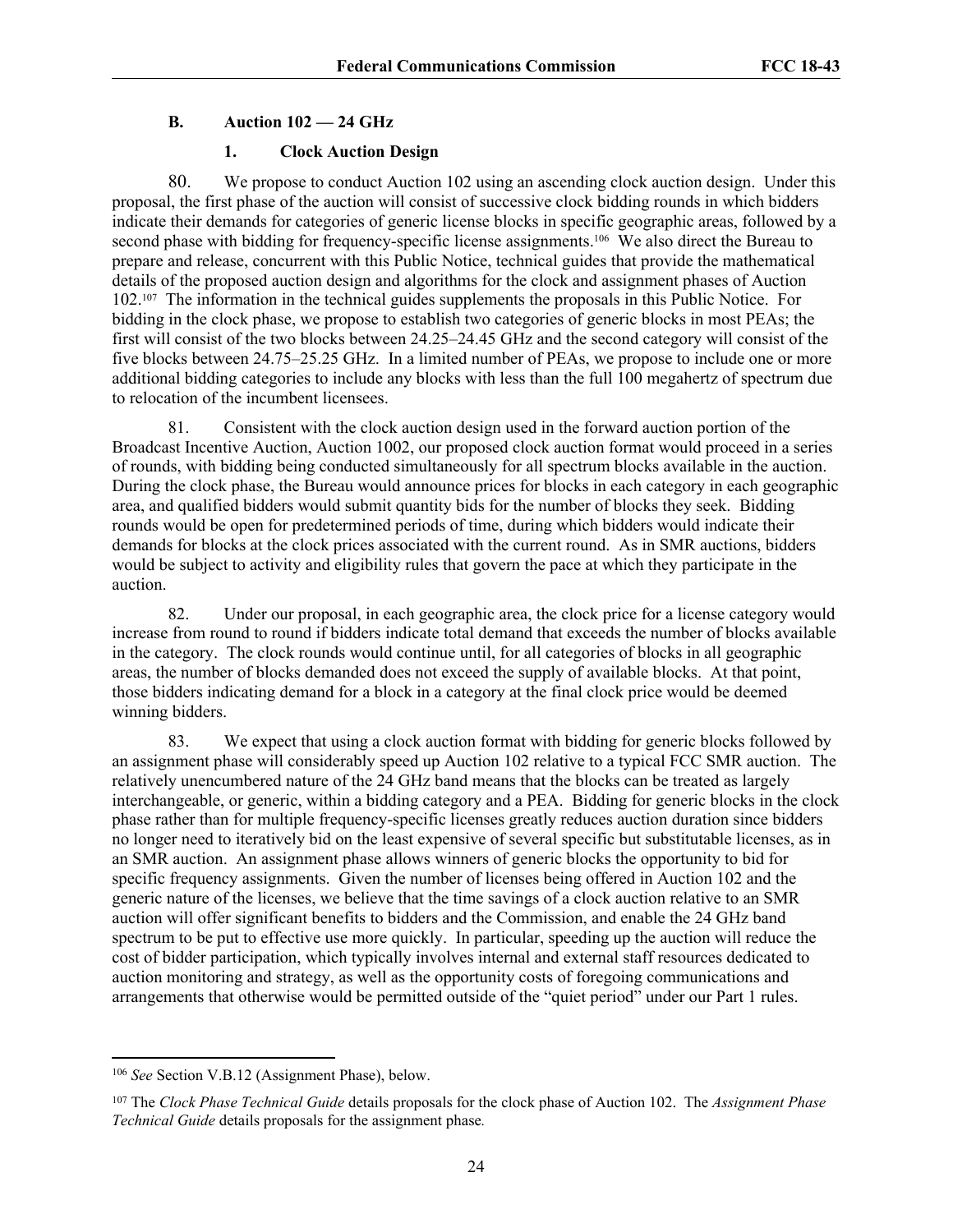84. We seek comment on this proposal and on alternative approaches to conducting, in a timely manner, an auction of 24 GHz licenses.

# **2. Determining Categories of Generic Blocks for Bidding**

85. The *2017 Spectrum Frontiers Order* determined that the 24 GHz band would be licensed uniformly in 100 megahertz blocks, with the lower segment (24.25–24.45 GHz) licensed as two 100 megahertz blocks, and the upper segment (24.75–25.25) as five 100 megahertz blocks, in each of 416 PEAs.108 Given the 300 megahertz separation between the two segments of the band, we propose to conduct bidding in most PEAs in the clock phase of Auction 102 for generic blocks in two categories. Under our proposal, there will be two generic blocks in the lower 24 GHz segment (Category L) and five generic blocks in the upper 24 GHz segment (Category U). In nine PEAs, an incumbent licensee will be relocated to part of one, and potentially two, 100 megahertz blocks, leaving those blocks with less available bandwidth to be licensed in the auction. Therefore, we propose to include an additional bidding category, or potentially two additional bidding categories, to accommodate any blocks with reduced bandwidth. We anticipate that a reduced-bandwidth block will be located in the upper block of the lower segment and a possible second reduced block will be in the uppermost block of the upper segment. The bidding categories for these blocks will be referred to as Category LI and Category UI, respectively.

86. Accordingly, in each round of the clock phase, a bidder will have the opportunity to bid for up to two blocks of spectrum in Category L and for up to five blocks in Category U, in each of 407 PEAs. In nine PEAs, bidders may bid for one fewer block in either Category L or Category U (and possibly in both categories), and for one block in Category LI and/or UI. Bidding in the auction will determine a single price for all of the generic blocks in each category in each PEA. Winners of generic blocks in the clock phase will then have the opportunity to bid for specific frequency license assignments during the assignment phase of the auction.

87. We seek comment on our proposal to conduct bidding in two categories of generic blocks, corresponding to the two segments of the band, in the unencumbered PEAs during the clock phase of the auction. We also seek comment on conducting bidding on an additional category or categories when a block in a PEA has less than 100 megahertz of bandwidth. Is there a minimum number of megahertz below which we should not offer a block? If there is a reduced bandwidth block in the lower segment of the band and another in the upper segment of the band, should we include both blocks in a single category, instead of our proposal to create a separate category for each? Commenters that believe we should instead conduct bidding for a single category of generic blocks in the unencumbered PEAs, or for more than two categories, should explain their reasoning and address issues of auction length and bidder manageability.

# **3. Bidding Rounds**

88. Under this proposal, Auction 102 will consist of sequential bidding rounds, each followed by the release of round results. The initial bidding schedule will be announced in a public notice to be released at least one week before the start of bidding.

89. The Commission will conduct Auction 102 over the Internet using the FCC auction bidding system. Bidders will also have the option of placing bids by telephone through a dedicated auction bidder line. The toll-free telephone number for the auction bidder line will be provided to qualified bidders prior to the start of bidding in the auction.

90. The Commission proposes that the Bureau retain the discretion to change the bidding schedule in order to foster an auction pace that reasonably balances speed with the bidders' need to study round results and adjust their bidding strategies. Under this proposal, the Bureau may change the amount of time for bidding rounds, the amount of time between rounds, or the number of rounds per day,

<sup>108</sup> *See 2017 Spectrum Frontiers Order*, 32 FCC Rcd at 10998, 11000, paras. 27-28, 34.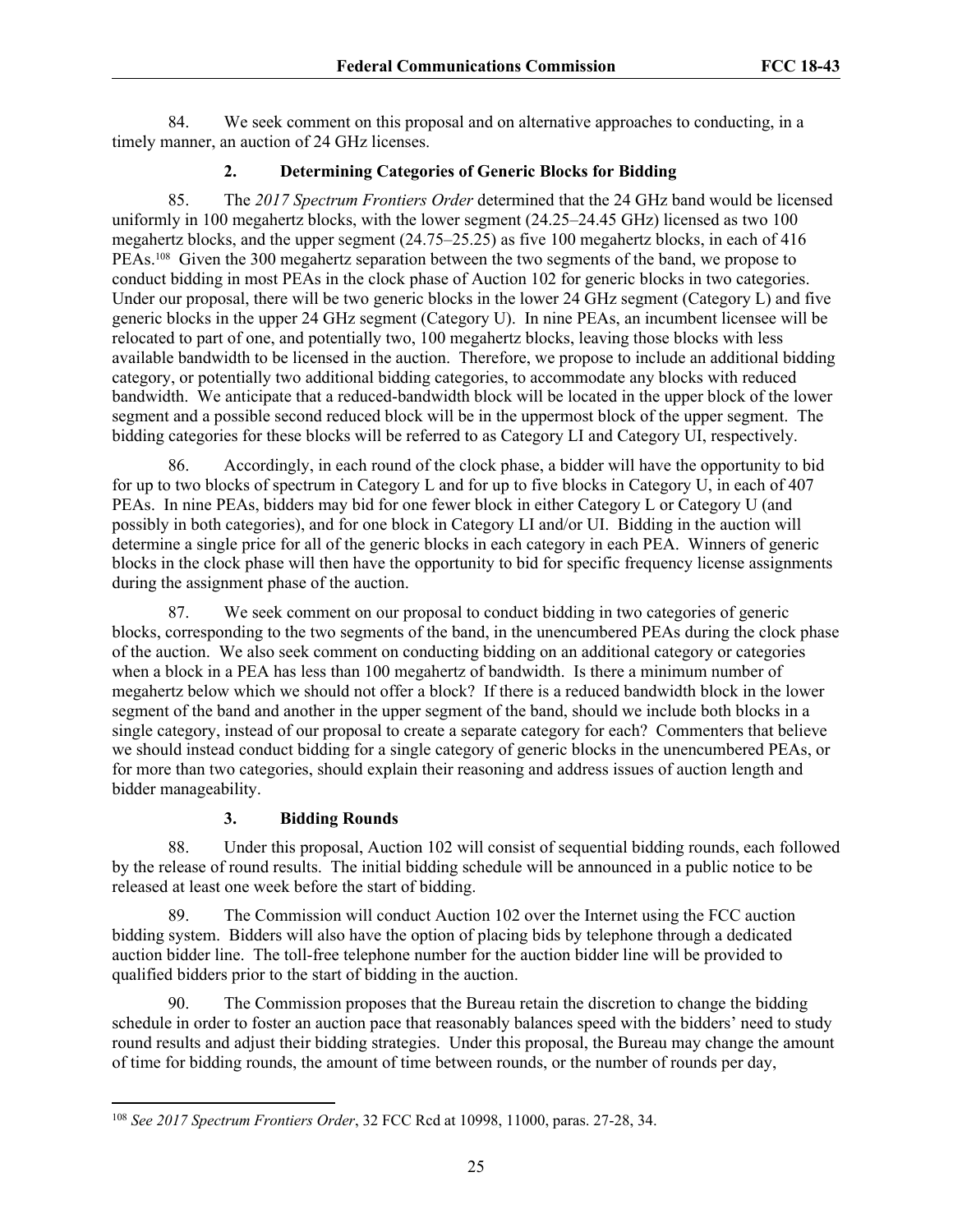depending upon bidding activity and other factors. The Commission seeks comment on this proposal. Commenters on this issue should address the role of the bidding schedule in managing the pace of the auction, specifically discussing the tradeoffs in managing auction pace by bidding schedule changes, by changing the activity requirements or bid amount parameters, or by using other means.

## **4. Stopping Rule**

91. We propose a simultaneous stopping rule for Auction 102, under which all categories of licenses in all PEAs would remain available for bidding until the bidding stops on every category.<sup>109</sup> Specifically, we propose that the clock phase of bidding will close for all categories of blocks after the first round in which there is no excess demand in any category in any PEA. Consequently, under this approach, it is not possible to determine in advance how long Auction 102 would last. We seek comment on our proposed simultaneous stopping rule.

## **5. Information Relating to Auction Delay, Suspension, or Cancellation**

92. For Auction 102, we propose that at any time before or during the bidding process, the Bureau may delay, suspend, or cancel bidding in Auction 102 in the event of a natural disaster, technical obstacle, network interruption, administrative or weather necessity, evidence of an auction security breach or unlawful bidding activity, or for any other reason that affects the fair and efficient conduct of competitive bidding.110 The Bureau will notify participants of any such delay, suspension, or cancellation by public notice and/or through the FCC auction bidding system's announcement function. If the bidding is delayed or suspended, the Bureau may, in its sole discretion, elect to resume the auction starting from the beginning of the current round or from some previous round, or cancel the auction in its entirety. We emphasize that the Bureau will exercise this authority solely at its discretion. We seek comment on this proposal.

# **6. Upfront Payments and Bidding Eligibility**

93. In keeping with the Commission's usual practice in spectrum license auctions, we propose that applicants be required to submit upfront payments as a prerequisite to becoming qualified to bid.111 As described below, the upfront payment is a refundable deposit made by an applicant to establish its eligibility to bid on licenses. Upfront payments that are related to the inventory of licenses being auctioned protect against frivolous or insincere bidding and provide the Commission with a source of funds from which to collect payments owed at the close of bidding.112 With these considerations in mind, the Commission proposes upfront payments based on \$0.001 per MHz-pop.113 The proposed upfront payments equal approximately half the proposed minimum opening bids, which are established as described in Section V.B.8.a, below. We seek comment on these upfront payment amounts, which are specified in the Attachment A files.

<sup>&</sup>lt;sup>109</sup> The Commission has discretion to establish stopping rules before or during multiple round auctions in order to complete the auction within a reasonable time. 47 CFR § 1.2104(e); *see also, e.g., Auction 97 Procedures Public Notice*, 29 FCC Rcd at 8434-36, paras. 172-78; *H Block Procedures Public Notice*, 28 FCC Rcd at 13061, paras. 161-63.

<sup>110</sup> *See* 47 CFR § 1.2104(i).

<sup>111</sup> *See id*. § 1.2106.

<sup>112</sup> *See Competitive Bidding Second Report and Order*, 9 FCC Rcd at 2377-79, paras. 169-76. We note that the Commission's rules require that "[a]ny auction applicant that, pursuant to  $\S 1.2105(a)(2)(xi)$ , certifies that it is a former defaulter must submit an upfront payment equal to 50 percent more than the amount that otherwise would be required." 47 CFR § 1.2106(a).

<sup>&</sup>lt;sup>113</sup> The results of these calculations will be rounded using the Commission's standard rounding procedures for auctions. *See* note 82 (concerning rounding), above. Additionally, the proposed upfront payment amount for Gulf of Mexico licenses is \$1,000.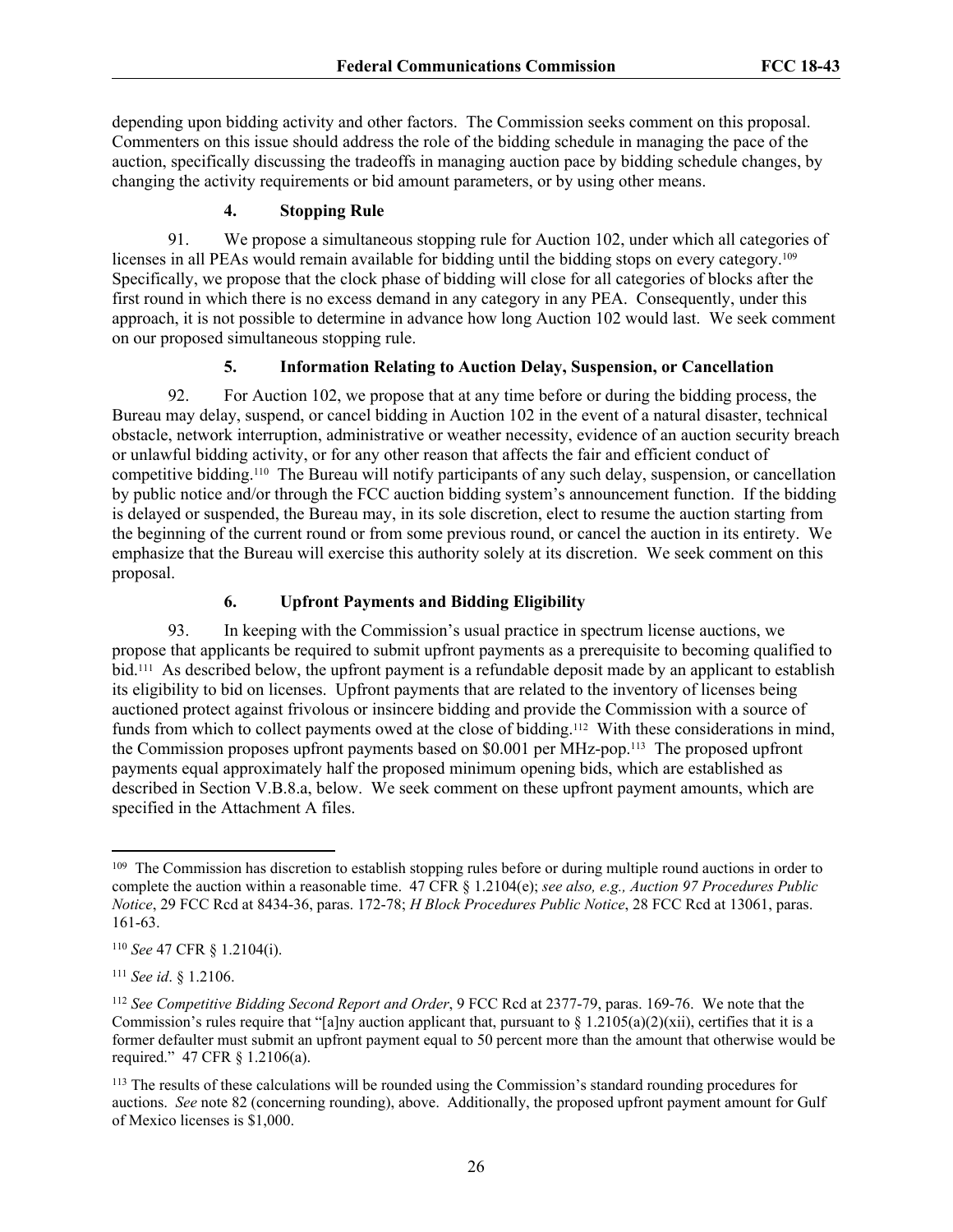94. The Commission further proposes that the amount of the upfront payment submitted by a bidder will determine its initial bidding eligibility in bidding units, which are a measure of bidder eligibility and bidding activity. We propose to assign each PEA a specific number of bidding units, equal to one bidding unit per dollar of the upfront payment listed in Attachment A. The number of bidding units for a given PEA is fixed and does not change during the auction as prices change. The bidding unit amount assigned to a specific PEA will pertain to a single generic block for that PEA. To the extent that bidders wish to bid on multiple generic blocks simultaneously, they will need to ensure that their upfront payment provides enough eligibility to cover multiple blocks. Under this proposed approach to calculating bidding units, the generic Category L and Category U blocks in a PEA will be assigned the same number of bidding units, which will facilitate bidding across categories. Any Category LI and Category UI blocks in a PEA will be assigned proportionally fewer bidding units than the 100 megahertz blocks.

95. Under our proposed approach, a bidder's upfront payment will not be attributed to blocks in a specific PEA or PEAs. If an applicant is found to be qualified to bid on more than one block being offered in Auction 102, such bidder may place bids on multiple blocks, provided that the total number of bidding units associated with those blocks does not exceed its current eligibility. A bidder cannot increase its eligibility during the auction; it can only maintain its eligibility or decrease its eligibility. Thus, in calculating its upfront payment amount and hence its initial bidding eligibility, an applicant must determine the maximum number of bidding units on which it may wish to bid in any single round, and submit an upfront payment amount covering that total number of bidding units. We seek comment on these proposals.

96. For Auction 102, we anticipate setting a deadline for the submission of upfront payments that will occur after bidding in Auction 101 concludes even if the Auction 102 auction application window is scheduled to occur prior to the close of bidding in Auction 101. Under this approach, an Auction 102 applicant that participated in Auction 101 could take into account the licenses it won in Auction 101 when determining the amount of its upfront payment. We seek comment on the anticipated timing for upfront payments for Auction 102.

## **7. Activity Rule, Activity Rule Waivers, and Reducing Eligibility**

97. In order to ensure that the auction closes within a reasonable period of time, an activity rule requires bidders to bid actively throughout the auction, rather than wait until late in the auction before participating. For a clock auction, a bidder's activity in a round for purposes of the activity rule will be the sum of the bidding units associated with the bidder's demands as applied by the auction system during bid processing. Bidders are required to be active on a specific percentage of their current bidding eligibility during each round of the auction. Failure to maintain the requisite activity level will result in a reduction in the bidder's eligibility, possibly curtailing or eliminating the bidder's ability to place additional bids in the auction.

98. We propose to require that bidders maintain a fixed, high level of activity in each round of Auction 102 in order to maintain bidding eligibility. Specifically, we propose to require that bidders be active on between 92 and 97 percent of their bidding eligibility in all regular clock rounds. Thus, the activity rule would be satisfied when a bidder has bidding activity on blocks with bidding units that total 92 to 97 percent of its current eligibility in the round. If the activity rule is met, then the bidder's eligibility does not change in the next round. We propose to calculate bidding activity based on the bids that are accepted by the FCC auction bidding system. That is, if a bidder requests a reduction in the quantity of blocks it demands in a category, but the FCC auction bidding system does not accept the request because demand for the category would fall below the available supply, the bidder's activity will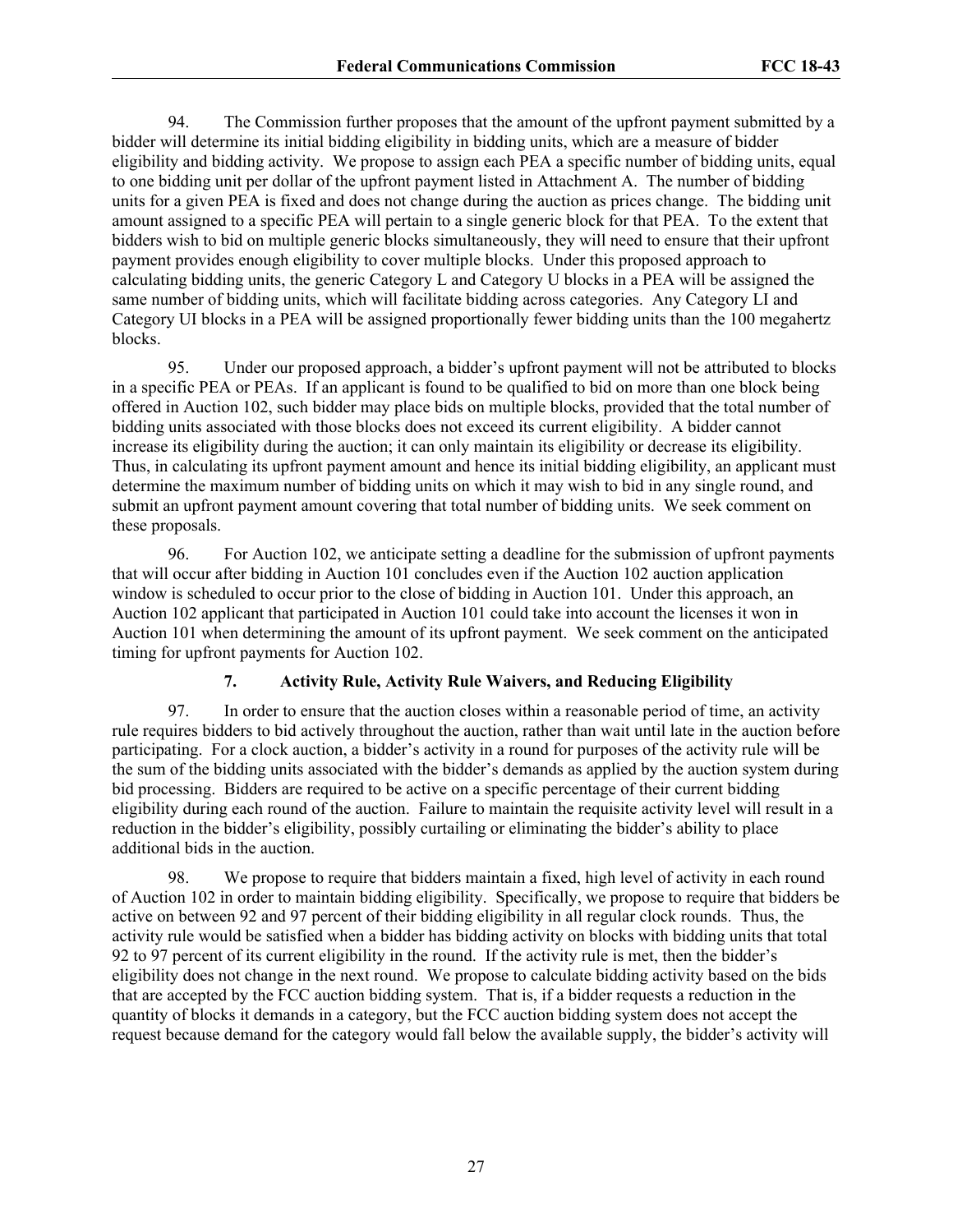reflect its unreduced demand.114 If the activity rule is not met in a round, a bidder's eligibility automatically would be reduced. Under our proposal, the Bureau will retain the discretion to change the activity requirements during the auction.

99. We invite comment on this proposal, in particular on where to set the activity requirement between 92 and 97 percent. Commenters may wish to address the relationship between the proposed activity rule and the ability of bidders to switch their demands across PEAs or across categories of blocks within a PEA.115 We encourage any commenters that oppose an activity rule in this range to explain their reasons with specificity*.* 

100. We point out that under our proposed clock auction, bidders are required to indicate their demands in every round, even if their demands at the new round's prices are unchanged from the previous round. Missing bids—bids that are not reconfirmed—are treated by the auction bidding system as requests to reduce to a quantity of zero blocks for the category. If these requests are applied, or applied partially, a bidder's bidding activity, and hence its bidding eligibility for the next round, will be reduced.

101. For Auction 102, we do not propose to provide for activity rule waivers to preserve a bidder's eligibility. This proposal is consistent with the ascending clock auction procedures used in Auction 1002.116 In previous FCC multiple round auctions, when a bidder's eligibility in the current round was below a required minimum level, the bidder was able to preserve its current level of eligibility with a limited number of activity rule waivers.<sup>117</sup> The clock auction, however, relies on precisely identifying the point at which demand falls to equal supply to determine winning bidders and final prices. Allowing waivers would create uncertainty with respect to the exact level of bidder demand, interfering with the basic clock price-setting and winner determination mechanism. Moreover, uncertainty about the level of demand would affect the way bidders' requests to reduce demand are processed by the FCC auction bidding system, as discussed below.118 We seek comment on this proposal.

#### **8. Acceptable Bids**

#### **a. Reserve Price or Minimum Opening Bids**

102. Consistent with the statutory mandate of Section 309(j) of the Communications Act of 1934, as amended,119 we seek comment on the use of a minimum opening bid amount and/or reserve price prior to the start of each auction.<sup>120</sup>

103. We propose to establish minimum opening bid amounts for Auction 102. The bidding system will not accept bids lower than these amounts. Based on our experience in past auctions, setting minimum opening bid amounts judiciously is an effective tool for accelerating the competitive bidding process.<sup>121</sup> At the beginning of the clock phase, a bidder will indicate how many blocks in a generic license category in a PEA it demands at the minimum opening bid price. For Auction 102, we propose to establish initial clock prices, or minimum opening bids, as set forth in the following paragraph. We do

<sup>114</sup> *See* Section V.B.9 (Reducing Demand, Bid Types, and Bid Processing), below (proposing that the auction system not allow a bidder to reduce the quantity of blocks it demands in a category if the reduction will result in aggregate demand falling below the available supply of licenses in the category).

<sup>115</sup> *See* Section V.B.9 (Reducing Demand, Bid Types, and Bid Processing), below.

<sup>116</sup> *See Auction 1000 Bidding Procedures Public Notice*, 30 FCC Rcd at 9077, para. 213.

<sup>117</sup> *See, e.g., H Block Procedures Public Notice*, 28 FCC Rcd at 13060, paras. 157-60.

<sup>118</sup> *See* Section V.B.9 (Reducing Demand, Bid Types, and Bid Processing), below.

<sup>119</sup> 47 U.S.C. § 309(j)(4)(F); *see also* 47 CFR § 1.2104(c), (d).

<sup>120</sup> *See Broadcast First Report and Order*, 13 FCC Rcd at 15971, para. 134; *Part 1 Third Report and Order*, 13 FCC Rcd at 454-56, paras. 139-41; *see also* 47 CFR § 1.2104(c), (d).

<sup>121</sup> *See*, *e.g., Auction 97 Procedures Public Notice*, 29 FCC Rcd at 8440, para. 193.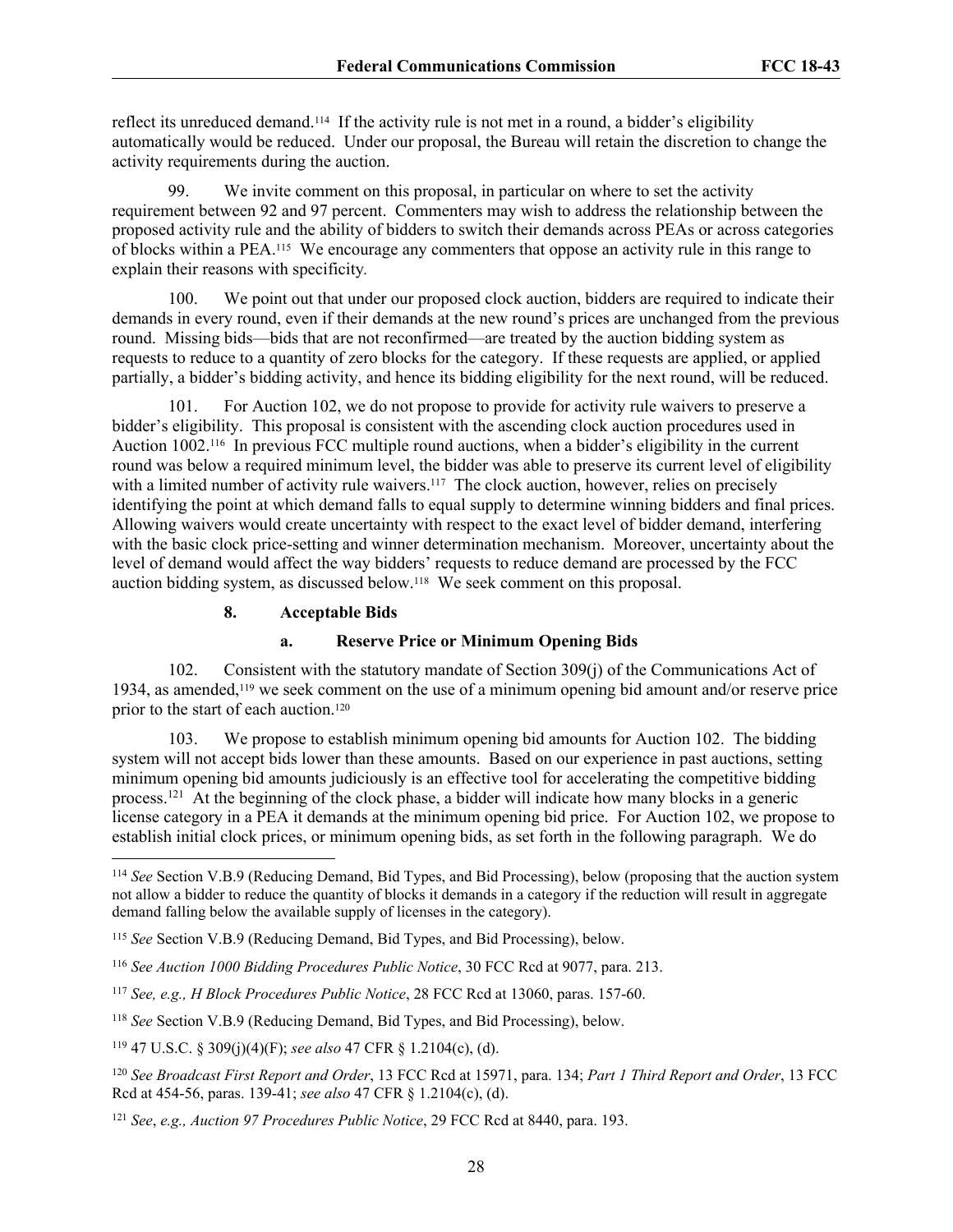not propose to establish an aggregate reserve price<sup>122</sup> or block reserve prices that are different from minimum opening bid amounts for the licenses to be offered in Auction 102.

104. For Auction 102, we propose to calculate minimum opening bid amounts using a formula based on bandwidth and license area population, similar to our approach in many previous spectrum auctions. Accordingly, blocks with less than the full 100 megahertz of bandwidth would have lower minimum opening bid amounts than the other blocks in a PEA. We propose to use a calculation based on \$0.002 per MHz-pop.123 We seek comment on these minimum opening bid amounts, which are specified in the Attachment A files. If commenters believe that these minimum opening bid amounts will result in unsold licenses, are not reasonable amounts, or should instead operate as reserve prices, they should explain why this is so and comment on the desirability of an alternative approach. Commenters should support their claims with valuation analyses and suggested amounts or formulas for reserve prices or minimum opening bids.

105. In establishing minimum opening bid amounts, we particularly seek comment on factors that could reasonably have an impact on bidders' valuation of the spectrum, including the type of service offered, market size, population covered by the proposed facility, and any other relevant factors.

106. Commenters may also wish to address the general role of minimum opening bids in managing the pace of the auction. For example, commenters could compare using minimum opening bids—e.g., by setting higher minimum opening bids to reduce the number of rounds it takes licenses to reach their final prices—to other means of controlling auction pace, such as changes to bidding schedules or activity requirements.

## **b. Clock Price Increments**

107. Under our proposed clock auction format for Auction 102, after bidding in the first round and before each subsequent round, the FCC auction bidding system will announce a clock price for the next round, which is the highest price to which bidders can respond during the round. We propose to set the clock price for each category available in each specific PEA for a round by adding a fixed percentage increment to the price for the previous round.<sup>124</sup> As long as total demand for blocks in a category exceeds the supply of blocks, the percentage increment will be added to the clock price from the prior round. If demand equaled supply at an intra-round bid price in a previous round, then the clock price for the next round will be set by adding the percentage increment to the intra-round bid price.<sup>125</sup>

108. We propose to apply an increment that is between five and fifteen percent and generally to apply the same increment percentage to all categories in all PEAs. We propose to set the initial increment within this range, and to adjust the increment as rounds continue. The proposed five-to-fifteen percent increment range will allow the FCC to set a percentage that manages the auction pace, taking into account bidders' needs to evaluate their bidding strategies while moving the auction along quickly. We also propose that increments may be changed during the auction on a PEA-by-PEA or category-bycategory basis based on bidding activity to assure that the system can offer appropriate price choices to bidders.

#### **c. Intra-Round Bids**

109. We propose to permit a bidder to make intra-round bids by indicating a point between the

<sup>&</sup>lt;sup>122</sup> A reserve price is an amount below which an item, or group of items, may not be won. A reserve price may be higher than the minimum opening bid, or for a group of items, the sum of minimum opening bids.

<sup>123</sup> *See* note 82 (concerning rounding), above. Additionally, the minimum opening bid amount for Gulf of Mexico licenses is \$1,000.

 $124$  For example, if the price for the first round is \$10, and the price increment is 20 percent, the clock price for the second round will be \$12.

<sup>&</sup>lt;sup>125</sup> Final clock prices, however, will not increase above the price at which there is no excess demand.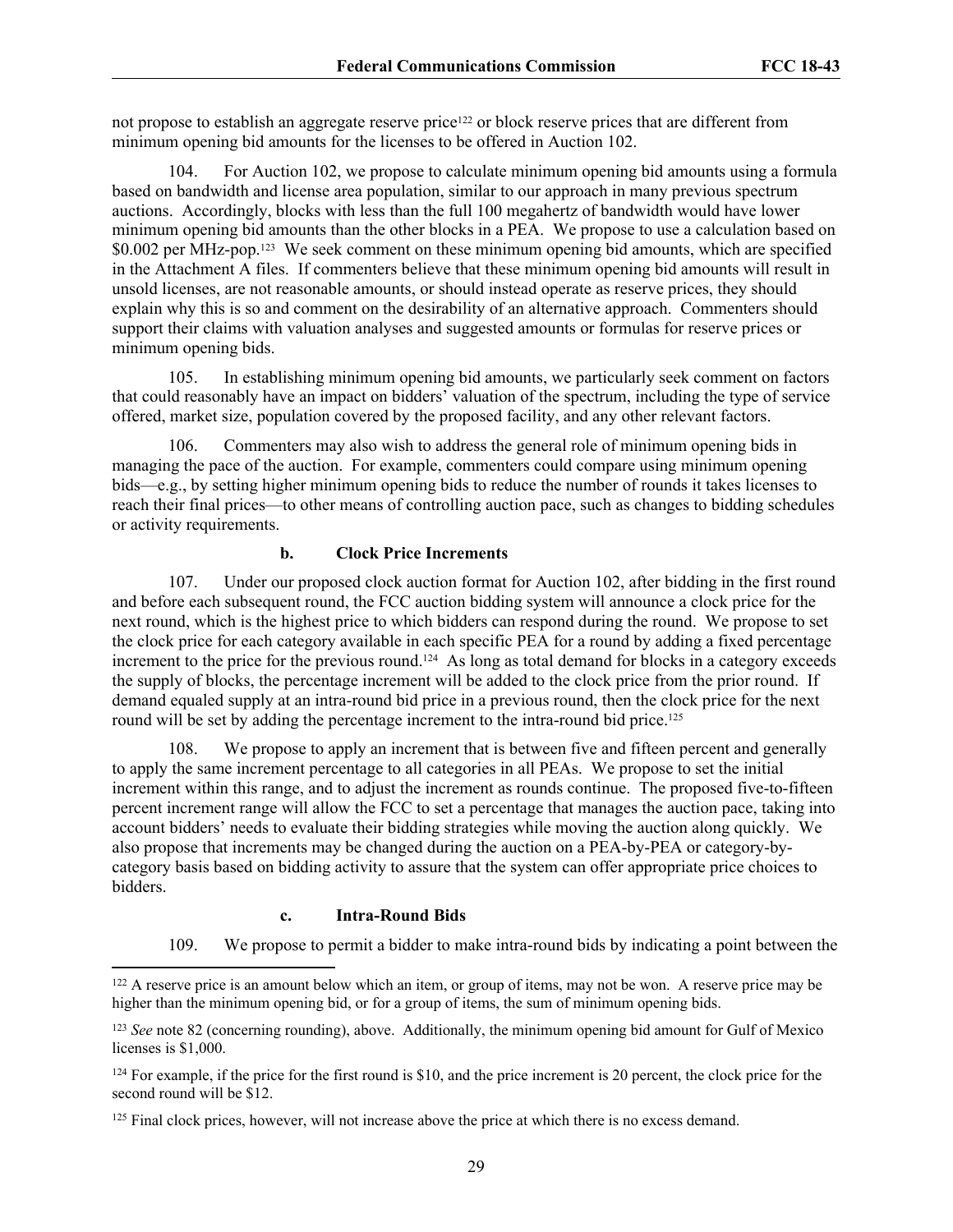previous round's price and the new clock price at which its demand for blocks in a category changes. In placing an intra-round bid, a bidder would indicate a specific price and a quantity of blocks it demands if the price for blocks in the category should increase beyond that price.

110. Intra-round bids would be optional; a bidder may choose to express its demands only at the clock prices. This proposal to permit intra-round bidding would allow the auction system to use relatively large clock increments, thereby speeding the clock phase, without running the risk that a jump in the clock price will overshoot the market clearing price—the point at which demand for blocks equals the available supply.

# **9. Reducing Demand, Bid Types, and Bid Processing**

111. Here we propose specific bidding procedures for the clock phase of Auction 102, and address how the FCC auction bidding system will process the proposed types of permitted bids.126 As an initial matter, we propose that the FCC auction bidding system not allow a bidder to reduce the quantity of blocks it demands in a category if the reduction will result in aggregate demand falling below the available supply of blocks in the category.

112. Under the ascending clock format we propose for Auction 102, a bidder will indicate in each round the quantity of blocks in each category in each PEA that it demands at a given price, indicating that it is willing to pay up to that price for the specified quantity.<sup>127</sup> A bidder can express its demands at the clock price or at an intra-round price, and bid quantities can represent an increase or a decrease over the bidder's previous demands for blocks in a category.

113. Under our proposal, if a bidder demands fewer blocks in a category than it did in the previous round, the FCC auction bidding system will treat the bid as a request to reduce demand that will be implemented only if aggregate demand would not fall below the available supply of blocks in the category.

114. We also propose to process bids in order of price point after a round ends, where the price point represents the percentage of the bidding interval for the round.<sup>128</sup> Under this proposal, once a round ends, the FCC auction bidding system will process bids in ascending order of price point, first considering intra-round bids in order of price point and then bids at the clock price. The system will consider bids at the lowest price point for all categories in all PEAs, then look at bids at the next price point in all areas, and so on. In processing the bids submitted in the round, the FCC auction bidding system will determine the extent to which there is excess demand for each category in each PEA in order to determine whether a bidder's requested change(s) in demand can be implemented.

115. For a given category in a given PEA, the uniform price for all of the blocks in the category will stop increasing when aggregate demand no longer exceeds the available supply of blocks in the category. If no further bids are placed, the final clock phase price for the category will be the stopped price.<sup>129</sup>

116. In order to facilitate bidding for multiple blocks in a PEA, we propose that bidders will be permitted to make two types of bids: simple bids and switch bids.

<sup>126</sup> Complete Auction 102 clock phase bid types and bid processing details are provided in the *Clock Phase Technical Guide*.

 $127$  For example, a bidder may indicate that it demands two blocks in Category U in a given PEA.

<sup>&</sup>lt;sup>128</sup> For example, if the price for the previous round is \$5,000 and the new clock price is \$6,000, a price of \$5,100 will correspond to the 10 percent price point, since it is 10 percent of the bidding interval between \$5,000 and \$6,000.

<sup>129</sup> This and other Auction 102 bid processing details are addressed in the *Clock Phase Technical Guide*.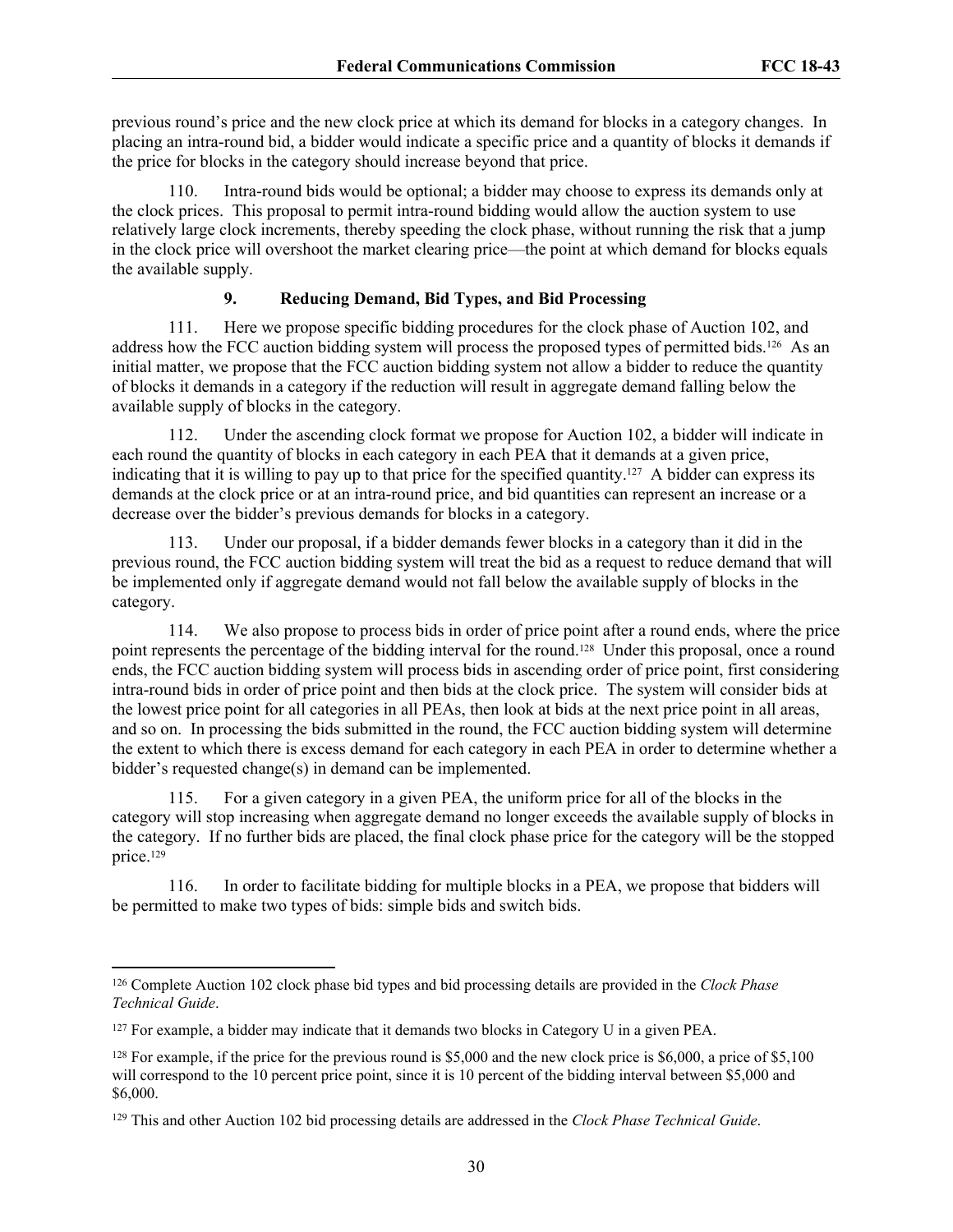- A "simple" bid indicates a desired quantity of licenses in a category at a price (either the clock price or an intra-round price). Simple bids may be applied partially. A simple bid that involves a reduction from the bidder's previous demands may be implemented partially if aggregate excess demand is insufficient to support the entire reduction. A simple bid to increase a bidder's demands in a category may be applied partially if the total number of bidding units associated with the bidder's demand exceeds the bidder's bidding eligibility for the round.
- A "switch" bid allows the bidder to request to move its demand for a quantity of licenses from the L category to the U category, or vice versa, within the same PEA.130 A switch bid may be applied partially, but the increase in demand in the "to" category will always match in quantity the reduction in the "from" category.

117. The proposed bid types will allow bidders to express their demand for blocks in the next clock round without running the risk that they will be forced to purchase more spectrum at a higher price than they wish. When a bid to reduce demand can be applied only partially, the uniform price for the category will stop increasing at that point, since the partial application of the bid results in demand falling to equal supply. Hence, a bidder that makes a simple bid or a switch bid that cannot be fully applied will not face a price for the remaining demand that is higher than its bid price.

118. Because in any given round some bidders may increase demands for licenses in a category while others may request reductions, the price point at which a bid is considered by the auction bidding system can affect whether it is accepted. In addition to proposing that bids be considered by the system in order of increasing "price point," we further propose that bids not accepted because of insufficient aggregate demand or insufficient eligibility be held in a queue and considered, again in order, if there should be excess supply or sufficient eligibility later in the processing after other bids are processed.

119. More specifically, under our proposed procedures, once a round closes, the auction system will process the bids by first considering the bid submitted at the lowest price point and determine whether it can be accepted given aggregate demand as determined most recently and given the associated bidder's eligibility. If the bid can be accepted, or partially accepted, the number of licenses the bidder demands will be adjusted, and aggregate demand will be recalculated accordingly. If the bid cannot be accepted in part or in full, the unfulfilled bid, or portion thereof, will be held in a queue to be considered later during bid processing for that round. The FCC auction bidding system will then consider the bid submitted at the next highest price point, accepting it in full, in part, or not at all, given recalculated aggregate demand and given the associated bidder's eligibility. Any unfulfilled requests will again be held in a queue, and aggregate demand will again be recalculated. Every time a bid or part of a bid is accepted and aggregate demand has been recalculated, the unfulfilled bids held in queue will be reconsidered, in the order of their original price points (and by pseudo-random number, in the case of tied price points). The auction bidding system will not carry over unfulfilled bid requests to the next round, however. The bidding system will advise bidders of the status of their bids when round results are released.

120. After the bids are processed in each round, the FCC auction bidding system will announce new clock prices to indicate a range of acceptable bids for the next round. Each bidder will be informed of the number of blocks in a category on which it holds bids, the extent of excess demand for each category, and, if demand fell to equal supply during the round, the intra-round price point at which that occurred<sup>131</sup>

(continued….)

<sup>130</sup> Switch bids may not include a block in Category LI or UI.

<sup>&</sup>lt;sup>131</sup> As discussed above, we propose that if there is excess demand, a fixed percentage increment will be added to the clock price for the previous round, and this percentage will be the same for all categories in all PEAs. However, if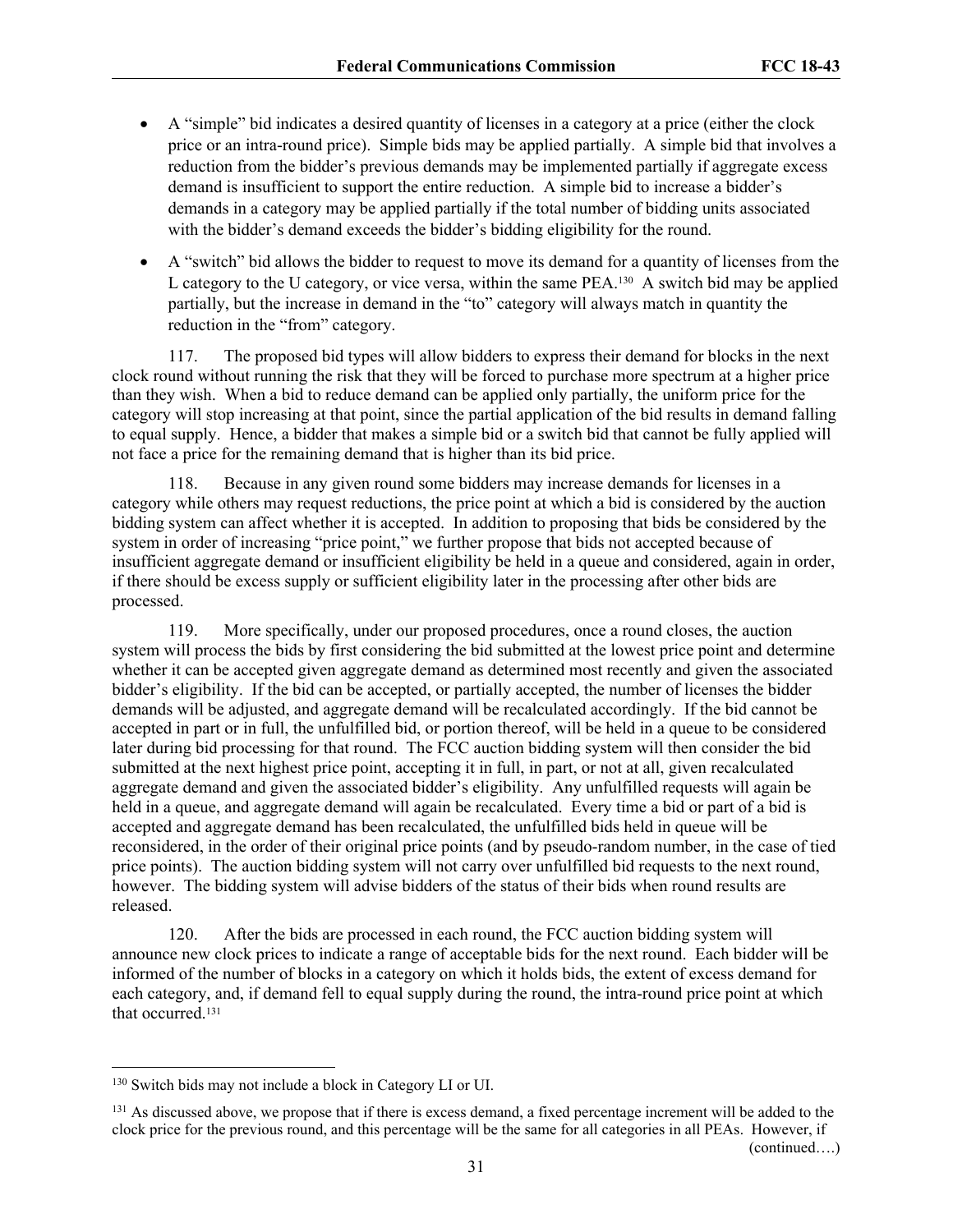121. *No Bidding Aggregation.* Because of the additional complexity such procedures would introduce into the auction, we do not propose to incorporate any package bidding procedures into Auction 102. A bidder may bid on multiple blocks in a PEA and in multiple PEAs. As set forth below, we propose that the assignment phase will assign contiguous blocks to winners of multiple blocks in a category in a PEA, and give bidders an opportunity to express their preferences for specific frequency blocks, thereby facilitating aggregations of licenses.

122. We seek comment on our proposals regarding reducing demand, bid types, and bid processing for Auction 102.

# **10. Winning Bids in the Clock Phase**

123. Under our proposed clock auction format for Auction 102, bidders that are still expressing demand for a quantity of blocks in a category in a PEA at the time the stopping rule is met will become the winning bidders, and will be assigned specific frequencies in the assignment phase.

# **11. Bid Removal and Bid Withdrawal**

124. The FCC auction bidding system allows each bidder to remove any of the bids it placed in a round before the close of that round. By removing a bid placed within a round, a bidder effectively "unsubmits" the bid. Once a round closes, a bidder may no longer remove a bid.

125. Unlike an SMR auction, there are no provisionally winning bids in a clock auction. As a result, the concept of bid withdrawals is inapplicable to a clock auction. As proposed above, however, bidders in Auction 102 may request to reduce demand for generic blocks.<sup>132</sup>

# **12. Assignment Phase**

126. We propose procedures to implement the assignment phase, for which the *Assignment Phase Technical Guide* provides the mathematical details. Under our proposal, winning bidders from the clock phase that have a preference for specific frequencies will have an opportunity to submit sealed bids for particular frequency blocks in a separate single assignment round for each particular PEA or group of PEAs. We propose that this assignment phase be voluntary: winning bidders in the clock phase of Auction 102 need not participate in order to be assigned a number of licenses corresponding to the outcome of the clock phase. Moreover, a bidder that wins multiple blocks in a category in a PEA will be assigned contiguous blocks of licenses, even without participating in the assignment phase.133 We propose to group bidding for multiple PEAs in some circumstances, so as to reduce the number of separate assignment rounds required, and to sequence the bidding for the various PEAs.

127. We seek comment below on this proposed approach to structure bidding and bid processing in each assignment round.

## **a. Sequencing and Grouping of PEAs**

128. We propose to sequence assignment rounds so as to make it easier for bidders to incorporate frequency assignments from previously-assigned areas into their bid preferences for other areas, recognizing that bidders winning multiple blocks of licenses generally will prefer contiguous blocks across adjacent PEAs. To that end, we propose to conduct rounds for the largest markets first to enable bidders to establish a "footprint" from which to work.

<sup>(</sup>Continued from previous page)

in the round, an intra-round bid brings demand down to the point at which it is equal to supply, we propose that the clock increment will be added to that intra-round price. *See* Section V.B.8.c (Intra-Round Bids), above.

<sup>132</sup> *See* Section V.B.9 (Reducing Demand, Bid Types, and Bid Processing) (discussing how the system will process requests to reduce demand), above.

<sup>&</sup>lt;sup>133</sup> A winner of a block in a category that includes only a single block will not need to bid for an assignment in the assignment phase.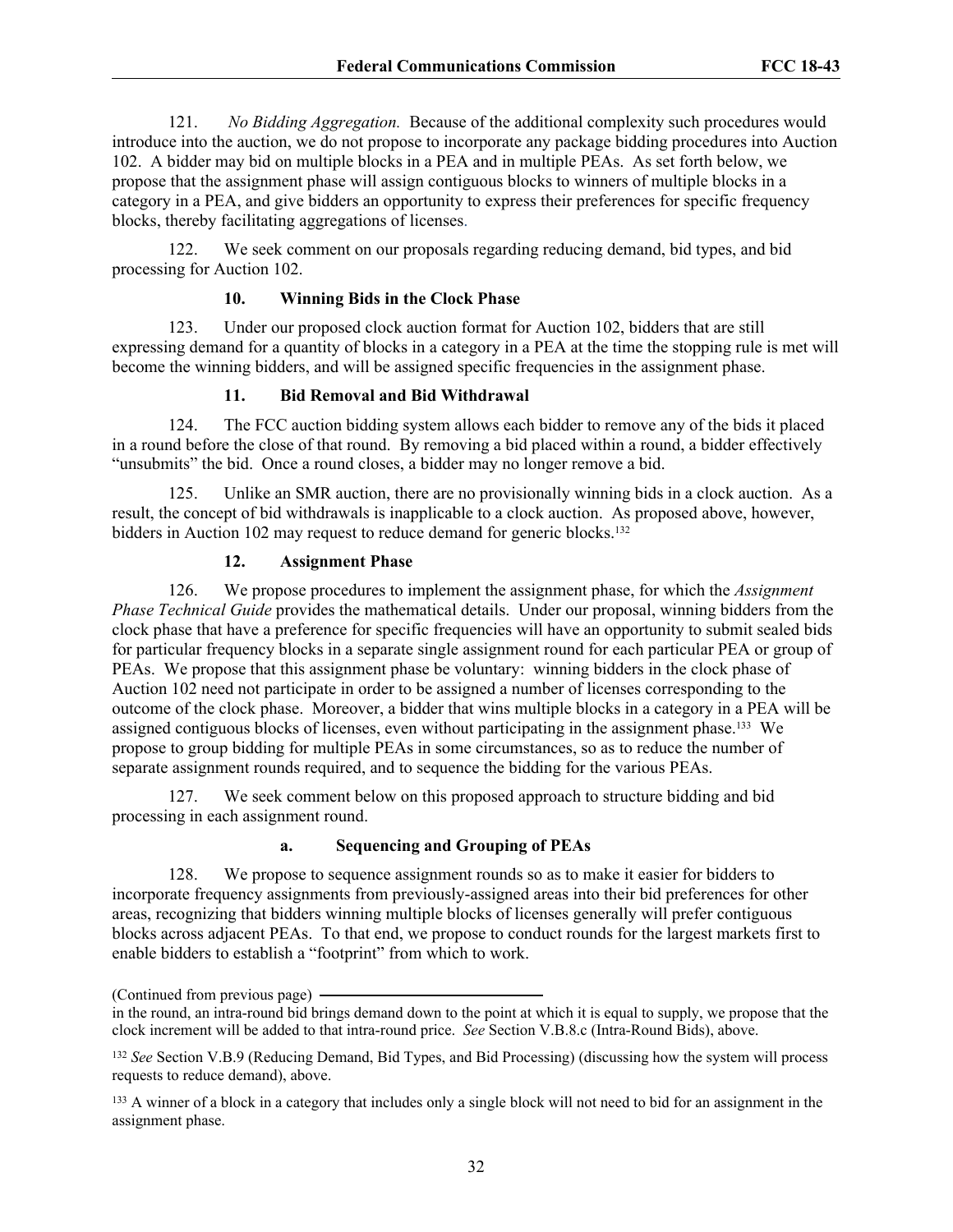129. Specifically, we propose to conduct a separate assignment round for each of the top 40 PEAs and to conduct these assignment rounds sequentially, beginning with the largest PEAs. Once the top 40 PEAs have been assigned, we propose to conduct, for each Regional Economic Area Grouping (REAG), a series of assignment rounds for the remaining PEAs within that region. We further propose, where feasible, to group into a single market for assignment any non-top 40 PEAs within a region in which the supply of blocks is the same in each category, the same bidders won the same number of blocks in each category, and all are subject to the small markets bidding cap or all not subject to the cap, which will also help maximize contiguity across PEAs. We propose to sequence the assignment rounds within a REAG in descending order of population for a PEA group or individual PEA. We further propose, to the extent practical, to conduct the bidding for the different REAGs in parallel, to reduce the total amount of time required to complete the assignment phase.

130. We seek comment on these proposals for sequencing assignment rounds, and on our proposal to group PEAs for bidding under some circumstances within REAGs.

#### **b. Acceptable Bids and Bid Processing**

131. Under our proposal, in each assignment round, a bidder will be asked to assign a price to one or more possible frequency assignments for which it wishes to express a preference, consistent with its winning bid(s) for generic blocks in the clock phase.134 The price will represent a maximum payment that the bidder is willing to pay, in addition to the base price established in the clock phase for the generic blocks, for the frequency-specific license or licenses in its bid. We propose that a bidder will submit its preferences for blocks it won in the upper and lower segments separately, rather than submitting bids for preferences that include blocks in both segments. That is, if a bidder won one block in the lower segment and two blocks in the upper segment, it would not be able to submit a single bid amount for an assignment that included all three blocks. Instead, it would submit its bid for an assignment in the lower segment separately from its bid or bids for assignments in the upper segment.

132. We propose to use an optimization approach to determine the winning frequency assignment for each category in each assignment round. We propose that the auction system will select the assignment that maximizes the sum of bid amounts among all assignments that satisfy the contiguity requirements.135 We propose that the additional price a bidder will pay for a specific frequency assignment (above the base price) will be calculated consistent with a generalized "second price" approach—that is, the winner will pay a price that would be just sufficient to result in the bidder receiving that same winning frequency assignment while ensuring that no group of bidders is willing to pay more for an alternative assignment that satisfies the contiguity restrictions.136 This price will be less than or equal to the price the bidder indicated it was willing to pay for the assignment. We propose to determine prices in this way because it facilitates bidding strategy for the bidders, encouraging them to bid their full value for the assignment, knowing that if the assignment is selected, they will pay no more than would be necessary to ensure that the outcome is competitive.<sup>137</sup>

133. We seek comment on these proposed procedures. In particular, we ask whether bidders would find it useful to be able to submit a single bid for assignments that include frequencies in the lower segment and frequencies in the upper segment, in cases where the bidder won blocks in both segments.

<sup>134</sup> The *Assignment Phase Technical Guide* provides mathematical details of this proposal.

<sup>&</sup>lt;sup>135</sup> Furthermore, if multiple blocks in Category U in a PEA remain unsold, the unsold licenses will be contiguous.

<sup>136</sup> The *Assignment Phase Technical Guide* provides mathematical details of this proposal.

<sup>&</sup>lt;sup>137</sup> The pricing approach we propose is a version of a Vickrey-Clarke-Groves mechanism. It is described in the *Assignment Phase Technical Guide*.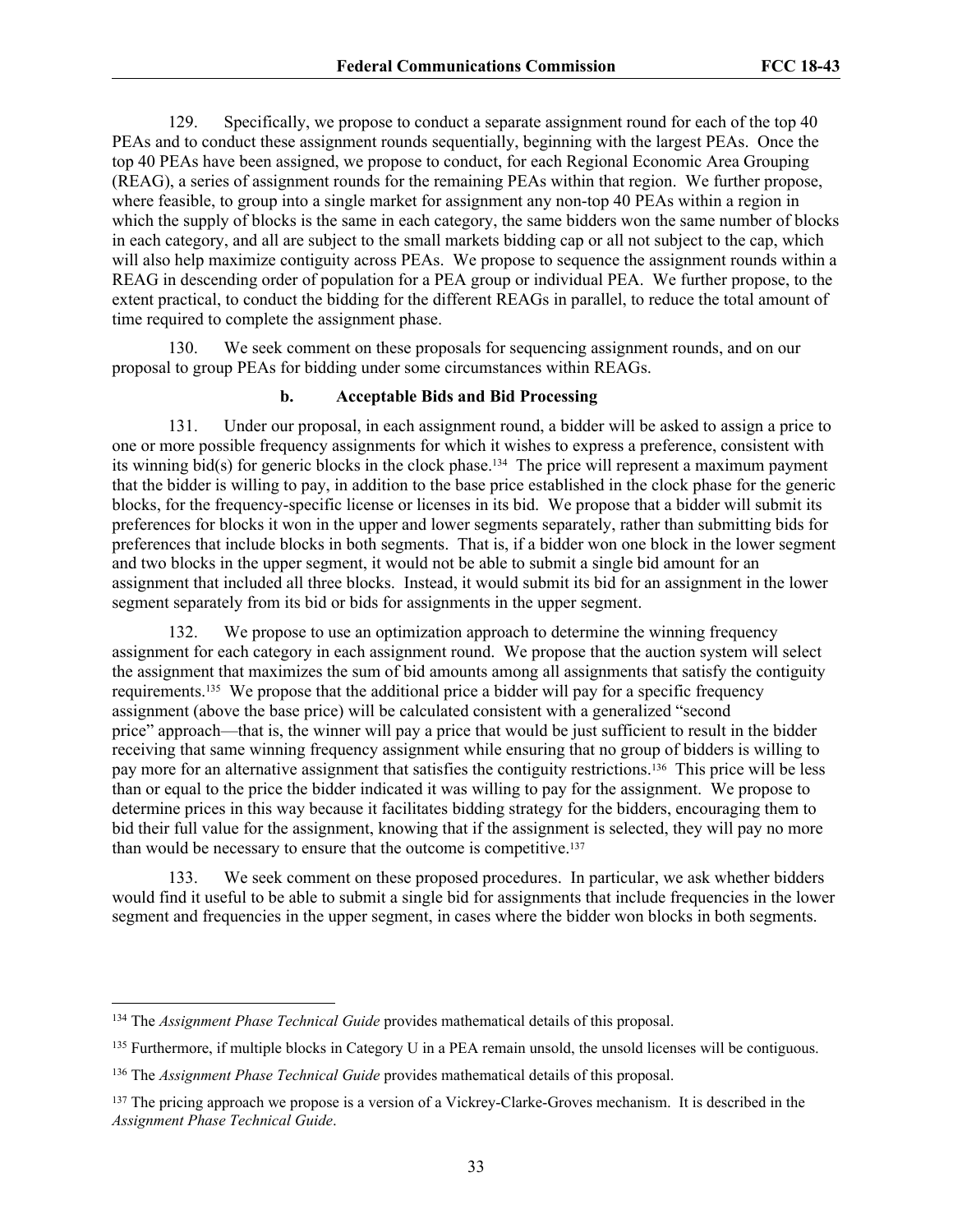#### **VI. POST-AUCTION PAYMENTS**

#### **A. Interim Withdrawal Payment Percentage**

134. In the event the Commission allows bid withdrawals in Auction 101,138 the Commission proposes the interim bid withdrawal payment be 15 percent of the withdrawn bid. A bidder that withdraws a bid during an auction is subject to a withdrawal payment equal to the difference between the amount of the withdrawn bid and the amount of the winning bid in the same or a subsequent auction.<sup>139</sup> However, if a license for which a bid had been withdrawn does not receive a subsequent higher bid or winning bid in the same auction, the FCC cannot calculate the final withdrawal payment until that license receives a higher bid or winning bid in a subsequent auction. In such cases, when that final withdrawal payment cannot yet be calculated, the FCC imposes on the bidder responsible for the withdrawn bid an interim bid withdrawal payment, which will be applied toward any final bid withdrawal payment that is ultimately assessed.<sup>140</sup>

135. The amount of the interim bid withdrawal payment is established in advance of bidding in each auction and may range from three percent to twenty percent of the withdrawn bid amount.<sup>141</sup> The Commission has determined that the level of the interim withdrawal payment in a particular auction will be based on the nature of the service and the inventory of the licenses being offered.<sup>142</sup> The Commission noted specifically that a higher interim withdrawal payment percentage is warranted to deter the anticompetitive use of withdrawals when, for example, bidders will not need to aggregate the licenses being offered in the auction or when there are few synergies to be captured by combining licenses.143 With respect to the flexible-use UMFUS licenses being offered in Auction 101, the service rules permit a variety of advanced spectrum-based services, some of which may best be offered by combining licenses on adjacent frequencies or in adjacent areas. Balancing the potential need for bidders to use withdrawals to avoid winning incomplete combinations of licenses with the Commission's interest in deterring undesirable strategic use of withdrawals, the Commission proposes to establish an interim bid withdrawal payment of 15 percent of the withdrawn bid for Auction 101.144 We seek comment on this proposal.

# **B. Additional Default Payment Percentage**

136. Any winning bidder that defaults or is disqualified after the close of an auction (i.e., fails to remit the required down payment by the specified deadline, fails to submit a timely long-form application, fails to make full and timely final payment, or is otherwise disqualified) is liable for a default payment under Section  $1.2104(g)(2)$  of the rules.<sup>145</sup> This payment consists of a deficiency payment, equal to the difference between the amount of the bidder's winning bid and the amount of the winning bid the next time a license covering the same spectrum is won in an auction, plus an additional payment equal to a percentage of the defaulter's bid or of the subsequent winning bid, whichever is less.

<sup>143</sup> *Id.* at 904, para. 31 n.57*.*

145 47 CFR § 1.2104(g)(2).

<sup>138</sup> As discussed above, bid withdrawals are not applicable in a clock auction format. *See* Section V.B.11 (Bid Removal and Bid Withdrawal), above.

 $139$  47 CFR § 1.2104(g)(1). The withdrawal payment amount is deducted from any upfront payments or down payments that the withdrawing bidder has deposited with the Commission. *Id.* No withdrawal payment is assessed for a withdrawn bid if either the subsequent winning bid or any of the intervening subsequent withdrawn bids equals or exceeds that withdrawn bid. *Id.*

<sup>140</sup> *Id.*

<sup>141</sup> *Id.*, *amended by CSEA/Part 1 Report and Order*, 21 FCC Rcd at 903-04, paras. 30-32.

<sup>142</sup> *CSEA/Part 1 Report and Order*, 21 FCC Rcd at 903-04, para. 31.

<sup>144</sup> *See, e.g., H Block Procedures Public Notice*, 28 FCC Rcd at 13071, para. 203 (adopting an interim bid withdrawal payment of 15 percent of the withdrawn bid).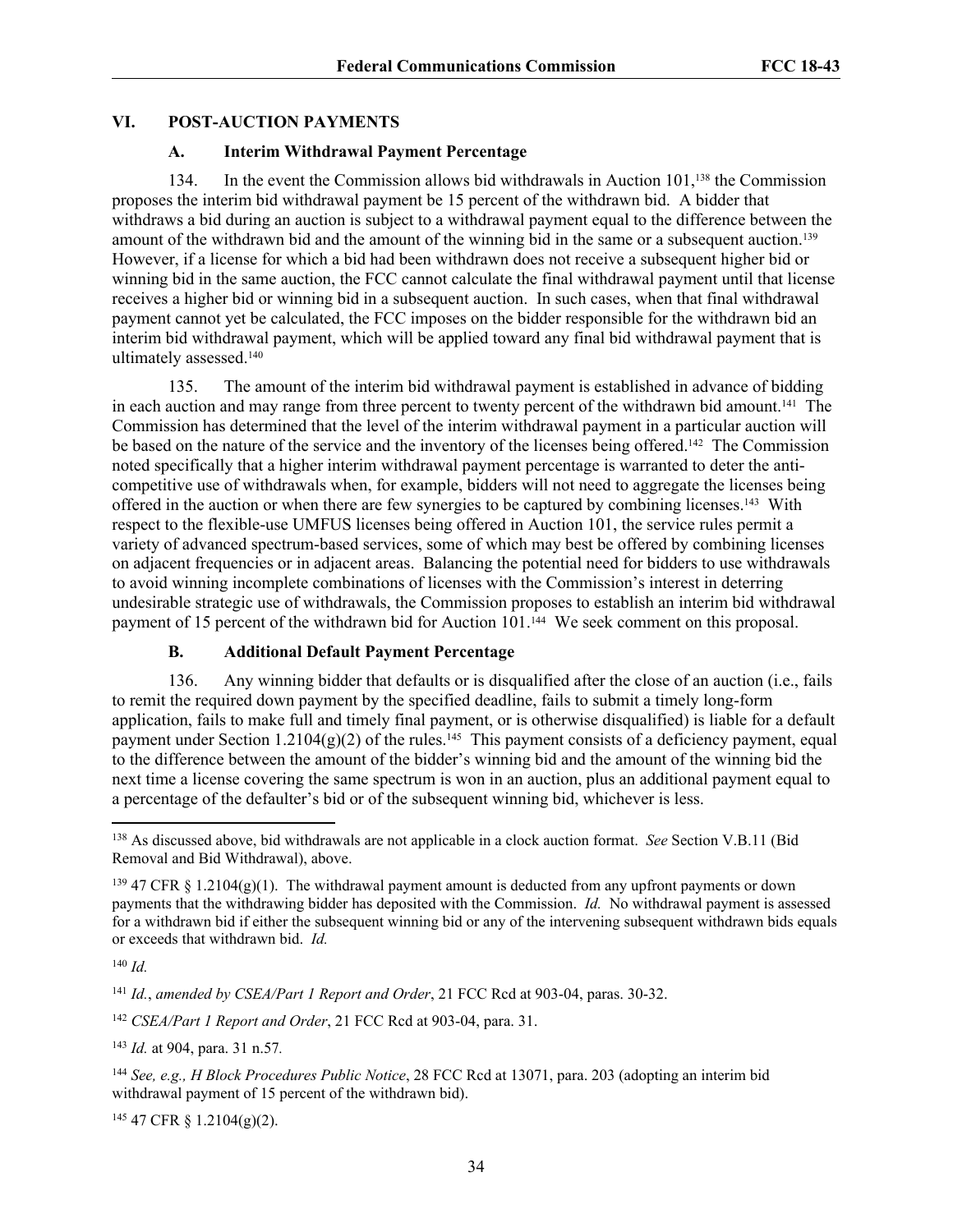137. The Commission's rules provide that, in advance of each auction, it will establish a percentage between three and twenty percent of the applicable winning bid to be assessed as an additional default payment.146 As the Commission has indicated, the level of this additional payment in each auction will be based on the nature of the service and the licenses being offered.<sup>147</sup>

138. For Auctions 101 and 102, the Commission proposes to establish an additional default payment of 15 percent.<sup>148</sup> As noted in the *CSEA/Part 1 Report and Order*, defaults weaken the integrity of the auction process and may impede the deployment of service to the public, and an additional default payment of up to 20 percent will be more effective in deterring defaults than the 3 percent used in some earlier auctions.149 At the same time, we do not believe the detrimental effects of any defaults in Auctions 101 and 102 are likely to be unusually great. In light of these considerations, the Commission proposes for Auctions 101 and 102 an additional default payment of 15 percent of the relevant bid. The Commission seeks comment on this proposal.

139. In case they are needed for post-auction administrative purposes, the bidding system will calculate individual per-license prices that are separate from final auction payments, which are calculated on an aggregate basis. The bidding system will apportion to individual licenses any assignment phase payments and any capped bidding credit discounts,<sup>150</sup> since in both cases, a single amount may apply to multiple licenses.<sup>151</sup>

#### **VII. TUTORIAL AND ADDITIONAL INFORMATION FOR APPLICANTS**

140. The Commission intends to provide additional information on the bidding system and to offer demonstrations and other educational opportunities for applicants in Auction 101 and 102 to familiarize themselves with the FCC auction application system and the auction bidding system. For example, the Commission intends to release an online tutorial for each auction that will help applicants understand the procedures to be followed in the filing of their auction short-form applications (FCC Form 175) for Auctions 101 and 102, respectively.

 $146$  *Id.* § 1.2104(g)(2)(ii).

<sup>147</sup> *CSEA/Part 1 Report and Order*, 21 FCC Rcd at 903-04, paras. 31.

<sup>148</sup> *See, e.g., Auction 97 Procedures Public Notice*, 29 FCC Rcd at 8451, para. 240 (adopting an additional default payment of 15 percent); *H Block Procedures Public Notice*, 28 FCC Rcd at 13073-74, para. 218 (adopting an additional default payment of 15 percent).

<sup>149</sup> *CSEA/Part 1 Report and Order*, 21 FCC Rcd at 902-03, para 29.

<sup>150</sup> *See* Section III.E (Bidding Credit Caps), above.

<sup>151</sup> For additional details, see Section 8 of the Assignment Phase Technical Guide (Post-Auction per-License Price Calculations).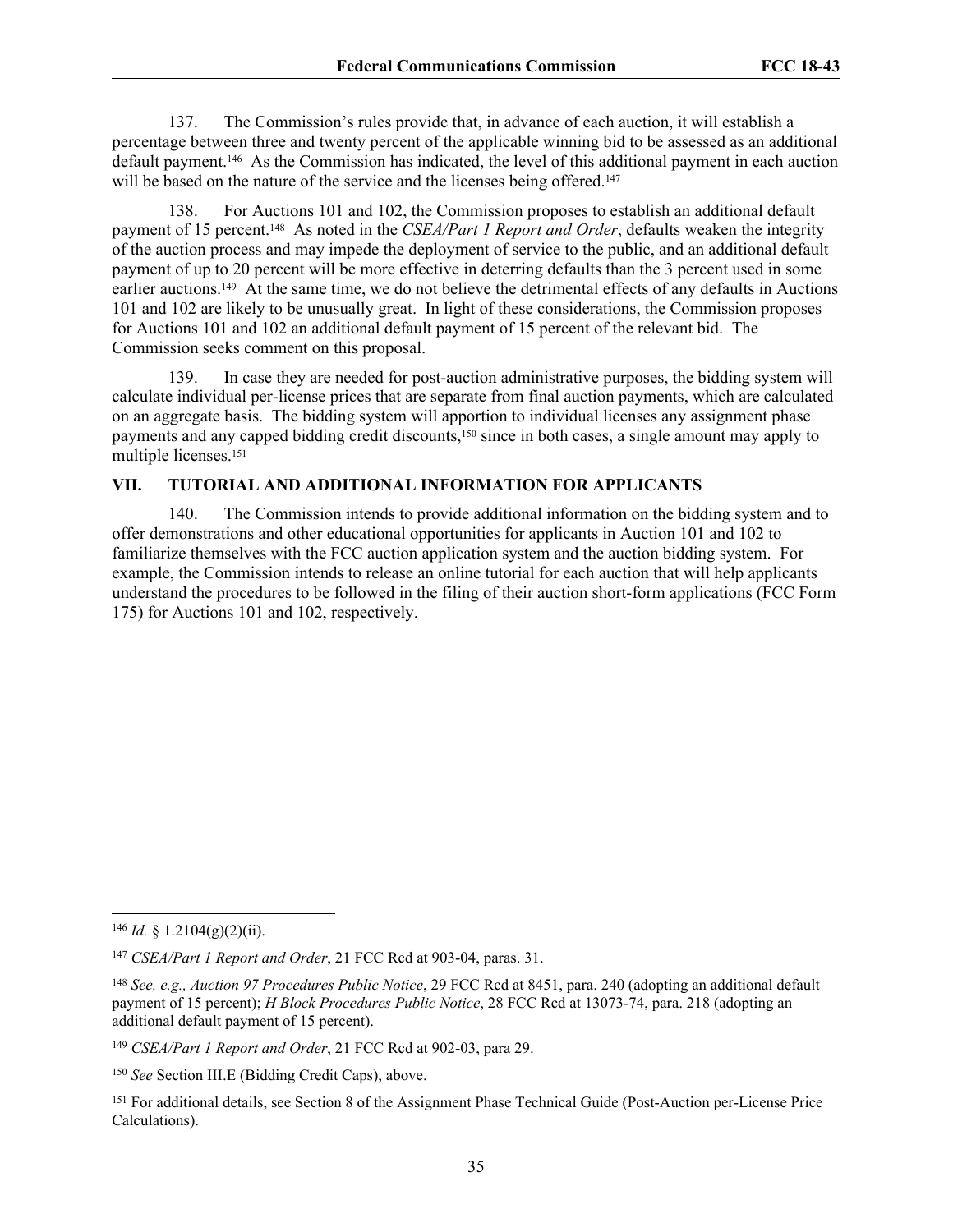## **VIII. PROCEDURAL MATTERS**

## **A. Supplemental Initial Regulatory Flexibility Analysis**

141. As required by the Regulatory Flexibility Act of 1980, as amended (RFA),<sup>152</sup> the Commission has prepared this Supplemental Initial Regulatory Flexibility Analysis (Supplemental IRFA) of the possible significant economic impact on small entities of the policies and rules addressed in this Public Notice to supplement the Commission's Initial and Final Regulatory Flexibility Analyses completed in the *Spectrum Frontiers Orders* and other Commission orders pursuant to which Auctions 101 and 102 will be conducted.<sup>153</sup> Written public comments are requested on this Supplemental IRFA. Comments must be identified as responses to the Supplemental IRFA and must be filed by the same deadline for comments specified on the first page of this Public Notice. The Commission will send a copy of this Public Notice, including this Supplemental IRFA, to the Chief Counsel for Advocacy of the Small Business Administration (SBA).<sup>154</sup> In addition, this Public Notice and Supplemental IRFA (or summaries thereof) will be published in the *Federal Register*. 155

# **1. Need for, and Objectives of, the Proposed Rules**

142. This Public Notice seeks comment on proposed procedural rules to govern Auctions 101 and 102, two auctions of 5,986 Upper Microwave Flexible Use Service (UMFUS) licenses. This process is intended to provide notice of and adequate time for potential applicants to comment on proposed auction procedures.<sup>156</sup> To promote the efficient and fair administration of the competitive bidding process for all Auction 101 and Auction 102 participants, the Commission seeks comment on the following proposed procedures:

- use of separate application and bidding processes for Auctions 101 and 102, including separate application filing windows;
- application of the current rules prohibiting certain communications among applicants in the same auction (i.e., Auction 101 or Auction 102), and between Auction 101 applicants and Auction 102 applicants;
- identification of "nationwide providers" for the purpose of implementing the Commission's competitive bidding rules in Auctions 101 and 102;
- establishment of bidding credit caps for eligible small businesses and rural service providers in Auctions 101 and 102;
- use of a simultaneous multiple-round auction format for Auction 101, consisting of sequential bidding rounds with a simultaneous stopping rule (with discretion by the Bureau to exercise alternative stopping rules under certain circumstances);
- use of a clock auction format for Auction 102 under which each qualified bidder will indicate in successive clock bidding rounds its demands for categories of generic blocks in specific geographic areas;

<sup>155</sup> *See id*.

<sup>152</sup> 5 U.S.C. § 603. The RFA, *see* 5 U.S.C. §§ 601-612, has been amended by the Small Business Regulatory Enforcement Fairness Act of 1996, Pub. L. No. 104-121, Title II, 110 Stat. 857 (1996).

<sup>153</sup> *See Use of Spectrum Bands Above 24 GHz For Mobile Radio Services et al*., Notice of Proposed Rulemaking, 30 FCC Rcd 11878, 11997-12003, Appx. B (2015); *2016 Spectrum Frontiers Order*, 31 FCC Rcd at 8234-42, 8262-69, Appendices E, H; *2017 Spectrum Frontiers Order*, 32 FCC Rcd at 11087-96, 11107-11, Appendices C, D, F.

<sup>154</sup> *See* 5 U.S.C. § 603(a).

<sup>156</sup> *See* 47 U.S.C. § 309(j)(3)(E)(i) (requiring the Commission to seek comment on auction procedures).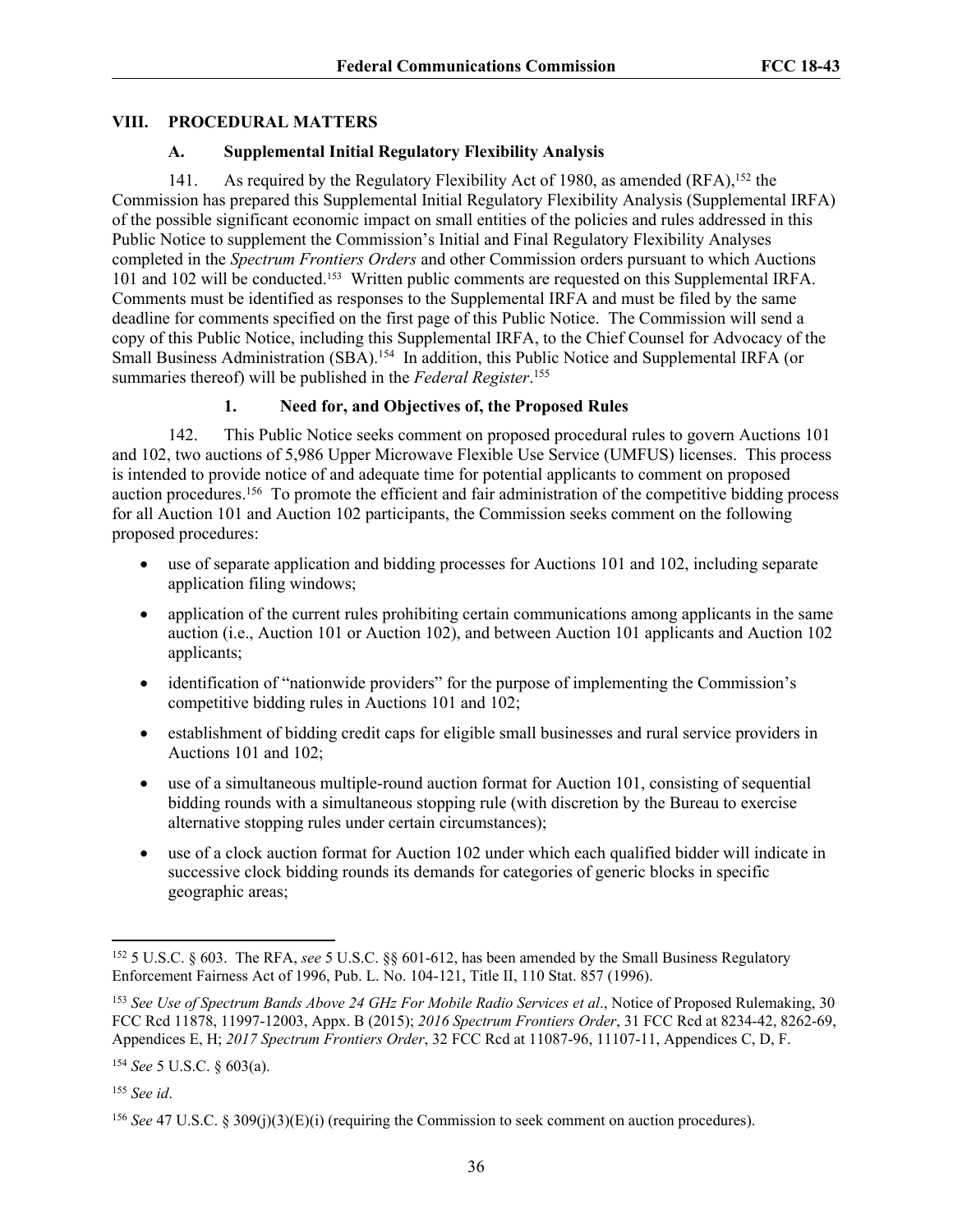- a specific minimum opening bid amount for each license available in Auction 101 and for generic blocks in each PEA available in Auction 102;
- a specific upfront payment amount for each license available in Auction 101 and for generic blocks in each PEA available in Auction 102;
- establishment of a bidder's initial bidding eligibility in bidding units based on that bidder's upfront payment through assignment of a specific number of bidding units for each license (Auction 101) or generic block (Auction 102);
- use of an activity rule that would require bidders to bid actively during the auction rather than waiting until late in the auction before participating;
- for Auction 101, a two-stage auction in which a bidder is required to be active on 80 percent of its bidding eligibility in each round of the first stage, and on 95 percent of its bidding eligibility in each round of the second stage;
- for Auction 102, a requirement that bidders be active on between 92 and 97 percent of their bidding eligibility in all regular clock rounds;
- for Auction 101, provision of three activity rule waivers for each bidder to allow it to preserve eligibility during the course of the auction;
- for Auction 101, use of minimum acceptable bid amounts and additional bid increments, along with a proposed methodology for calculating such amounts, with the Bureau retaining discretion to change its methodology if circumstances dictate;
- for Auction 102, establishment of acceptable bid amounts, including clock price increments and intra-round bids, along with a proposed methodology for calculating such amounts;
- for Auction 102, use of two bid types, along with a proposed methodology for processing bids and requests to reduce demand;
- for Auction 101, a procedure for breaking ties if identical high bid amounts are submitted on a license in a given round;
- bid removal procedures;
- whether to permit bid withdrawals;
- for Auction 102, establishment of an assignment phase that will determine which frequencyspecific licenses will be won by the winning bidders of generic blocks during the clock phase;
- establishment of an interim bid withdrawal percentage of 15 percent of the withdrawn bid in the event the Commission allows bid withdrawals in Auction 101; and
- establishment of an additional default payment of 15 percent under Section 1.2104(g)(2) of the rules in the event that a winning bidder defaults or is disqualified after either auction.

# **2. Legal Basis**

143. The Commission's statutory obligations to small businesses under the Communications Act of 1934, as amended, are found in Sections  $309(i)(3)(B)$  and  $309(i)(4)(D)$ . The statutory basis for the Commission's competitive bidding rules is found in various provisions of the Communications Act of 1934, as amended, including 47 U.S.C. §§ 154(i), 301, 302, 303(e), 303(f), 303(r), 304, 307, and 309(j). The Commission has established a framework of competitive bidding rules, updated most recently in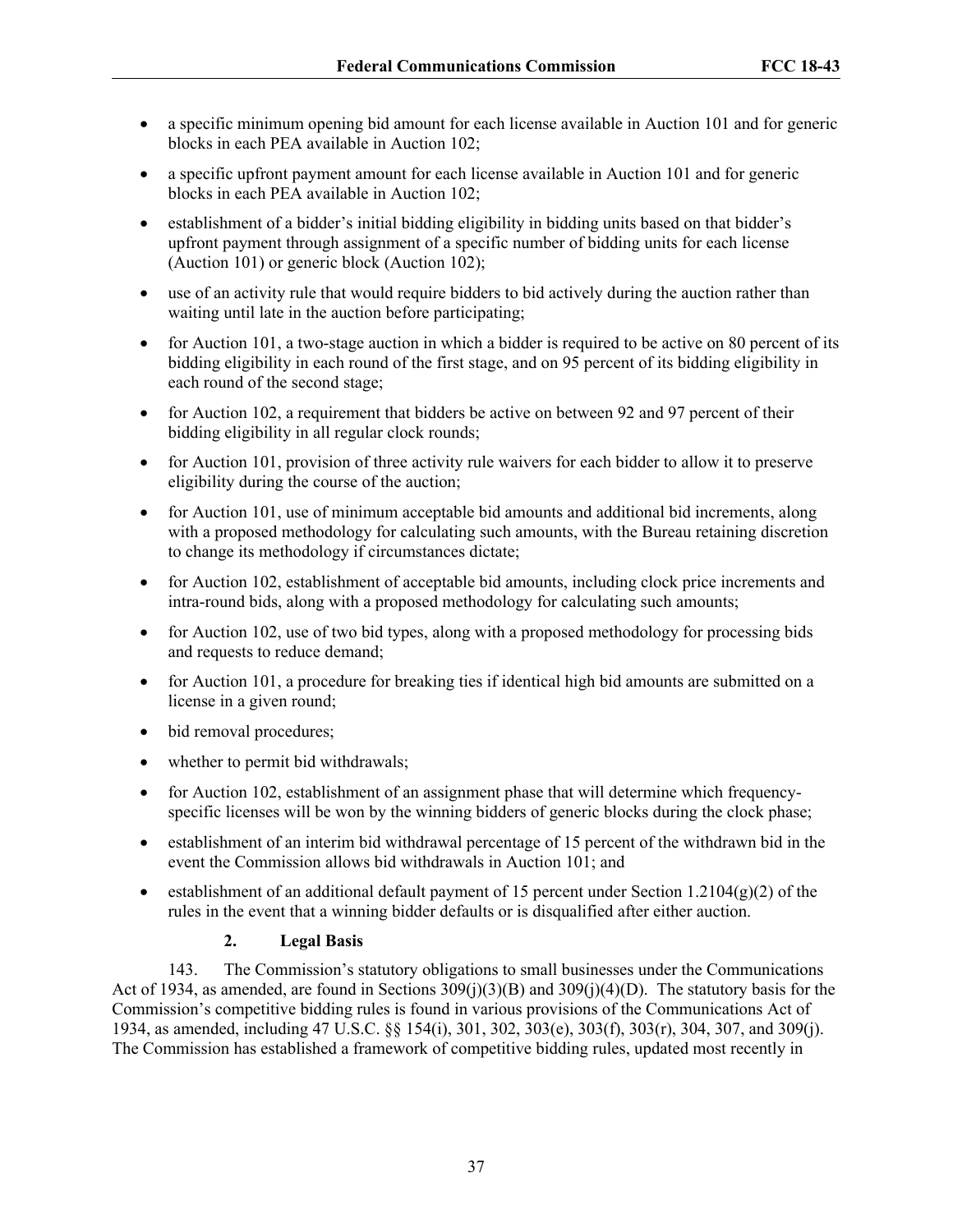2015, pursuant to which it has conducted auctions since the inception of the auction program in 1994 and would conduct Auctions 101 and 102.<sup>157</sup>

### **3. Description and Estimate of the Number of Small Entities to Which the Proposed Rules Will Apply**

144. The RFA directs agencies to provide a description of, and, where feasible, an estimate of the number of small entities that may be affected by the proposed rules and policies, if adopted.<sup>158</sup> The RFA generally defines the term "small entity" as having the same meaning as the terms "small business," "small organization," and "small governmental jurisdiction."<sup>159</sup> In addition, the term "small business" has the same meaning as the term "small business concern" under the Small Business Act.<sup>160</sup> A "small business concern" is one which: (1) is independently owned and operated; (2) is not dominant in its field of operation; and (3) satisfies any additional criteria established by the SBA.<sup>161</sup>

145. As noted above, FRFAs were incorporated into the *Spectrum Frontiers Orders*. In those analyses, we described in detail the small entities that might be significantly affected. In this Public Notice, we hereby incorporate by reference the descriptions and estimates of the number of small entities from the previous FRFAs in the *Spectrum Frontiers Orders*. 162

## **4. Description of Projected Reporting, Recordkeeping, and Other Compliance Requirements**

146. The Commission designed the auction application process itself to minimize reporting and compliance requirements for applicants, including small business applicants. In the first part of the Commission's two-phased auction application process, parties desiring to participate in an auction file streamlined, short-form applications in which they certify under penalty of perjury as to their qualifications.<sup>163</sup> Eligibility to participate in bidding is based on an applicant's short-form application and certifications, as well as its upfront payment. In the second phase of the process, winning bidders file a more comprehensive long-form application. Thus, an applicant which fails to become a winning bidder does not need to file a long-form application and provide the additional showings and more detailed demonstrations required of a winning bidder.

 $1585$  U.S.C. § 603(b)(3).

 $159$  *Id.* § 601(6).

<sup>161</sup> 15 U.S.C. § 632.

<sup>157</sup> *See generally* 47 CFR Part 1, Subpart Q; *see also* 47 CFR §§ 73.5000, 73.5002-.5003, 73.5005-.5009. In promulgating those rules, the Commission conducted numerous RFA analyses to consider the possible impact of those rules on small businesses that might seek to participate in Commission auctions. *See, e.g., Implementation of Section 309(j) of the Communications Act—Competitive Bidding*, Notice of Proposed Rule Making, 8 FCC Rcd 7635, 7666, Appx (1993); *Amendment of Part 1 of the Commission's Rules—Competitive Bidding Proceeding*, Order, Memorandum Opinion and Order and Notice of Proposed Rule Making, 12 FCC Rcd 5686, 5749-53, Appx. C (1997); *2015 Part 1 Report and Order,* 30 FCC Rcd at 7613-28, Appx. B. In addition, multiple Final Regulatory Flexibility Analyses (FRFAs) were included in the rulemaking orders which adopted or amended rule provisions relevant to this Public Notice. *See 2016 Spectrum Frontiers Order*, 31 FCC Rcd at 8234-42, Appx. E; *2017 Spectrum Frontiers Order*, 32 FCC Rcd at 11087-96, Appendices C, D.

<sup>&</sup>lt;sup>160</sup> *Id.* § 601(3) (incorporating by reference the definition of "small business concern" in the Small Business Act, 15 U.S.C. § 632). Pursuant to 5 U.S.C. § 601(3), the statutory definition of a small business applies "unless an agency, after consultation with the Office of Advocacy of the Small Business Administration and after opportunity for public comment, establishes one or more definitions of such term which are appropriate to the activities of the agency and publishes such definition(s) in the Federal Register."

<sup>162</sup> *2016 Spectrum Frontiers Order*, 31 FCC Rcd at 8234-42, Appx. E; *2017 Spectrum Frontiers Order*, 32 FCC Rcd at 11087-96, Appendices C, D.

<sup>163</sup> *See Competitive Bidding Second Report and Order*, 9 FCC Rcd at 2376-77, paras. 163-66.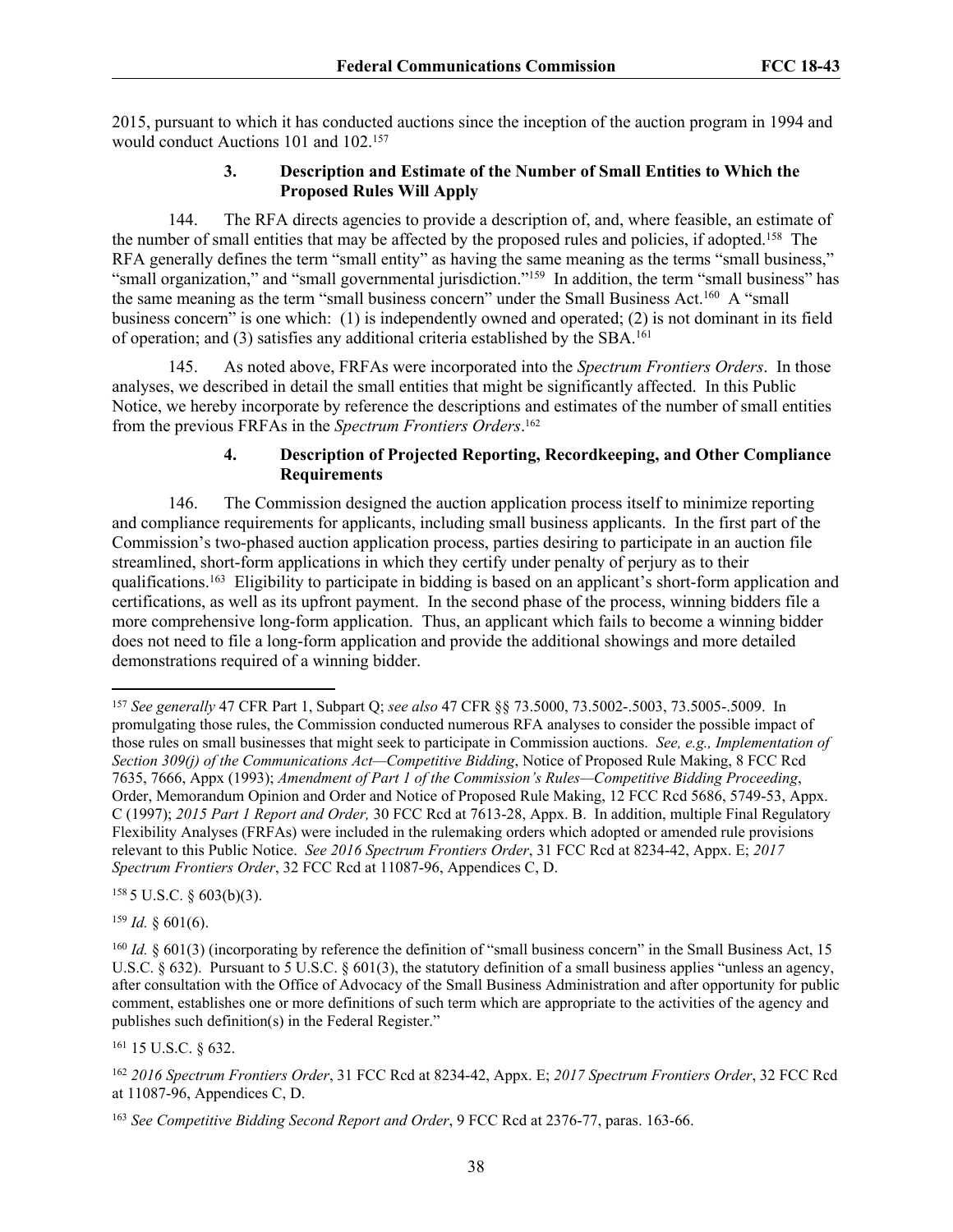# **5. Steps taken to Minimize Significant Economic Impact on Small Entities, and Significant Alternatives Considered**

147. The RFA requires an agency to describe any significant, specifically small business, alternatives that it has considered in reaching its proposed approach, which may include the following four alternatives (among others): "(1) the establishment of differing compliance or reporting requirements or timetables that take into account the resources available to small entities; (2) the clarification, consolidation, or simplification of compliance and reporting requirements under the rule for such small entities; (3) the use of performance rather than design standards; and (4) an exemption from coverage of the rule, or any part thereof, for such small entities."<sup>164</sup>

148. The Commission has taken steps to minimize any economic impact of its auction procedures on small businesses through among other things, the many resources it provides potential auction participants. Small entities and other auction participants may seek clarification of or guidance on complying with competitive bidding rules and procedures, reporting requirements, and the FCC's auction bidding system. An FCC Auctions Hotline provides access to Commission staff for information about the auction process and procedures. The FCC Auctions Technical Support Hotline is another resource which provides technical assistance to applicants, including small business entities, on issues such as access to or navigation within the electronic FCC Form 175 and use of the FCC's auction bidding system. Small entities may also utilize the web-based, interactive online tutorial produced by Commission staff for each auction to familiarize themselves with auction procedures, filing requirements, bidding procedures, and other matters related to an auction.

149. The Commission also makes various databases and other sources of information, including the Auctions program websites, and copies of Commission decisions, available to the public without charge, providing a low-cost mechanism for small businesses to conduct research prior to and throughout the auction. Prior to and at the close of Auctions 101 and 102, the Commission will post public notices on the Auctions website, which articulate the procedures and deadlines for the respective auctions. The Commission makes this information easily accessible and without charge to benefit all Auction 101 and Auction 102 applicants, including small businesses, thereby lowering their administrative costs to comply with the Commission's competitive bidding rules.

150. Prior to the start of bidding in each auction, eligible bidders are given an opportunity to become familiar with auction procedures and the bidding system by participating in a mock auction. Further, the Commission intends to conduct Auctions 101 and 102 electronically over the Internet using its web-based auction system that eliminates the need for bidders to be physically present in a specific location. Qualified bidders also have the option to place bids by telephone. These mechanisms are made available to facilitate participation in Auction 101 and Auction 102 by all eligible bidders, and may result in significant cost savings for small business entities who utilize these alternatives. Moreover, the adoption of bidding procedures in advance of the auctions, consistent with statutory directive, is designed to ensure that the auctions will be administered predictably and fairly for all participants, including small businesses.

151. For Auction 101 and Auction 102, we propose a \$25 million cap on the total amount of bidding credits that may be awarded to an eligible small business and a \$10 million cap on the total amount of bidding credits that may be awarded to a rural service provider in each auction. In addition, we propose a \$10 million cap on the overall amount of bidding credits that any winning small business bidder in either auction may apply to winning licenses in markets with a population of 500,000 or less. Based on the technical characteristics of the UMFUS bands and our analysis of past auction data, we anticipate that our proposed caps will allow the majority of small businesses in each auction to take full advantage of the bidding credit program, thereby lowering the relative costs of participation for small businesses.

 $164$  5 U.S.C. § 603(c)(1)-(4).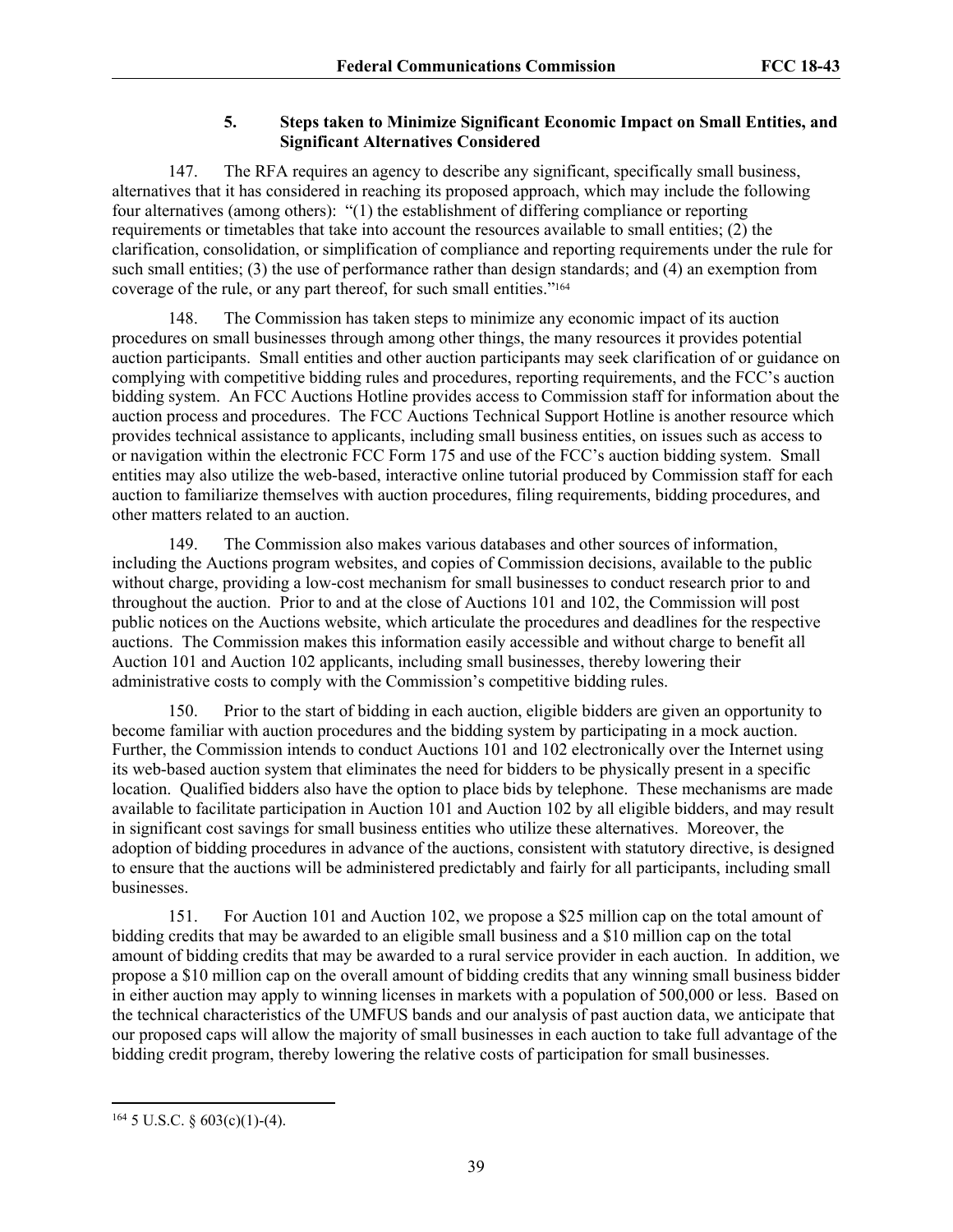152. These proposed procedures for the conduct of Auction 101 and 102 constitute the more specific implementation of the competitive bidding rules contemplated by Parts 1 and 30 of the Commission's rules and the underlying rulemaking orders, including the *Spectrum Frontiers Orders* and relevant competitive bidding orders, and are fully consistent therewith.<sup>165</sup>

#### **6. Federal Rules that May Duplicate, Overlap, or Conflict with the Proposed Rules**

153. None.

#### **B. Deadlines and Filing Procedures**

154. Pursuant to Sections 1.415 and 1.419 of the Commission's rules,166 interested parties may file comments or reply comments on or before the dates indicated on the first page of this document in AU Docket No. 18-85. Comments may be filed using the Commission's Electronic Comment Filing System (ECFS) or by filing paper copies.<sup>167</sup> We strongly encourage interested parties to file comments electronically, and to specify the particular auction(s) (i.e., Auction 101 and/or Auction 102) to which their comments are directed.

- *Electronic Filers*: Comments may be filed electronically using the Internet by accessing the ECFS at [http://www.fcc.gov/cgb/ecfs.](http://www.fcc.gov/cgb/ecfs)
- *Paper Filers*: Parties who choose to file by paper must file an original and one copy of each filing. If more than one docket or rulemaking number appears in the captions of this proceeding, filers must submit two additional copies for each additional docket or rulemaking number.

155. Filings in response to this Public Notice may be sent by hand or messenger delivery, by commercial overnight courier, or by first-class or overnight U.S. Postal Service mail. All filings must be addressed to the Commission's Secretary, Office of the Secretary, Federal Communications Commission.

- All hand-delivered or messenger-delivered paper filings for the Commission's Secretary must be delivered to FCC Headquarters at 445 12th Street, SW, Room TW-A325, Washington, DC 20554. The filing hours are 8:00 a.m. to 7:00 p.m. Eastern Time (ET). All hand deliveries must be held together with rubber bands or fasteners. Any envelopes must be disposed of before entering the building.
- Commercial overnight mail (other than U.S. Postal Service Express Mail and Priority Mail) must be sent to 9050 Junction Drive, Annapolis Junction, MD 20701.
- U.S. Postal Service first-class, Express, and Priority mail must be addressed to 445 12th Street, SW, Washington, DC 20554.

156. *E-mail*: We also request that a copy of all comments and reply comments be submitted electronically to the following address:  $\frac{\text{auction101-102@fcc.gov}}{2}$  $\frac{\text{auction101-102@fcc.gov}}{2}$  $\frac{\text{auction101-102@fcc.gov}}{2}$ .

157. *People with Disabilities*: To request materials in accessible formats for people with disabilities (braille, large print, electronic files, audio format), send an e-mail to [fcc504@fcc.gov](mailto:fcc504@fcc.gov) or call the Consumer and Government Affairs Bureau at (202) 418-0530 (voice), (202) 418-0432 (TTY).

158. This proceeding has been designated as a "permit-but-disclose" proceeding in accordance with the Commission's *ex parte* rules.<sup>168</sup> Persons making oral *ex parte* presentations must file a copy of

<sup>165</sup> *See generally Competitive Bidding Second Report and Order*, 9 FCC Rcd at 2360-75, paras. 68-159.

<sup>166</sup> 47 CFR §§ 1.415, 1.419.

<sup>167</sup> *See generally Electronic Filing of Documents in Rulemaking Proceedings*, 63 Fed. Reg. 24121 (1998).

<sup>168</sup> *See* 47 CFR §§ 1.1200(a), 1.1206.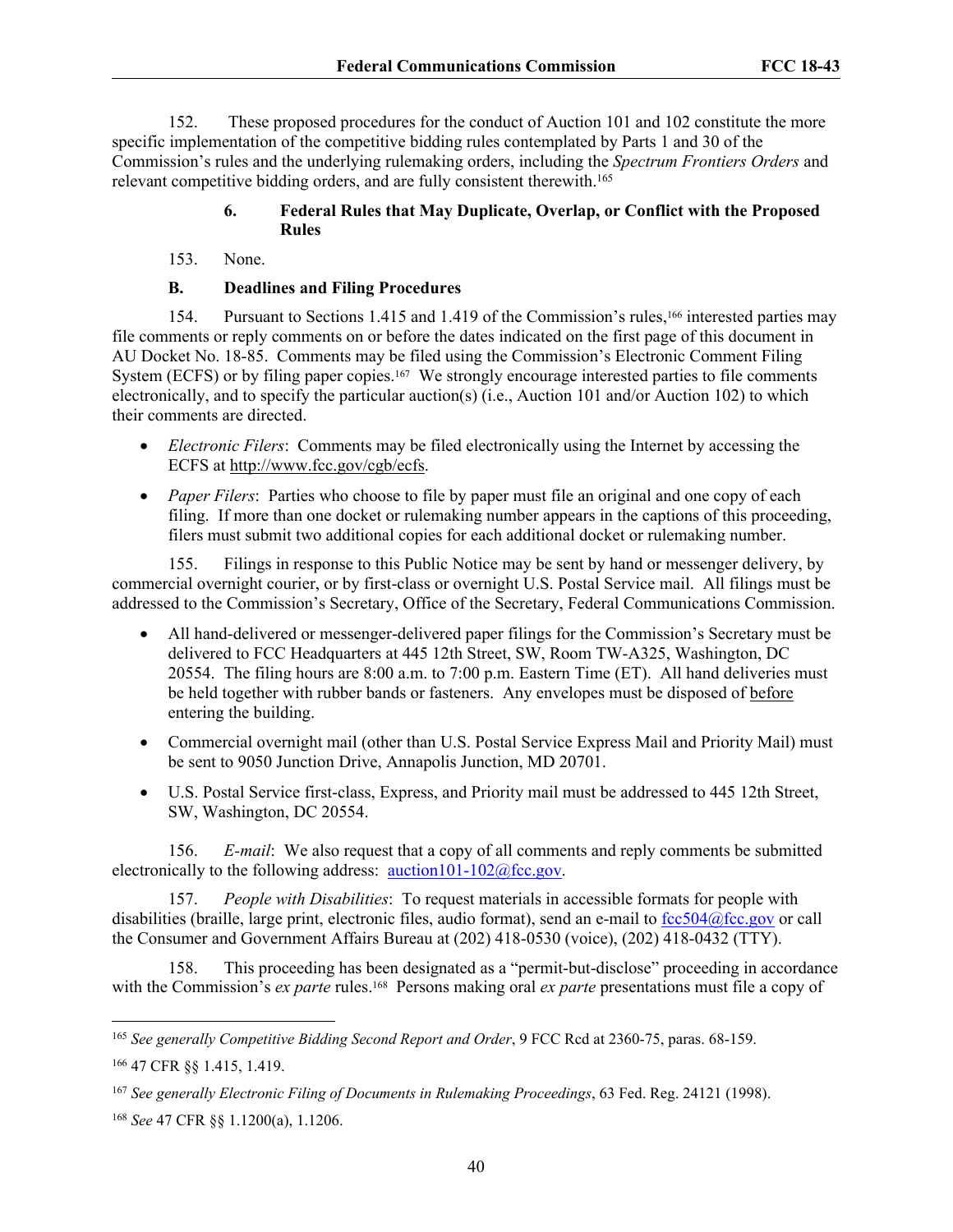any written presentations or memoranda summarizing any oral presentation within two business days after the presentation (unless a different deadline applicable to the Sunshine Period applies). Persons making oral *ex parte* presentations are reminded that memoranda summarizing the presentations must (1) list all persons attending or otherwise participating in the meeting at which the *ex parte* presentation was made, and (2) summarize all data presented and arguments made during the presentation. If the presentation consisted in whole or in part of the presentation of data or arguments already reflected in the presenter's written comments, memoranda, or other filings in the proceeding, the presenter may provide citations to such data or arguments in his or her prior comments, memoranda, or other filings (specifying the relevant page and/or paragraph numbers where such data or arguments can be found) in lieu of summarizing them in the memorandum. Documents shown or given to the Commission staff during *ex parte* meetings are deemed to be written *ex parte* presentations and must be filed consistent with rule 1.1206(b). In proceedings governed by rule 1.49(f) or for which the Commission has made available a method of electronic filing, written *ex parte* presentations and memoranda summarizing oral *ex parte*  presentations, and all attachments thereto, must be filed through the electronic comment filing system available for that proceeding, and must be filed in their native format (e.g., .doc, .xml, .ppt, searchable .pdf). Participants in this proceeding should familiarize themselves with the Commission's *ex parte* rules.

## **C. Contact Information**

159. For further information concerning this proceeding, contact the offices listed below:

# **Broadband Division, Wireless Telecommunications Bureau**

Upper Microwave Flexible Use Service (UMFUS) questions: Nancy Zaczek (legal) or Janet Young

(technical), at (202) 418-2487

## **Auctions and Spectrum Access Division, Wireless Telecommunications Bureau**

| Auction legal questions:   | Erik Beith or Kathryn Hinton at (202) 418-0660 |
|----------------------------|------------------------------------------------|
| General auction questions: | Auctions Hotline at (717) 338-2868             |

## **Office of Communications Business Opportunities**

For questions concerning small business inquiries: (202) 418-0990

Action taken on April 17, 2018: By Chairman Pai and Commissioners O'Rielly, Carr, and Rosenworcel issuing separate statements; Commisioner Clyburn concurring and issuing a statement.

**- FCC –**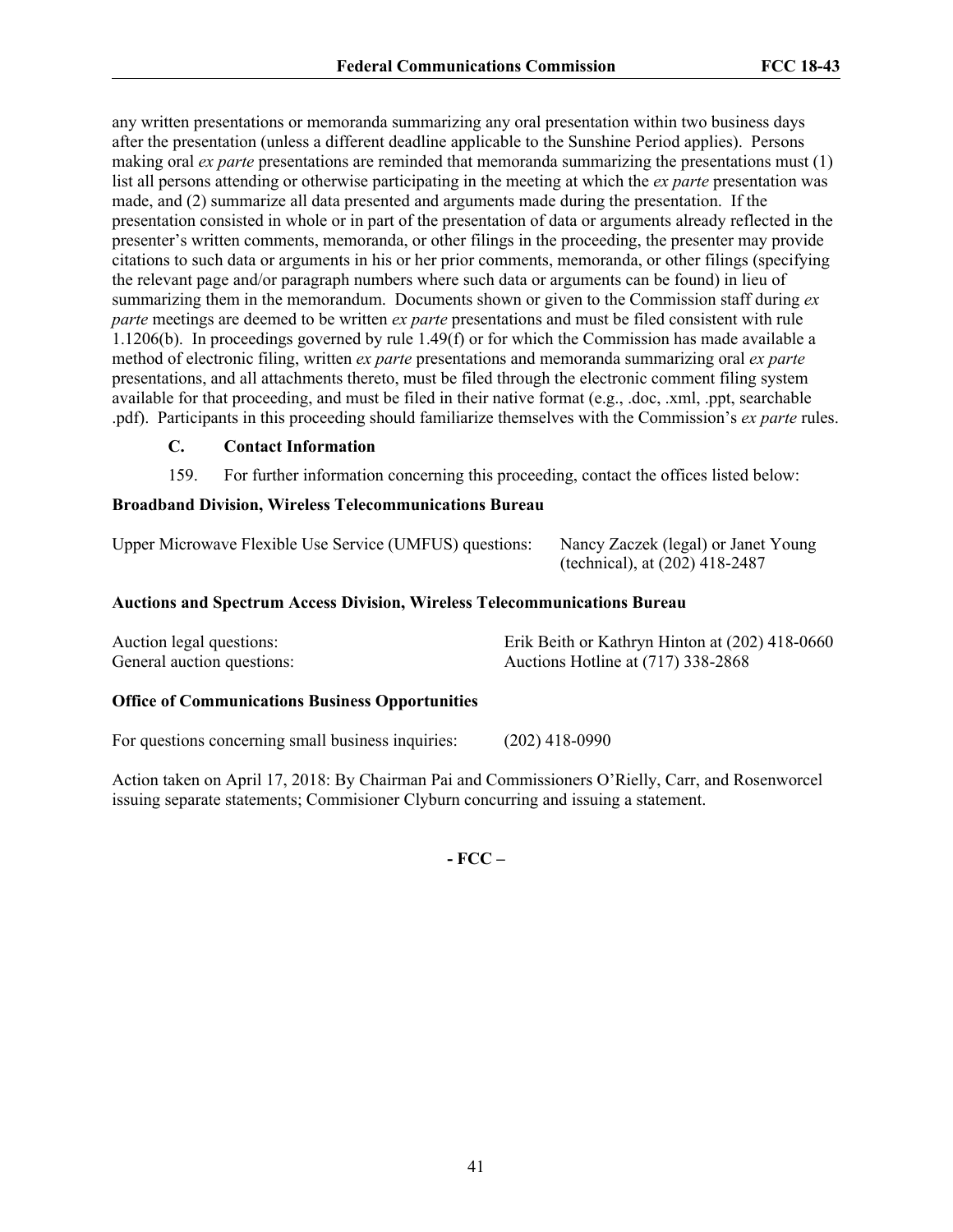# **ATTACHMENT A**

#### **Summary of Licenses to Be Auctioned**

Due to the large number of licenses available in Auctions 101 and 102, the complete lists of licenses and markets available for these auctions will be provided in electronic format only, available as separate "Attachment A" files at [www.fcc.gov/auction/101-102](https://www.fcc.gov/auction/101-102).

Auction 101 — 28 GHz License Summary

| <b>Block</b> | <b>Frequencies (GHz)</b> | <b>Total</b><br><b>Bandwidth</b> | Geographic<br><b>Area Type</b> | Number of<br><b>Licenses</b> |
|--------------|--------------------------|----------------------------------|--------------------------------|------------------------------|
|              | $27.5 - 27.925$          | 425 megahertz                    | $Countv^*$                     | .537                         |
|              | 27.925–28.35             | 425 megahertz                    | County $*$                     | 1.537                        |
| Гоtal        |                          | 850 megahertz                    |                                | 3,074                        |

\*Includes two partial counties due to prior partitioning

Auction 101 — Aggregate Bidding Units, Upfront Payments, and Minimum Opening Bids

|           | <b>Bidding</b><br>Units | <b>Upfront</b><br><b>Payments</b> | <b>Minimum</b><br><b>Opening Bids</b> |
|-----------|-------------------------|-----------------------------------|---------------------------------------|
| Per Block | 31,462,510              | \$31,462,510                      | \$62,926,300                          |
| Total     | 62,925,020              | \$62,925,020                      | \$125,852,600                         |

Auction 102 — 24 GHz License Summary

| <b>Block</b>   | <b>Frequencies (GHz)</b> | <b>Total Bandwidth</b> | Geographic<br><b>Area Type</b> | Number of<br><b>Licenses</b> |
|----------------|--------------------------|------------------------|--------------------------------|------------------------------|
|                | $24.25 - 24.35$          | 100 megahertz          | <b>PEA</b>                     | 416                          |
| $2*$           | 24.35-24.45              | 100 megahertz          | <b>PEA</b>                     | 416                          |
| 3              | 24.75-24.85              | 100 megahertz          | <b>PEA</b>                     | 416                          |
| $\overline{4}$ | 24.85-24.95              | 100 megahertz          | <b>PEA</b>                     | 416                          |
| 5              | 24.95-25.05              | 100 megahertz          | <b>PEA</b>                     | 416                          |
| 6              | $25.05 - 25.15$          | 100 megahertz          | <b>PEA</b>                     | 416                          |
| $7*$           | 25.15-25.25              | 100 megahertz          | <b>PEA</b>                     | 416                          |
| Total          |                          | 700 megahertz          |                                | 2,912                        |

\*Includes some markets with incumbents

Auction 102 — Aggregate Bidding Units, Upfront Payments, and Minimum Opening Bids

|           | <b>Bidding</b><br>Units | <b>Upfront</b><br><b>Payments</b> | Minimum<br><b>Opening Bids</b> |
|-----------|-------------------------|-----------------------------------|--------------------------------|
| Per Block | 31,283,090              | \$31,283,090                      | \$62,567,600                   |
| Total     | 218,981,630             | \$218,981,630                     | \$437,973,200                  |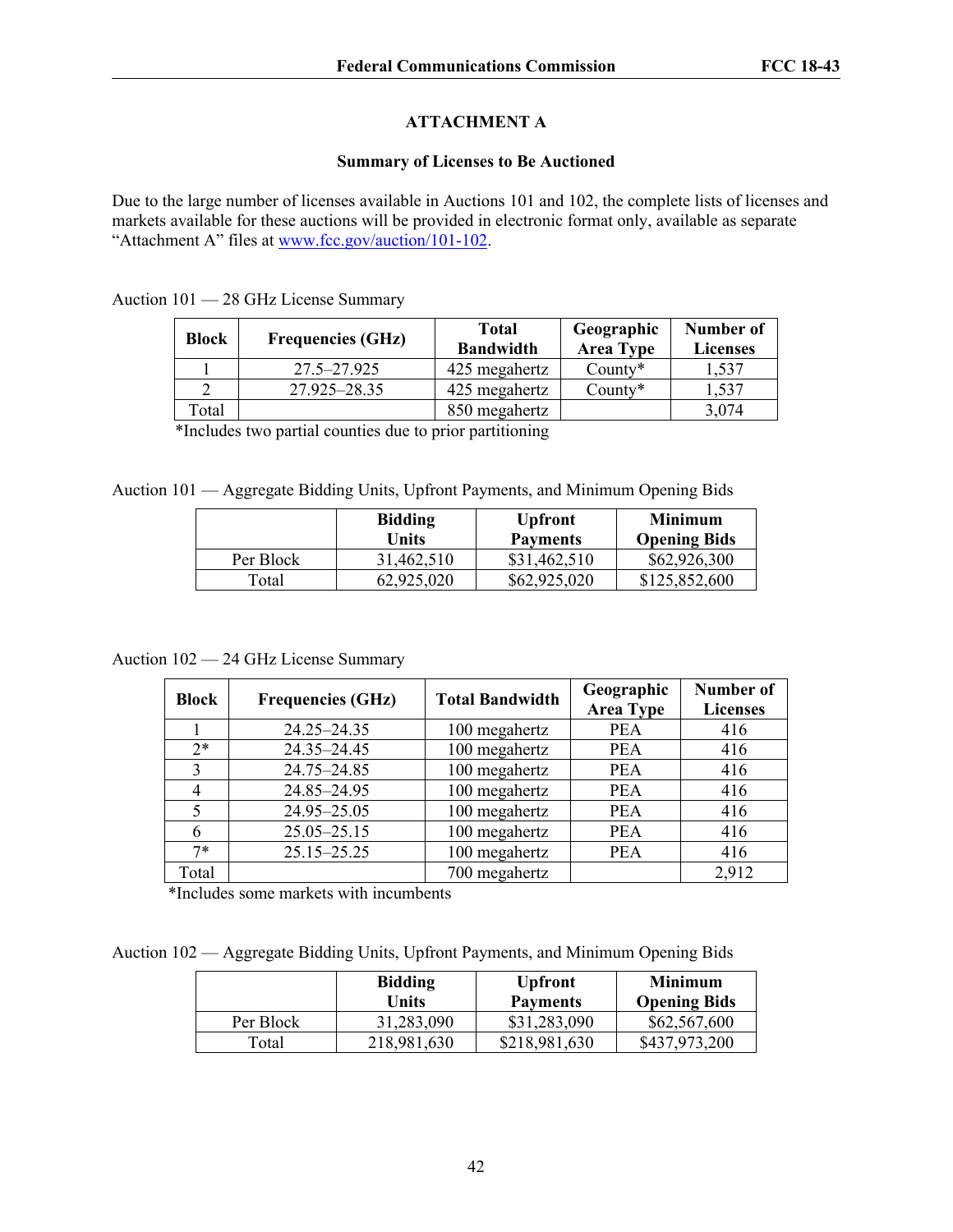## **ATTACHMENT B**

#### **Minimum Acceptable Bid Formula for Auction 101**

The following formula used to calculate minimum acceptable bids is based on activity. After there is a provisionally winning bid for a license, the minimum acceptable bid amount for that license will be equal to the amount of the provisionally winning bid plus a percentage of the bid amount, calculated using the formula below. In general, the percentage will be higher for a license receiving many bids than for a license receiving few bids.

 $A_i = (C * B_i) + ((1-C) * A_{i-1})$ 

$$
I_{i+1}
$$
 = smaller of ((1 + A<sub>i</sub>) \* N) and M

 $X_{i+1} = I_{i+1} * Y_i$ 

where

 $A_i$  = activity index for the current round (round i)

 $C =$  activity weight factor

 $Bi = number of bidders submitting bids on the license in the current round (round i)$ 

 $A_{i-1}$  = activity index from previous round (round i-1), A0 is 0

 $I_{i+1}$  = additional percentage for the next round (round i+1)

 $N =$  minimum additional percentage or floor

 $M =$  maximum additional percentage or ceiling

 $X_{i+1}$  = dollar amount corresponding to the additional percentage

 $Y_i$  = provisionally winning bid for the license from the current round

## Examples

 $C = 0.5$ ,  $N = 0.1$ ,  $M = 0.2$ 

Please note that these values are for illustrative purposes only and might not be the same as those used in the auction.

## Round 1 (2 bidders submitting bids, provisionally winning bid  $= $1,000,000$ )

1. Calculation of additional percentage for round 2:

 $A_1 = (0.5 * 2) + (0.5 * 0) = 1$ 

 $I_2$  = The smaller of  $[(1 + 1) * 0.1] = 0.2$  and 0.2 (the maximum additional percentage)  $= 0.2$ 

2. Calculation of dollar amount associated with the additional percentage for round 2 (using  $I_2$  from above):

 $X_2 = 0.2 * $1,000,000 = $200,000$ 

3. Minimum acceptable bid amount for round  $2 = $1,200,000$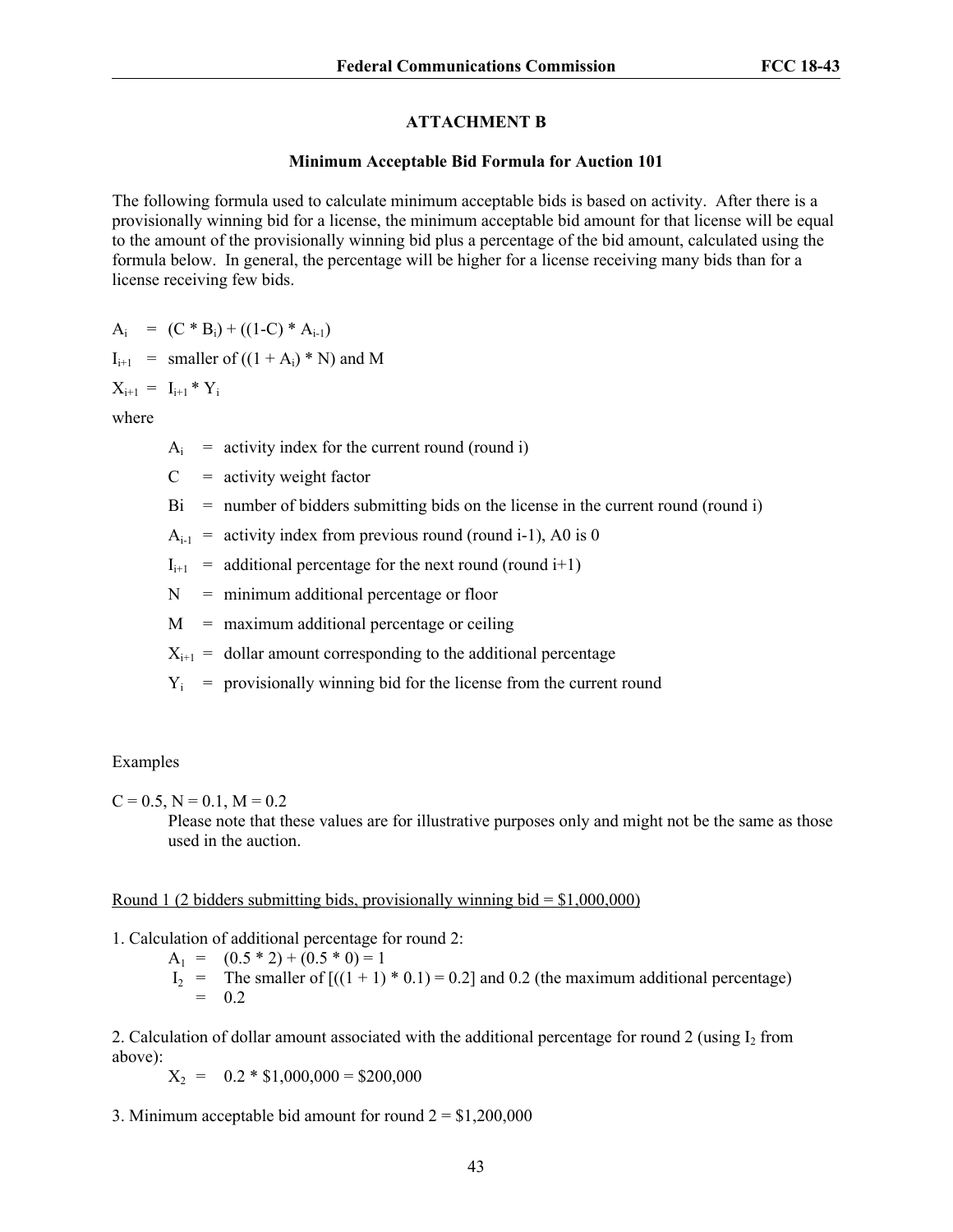Round 2 (3 bidders submitting bids, provisionally winning bid  $=$  \$2,000,000)

- 1. Calculation of additional percentage for round 3:
	- $A_2 = (0.5 * 3) + (0.5 * 1) = 2$
	- $I_3$  = The smaller of  $[((1 + 2) * 0.1) = 0.3]$  and 0.2 (the maximum additional percentage)<br>= 0.2 = 0.2

2. Calculation of dollar amount associated with the additional percentage for round  $3$  (using  $I_3$  from above):

 $X_3 = 0.2 * $2,000,000 = $400,000$ 

3. Minimum acceptable bid amount for round  $3 = $2,400,000$ 

Round 3 (1 bidder submitting bids, provisionally winning bid  $=$  \$2,400,000)

1. Calculation of additional percentage for round 4:

A<sub>3</sub> = 
$$
(0.5 * 1) + (0.5 * 2) = 1.5
$$
  
I<sub>4</sub> = The smaller of  $[(1 + 1.5) * 0.1) = 0.25$  and 0.2 (the maximum additional percentage)  
= 0.2

2. Calculation of dollar amount associated with the additional percentage for round 4 (using  $I_4$  from above):

 $X_4 = 0.2 * $2,400,000 = $480,000$ 

3. Minimum acceptable bid amount for round  $4 = $2,880,000$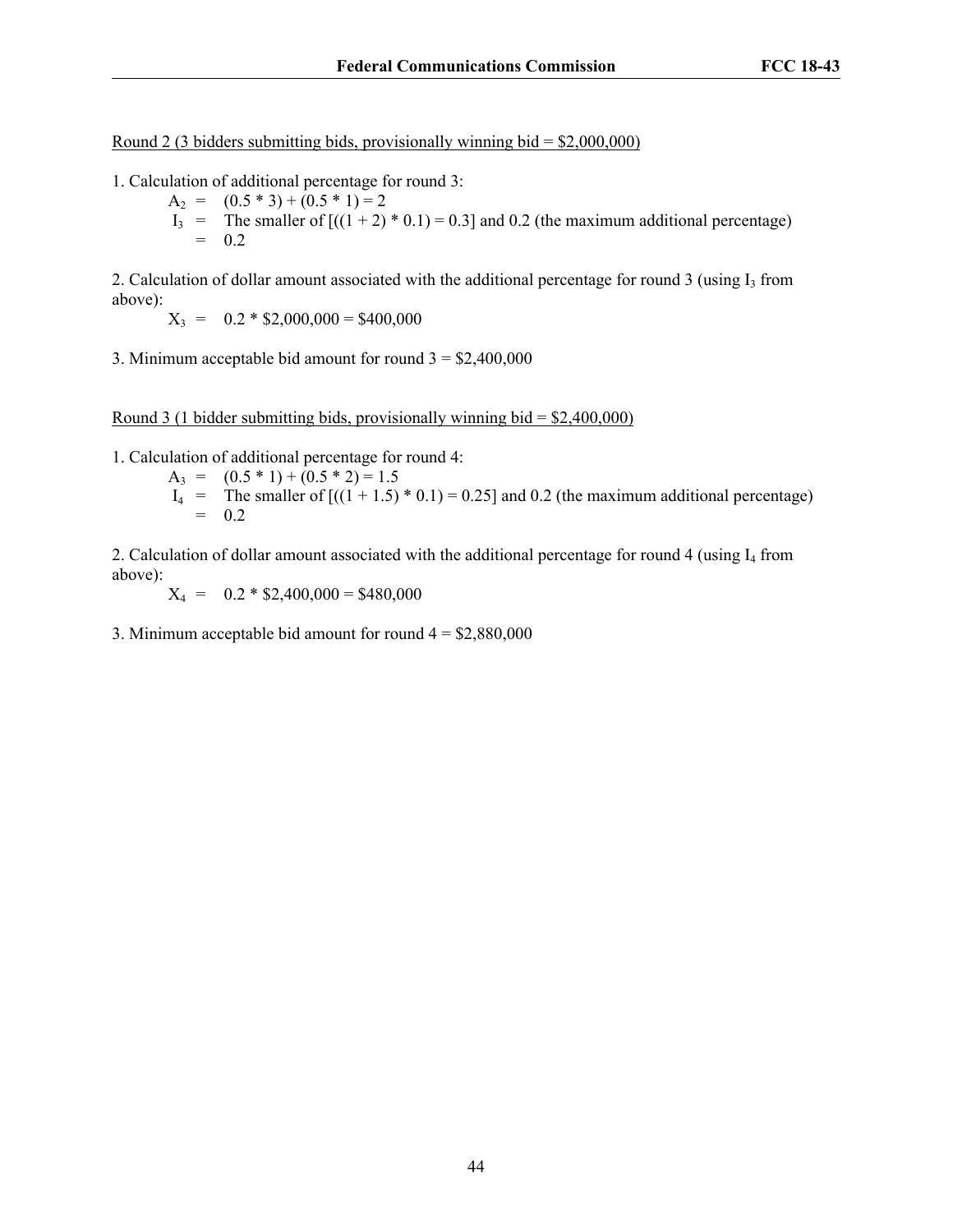#### **STATEMENT OF CHAIRMAN AJIT PAI**

Re: *Auctions of Upper Microwave Flexible Use Licenses for Next-Generation Wireless Services; Comment Sought on Competitive Bidding Procedures for Auctions 101 (28 GHz) and 102 (24 GHz)*, AU Docket No. 18-85.

The recent Winter Olympics included many "firsts." It was the first Winter Games hosted by South Korea. It was the first time the United States won a gold medal in curling. And most relevant to our work, it was the first Olympics to debut 5G technology, the next generation of wireless connectivity.

The FCC has been working hard to do what we need to do to ensure American leadership in 5G. Last month, we updated our wireless infrastructure rules to make sure that the physical networks of the future can exist. And this month, we turn our attention to 5G's invisible building blocks by kicking off the spectrum auction process. As I announced in February, the FCC intends to hold in November an auction of spectrum in the 28 GHz band, followed immediately thereafter by an auction of spectrum in the 24 GHz band.

To meet that timeline, we need to move quickly. And that's what we are doing today. We set the foundation for America's first millimeter-wave auctions by seeking input on application and bidding procedures for the auction of 28 GHz and 24 GHz licenses. It may not be flashy, but this is a vital step toward promoting U.S. innovation in 5G wireless services, the Internet of Things, and many technological "firsts" in these previously-underused, high-band frequencies.

It's also important to mention that we will be able to commence spectrum auctions later this year because of recent legislative action. I'm grateful to Congress for passing, and the President for signing, legislation fixing a technical problem involving upfront payments by auction bidders for spectrum. While this problem stood in the way of the FCC holding a major spectrum auction, I'm grateful that we were able to roll up our sleeves and work together with Congress and the Executive Branch to remove this roadblock. And we intend to take advantage of this cleared lane. After completing auctions for the 28 GHz and 24 GHz bands, we anticipate auctioning additional bands in the near future.

I'd like to thank the staff who worked on this item: Erik Beith, Craig Bromberger, Steve Buenzow, Chas Eberle, Katie Hinton, William Huber, Gary Michaels, Linda Sanderson, John Schauble, Blaise Scinto, Martha Stancill, Sue Sterner, Don Stockdale, Joel Taubenblatt, and Margie Weiner from the Wireless Telecommunications Bureau, and Laurence Atlas, David Horowitz, Bill Richardson, and Anjali Singh from the Office of General Counsel. We will continue to rely on your expertise as we approach the November 14 start of the 28 GHz auction.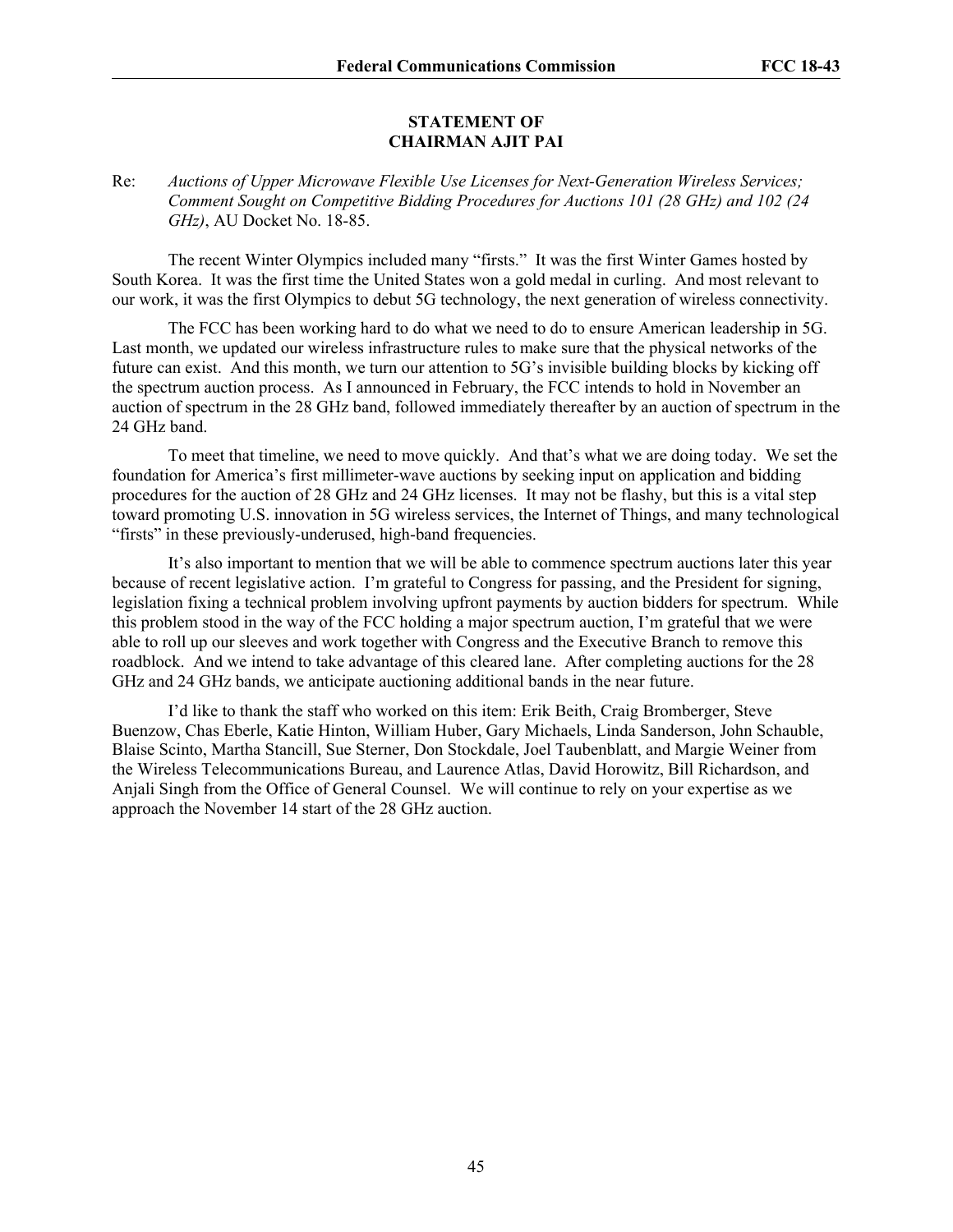#### **CONCURRING STATEMENT OF COMMISSIONER MIGNON L. CLYBURN**

*Re: Auctions of Upper Microwave Flexible Use Licenses for Next-Generation Wireless Services, Comment Sought on Competitive Bidding Procedures for Auctions 101 (28 GHz) and 102 (24 GHz), Bidding in Auction 101 Scheduled to Begin November 14, 2018,*  AU Docket No. 18-85*.* 

When we adopted the First Order in the Spectrum Frontiers proceeding nearly two years ago, I recall mentioning those pockets in our nation where too many remain stuck in a 2G and 3G reality. Our goals for 5G should include "ubiquity and affordability," I said, and the "U.S. will only truly win the 5G race if all of our citizens benefit."

One way in which this agency can assist in achieving these goals, is through the promotion of competition in the spectrum bands above 24 Gigahertz. And while our policies have greatly benefitted from the filings of a wide range of parties on how best to design our license and service rules to advance competition in the Spectrum Frontiers proceeding, we still need input so that our auction procedures are as pro-competitive as possible.

In the initial draft of this Auctions Comment Public Notice, I was concerned about us creating an unnecessary problem by proposing to permit the filing of applications for Auction 102 before the close of Auction 101. The Notice clearly lays out the reasons why we must have separate auctions, explains that we want to encourage participation and competition in both auctions, and acknowledges that permitting the filing of applications for Auction 102 before the close of Auction 101 could be problematic for those wanting to bid in both auctions. So, I thank my colleagues for agreeing to my request to no longer propose, but simply seek comment on whether the Commission should accept applications for the second auction before the first one closes.

I also appreciate the support for a statement that the Commission will resolve pending issues from the 2017 Spectrum Frontiers Further Notice of Proposed Rulemaking, that are relevant to holding auctions for the 28 and 24 GHz band. One of the key issues raised in that Further Notice, is the proposal to repeal the pre-auction spectrum limit to participate in millimeter wave auctions. But in order to supply interested bidders with a clear set of rules, and to determine whether these auctions comply with Section 309(j) of the Communications Act's directive that we avoid an undue concentration of licenses, it is very important that we resolve this issue.

However, we should resolve the applications for review of the Bureau Orders that granted license transfers from Straight Path to Verizon and from Fiber Tower to AT&T, before determining if we should repeal the pre-auction spectrum limits. When the Commission decided to have a spectrum threshold to assess the competitive impact of concentration of millimeter wave spectrum, it included the 28 and 39 GHz spectrum in that analysis. Therefore, before deciding whether the Commission should reverse its 2016 decision that a pre-auction spectrum limit serves the public interest, the full Commission should have the opportunity to address the arguments being made in those applications for review, as to the competitive impact that those transactions have on 5G services.

I am, however, disappointed that my colleagues did not support my request for a line of questions on whether the Commission should auction the 24 GHz band before 28. I agree that there are pros and cons to whichever bands the Commission auctions first. For example, since the 24 GHz band is greenfield, it may generate more interest than the 28 GHz band. But by not asking the question, we send the signal that the Commission would not even entertain any argument on leading with 24. Why would we want to prejudge these views now? I encourage those that believe auctioning the 24 GHz band would better serve the public interest, to still file comments making that point.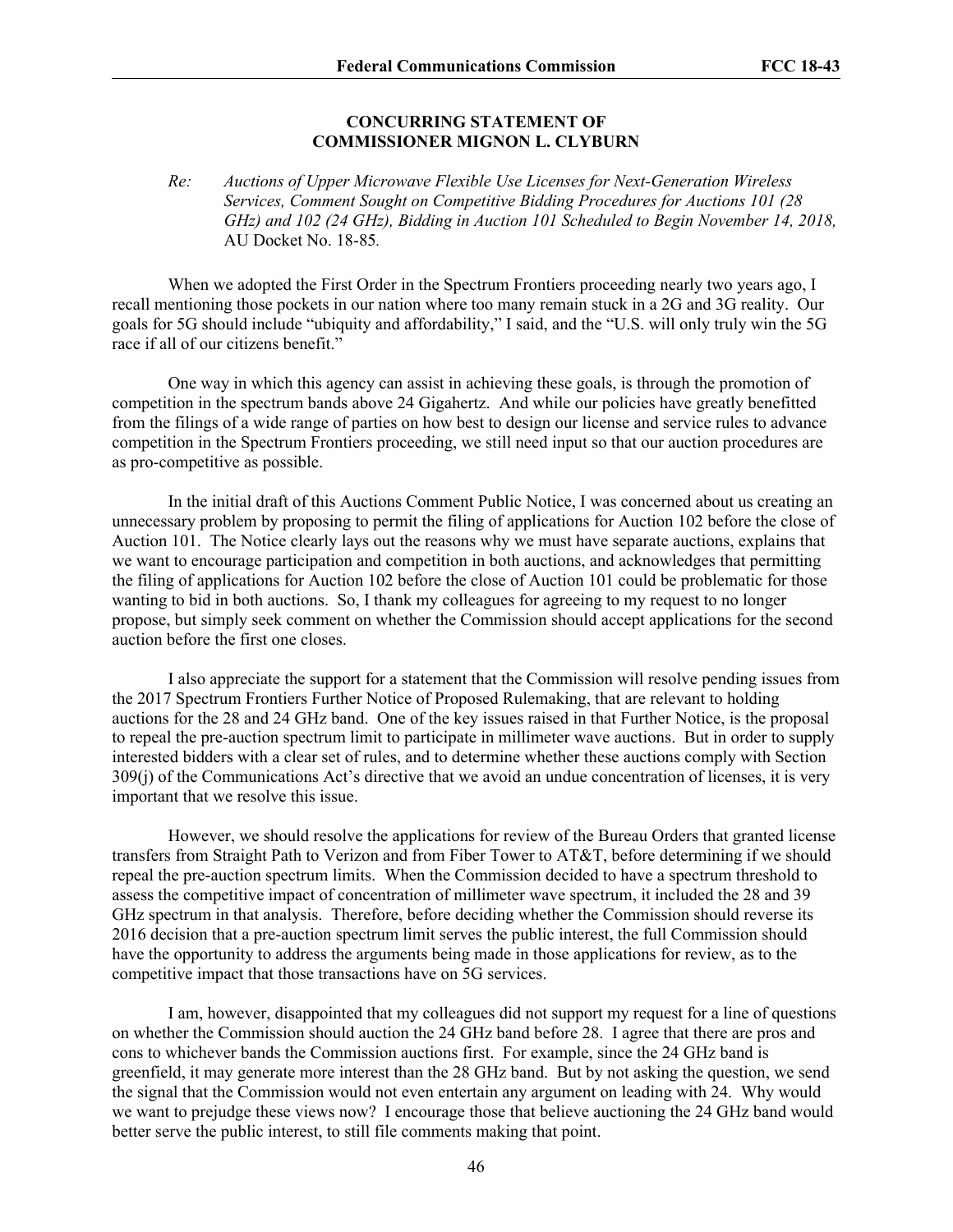While I obviously had concerns with certain portions of this Auctions Comment Notice, I wish to thank Don Stockdale and his team in the Wireless Telecommunications Bureau for briefing me as well as their presentations this morning.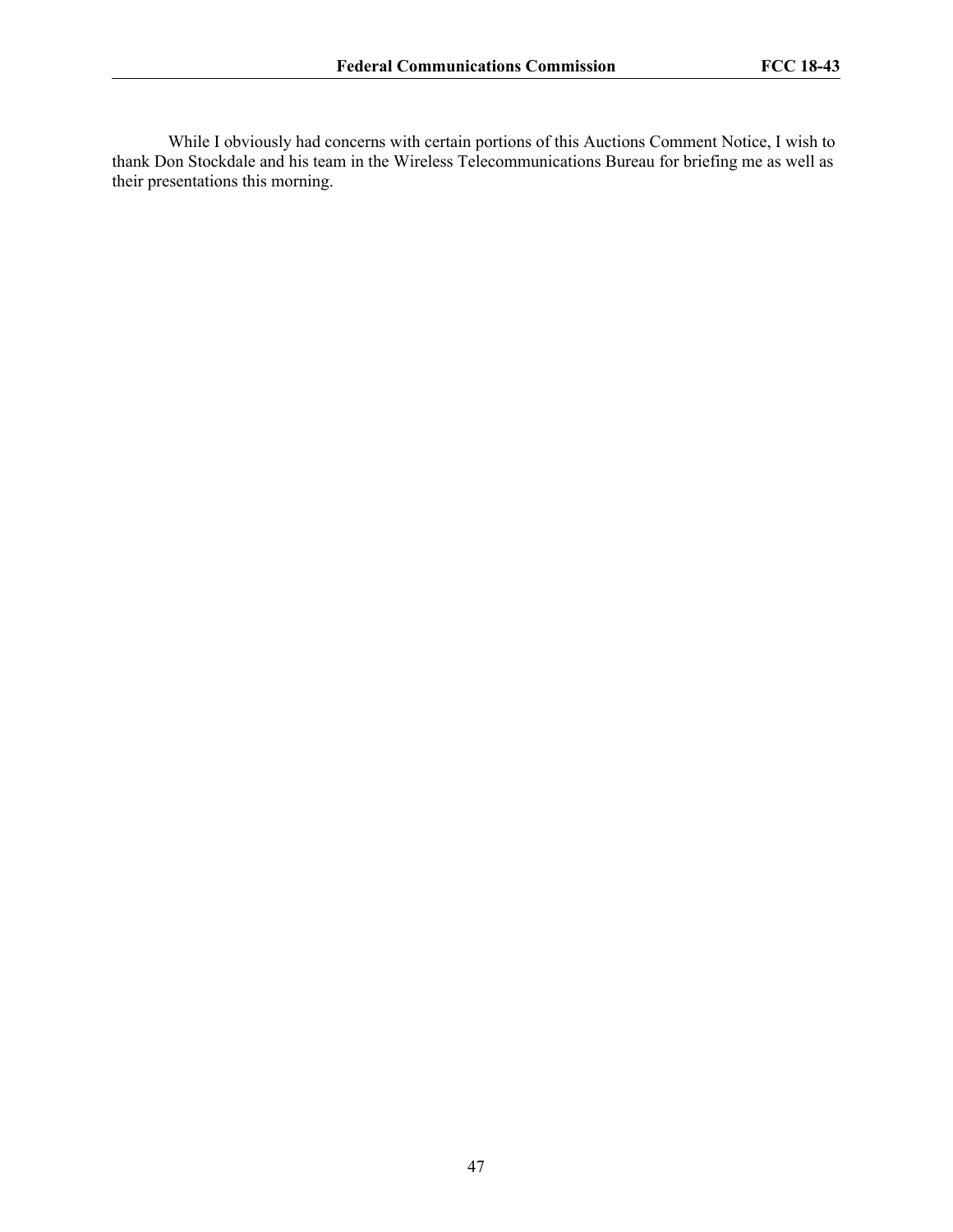#### **STATEMENT OF COMMISSIONER MICHAEL O'RIELLY**

## *Re: Auctions of Upper Microwave Flexible Use Licenses for Next-Generation Wireless Services, Comment Sought on Competitive Bidding Procedures for Auctions 101 (28 GHz) and 102 (24 GHz), Bidding in Auction 101 Scheduled to Begin November 14, 2018,*  AU Docket No. 18-85*.*

I appreciate the efforts of Chairman Pai to schedule the much-needed 24 and 28 GHz auctions and for bringing this item to the Commission. By moving forward, we are reaffirming our commitment to providers that they will have the spectrum resources they need to deploy 5G technologies, as well as to all Americans that the United States will remain the leader in wireless technologies. This item is a harbinger of good things to come.

In the next few months, I look forward to receiving, as promised, an item that will resolve the remaining issues presented by the petitions for reconsideration to the 2016 order and those raised in the accompanying further notice. We will also take the next steps to open up the remaining bands (*i.e.,* 32, 42, 50 GHz) in the 2016 further notice. We also must start the process to allocate additional bands, such as 26 GHz, for commercial wireless services.

Additionally, we need to schedule auctions for the 37 and 39 GHz bands immediately and create an auction timetable for the other bands coming down the pipeline. Affected industry needs to know as soon as possible when they will need the resources to participate in what is turning into a necessary ingredient in 5G services.

I am pleased that we are moving forward with these two bands, especially since I forged the deal, during the last Commission, to ensure that 24 GHz was included in the 2016 further notice.

I approve.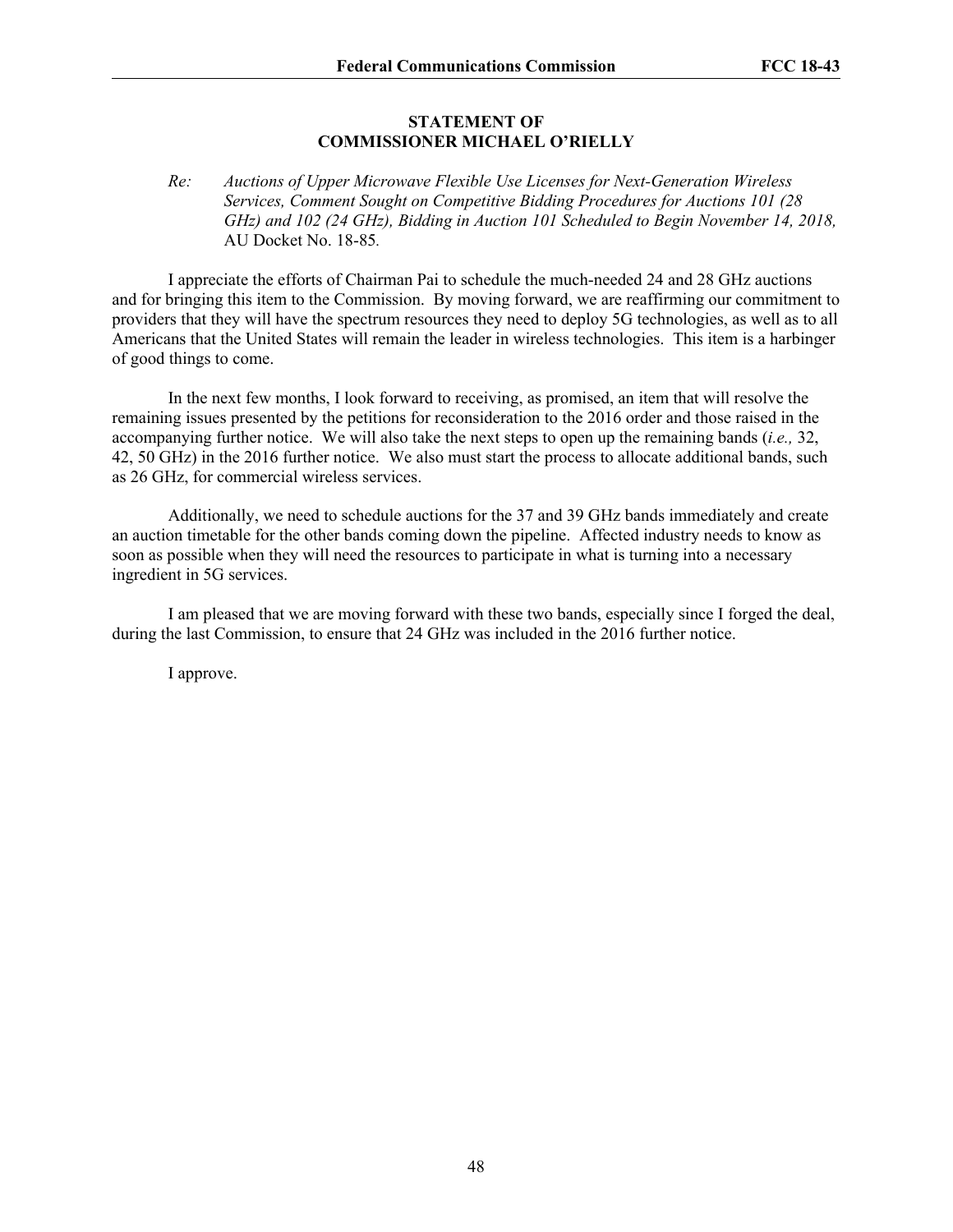#### **STATEMENT OF COMMISSIONER BRENDAN CARR**

## *Re: Auctions of Upper Microwave Flexible Use Licenses for Next-Generation Wireless Services, Comment Sought on Competitive Bidding Procedures for Auctions 101 (28 GHz) and 102 (24 GHz), Bidding in Auction 101 Scheduled to Begin November 14, 2018,*  AU Docket No. 18-85*.*

The FCC has been moving aggressively to ensure the United States can win the global race to 5G—to ensure that our regulations are 5G Ready. Last month, we took concrete steps to enable more Americans to benefit from 5G by modernizing our approach to the deployment of wireless infrastructure. On the spectrum side, we were the first country in the world to allocate high-band spectrum for 5G. And with this Public Notice, we are taking the next step towards bringing over 1.5 GHz of millimeter wave spectrum to auction. The Chairman deserves credit for pressing ahead and ensuring we were ready to hold these auctions as soon as Congress provided us with the authority to do so.

The FCC's forward-leaning approach to 5G benefits everyday Americans. You see, 5G is about more than abstract broadband speed and lower latency. It's about enabling the next-generation of innovation and entrepreneurship in America. It's about autonomous cars—which could reduce the number of traffic deaths from the 40,000 per year we see today to nearly zero. It's about the industrial Internet of Things and smart city applications—which could revolutionize the way we live, work, and play. And it's about delivering remote surgery and telehealth applications to communities that today lack the healthcare options they deserve.

We are already seeing glimpses of this connected future. Just last week, I visited a ranch in the rural Amargosa Valley of Nevada. Ponderosa Dairies has 15,000 cows—and each is tagged with an RFID chip. So they joke that these are "connected cows." The RFID chips track the livestock and report back vital information on their health. In turn, this data is transmitted over a wireless broadband connection to a veterinarian, who lives a number of states away.

A few months before that, I visited Mississippi where C-Spire is testing 5G technologies. And I toured the University of Mississippi Medical Center outside of Jackson. Using wireless broadband, they are bringing healthcare services to rural communities that would otherwise lack access to specialists or even basic care. Through remote patient monitoring, the Center helps screen and treat patients with diabetes living in some of the most rural parts of the Magnolia state.

And before my Mississippi trip, I visited General Electric in Houston and learned about their work developing 5G Internet of Things and remote monitoring applications that can drive greater efficiencies and productivity across many sectors of our economy.

As interesting as these experiences all were, they only hint at the new innovations we could see as next-generation networks come online.

But back in the here and now, we continue to have work to do to enable this future. And that work includes adopting the detailed and admittedly weedy technical rules for our first high-band 5G spectrum auctions. So I am glad we are starting that process today. As we do so, the FCC will continue to move quickly to identify and auction additional spectrum bands for 5G and other innovative uses.

I want to thank the Wireless Telecommunications Bureau for its work on this item and for its continuing efforts as we proceed to auction. The item has my support.